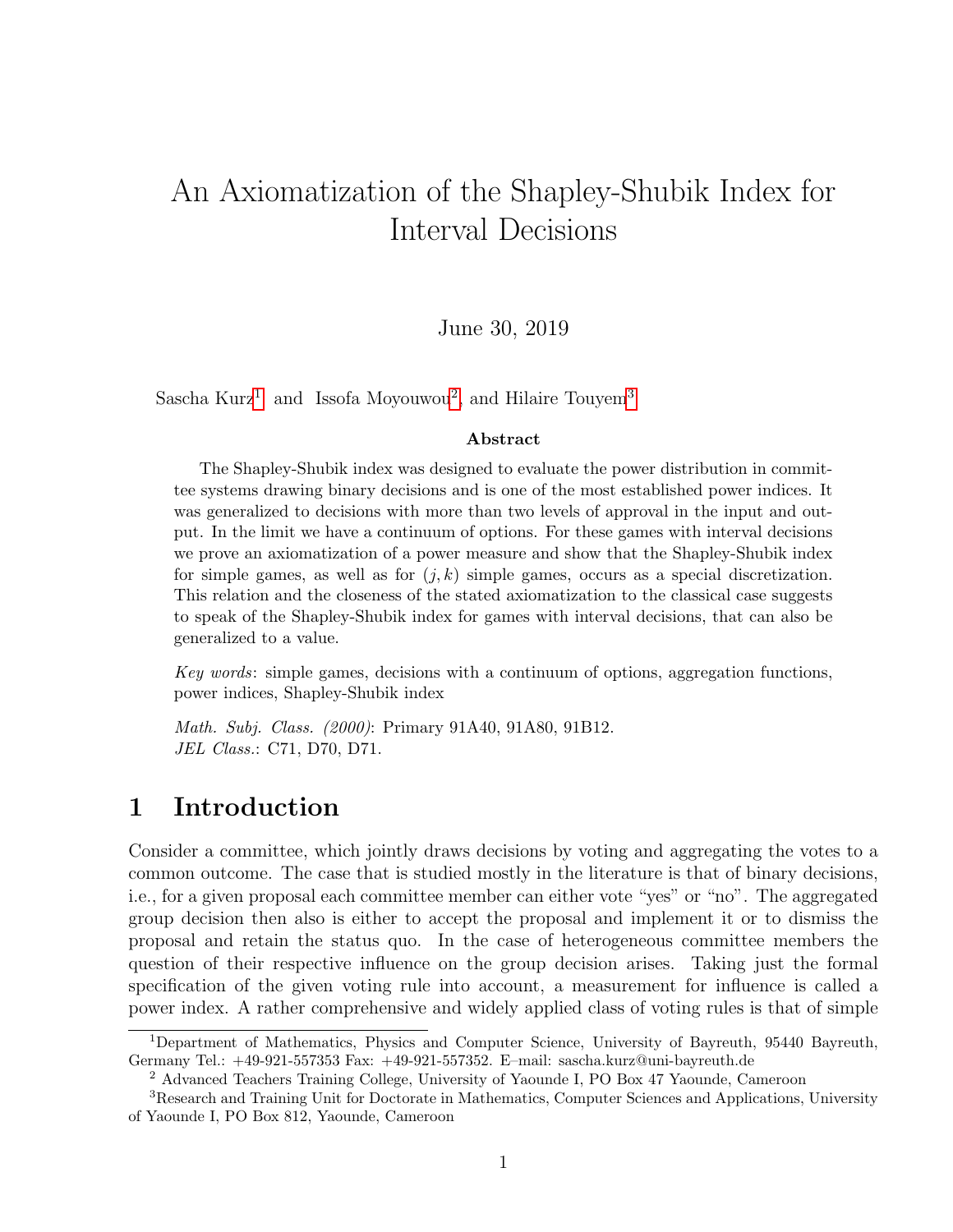games. One of the most established power indices for simple games is the Shapley-Shubik index [\[28\]](#page-24-0).

However, not all decisions are binary. Abstaining from a vote might be seen as a third option for the committee members. In general, there might also be any number  $j \geq 2$  of alternatives that can be chosen from. To this end, simple games were generalized to  $(j, k)$  simple games [\[12\]](#page-23-0), where j is the number of alternatives in the input, i.e., the voting possibilities, and  $k$  the number of alternatives for the group decision. A Shapley-Shubik power index for  $(3, 2)$  simple games was introduced in [\[7,](#page-23-1) pp. 291–293]. When discussing the so-called roll call model for the Shapley-Shubik index, we will see that certain biases of the voters to "yes" or "no"-votes do not matter for the Shapley-Shubik index for simple games. This changes if voters have at least a third option. So given some probability that voters do not abstain, Friedman and Parker consider a conditional Shapley-Shubik power index for (3, 2) simple games [\[14\]](#page-23-2). For general  $(j, k)$  simple games a Shapley-Shubik power index was introduced in [\[9\]](#page-23-3). For a variant with a different notion of monotonicity see [\[18\]](#page-23-4). For completeness, we mention that [\[2\]](#page-23-5) considers a Shapley value for r unordered alternatives in the input. Axiomatizations are still under the way and mainly consider special cases.

In some applications, i.e., tax rates, we have a continuum of options, which might be modeled by a real number. The aggregation of  $n$  different real numbers to a single real number was studied in the literature under the name of aggregation functions, see e.g. [\[15\]](#page-23-6). Mimicking the properties of a simple game we speak of interval simple games for real-valued decisions in [0, 1]. A generalization of the Shapley-Shubik index to that context was proposed in [\[20\]](#page-24-1). Here we give an axiomatic justification for that power index. Moreover, we show that simple games as well as  $(j, k)$  simple games are covered by interval simple games using a natural embedding. This gives a coherent story condensing the different variants for committee decisions in one common framework.

As further related work one might mention considerations for other power indices. An axiomatization of a Banzhaf index for  $(j, k)$  simple games was obtained in [\[8\]](#page-23-7). For games with abstention, (3, 2) simple games, the ordinal equivalence between the Shapley-Shubik and the Banzhaf index has been studied in [\[29\]](#page-24-2). Further influence measures have been studied in [\[16\]](#page-23-8), see also [\[10\]](#page-23-9). Models of influence for a continuum of actions have e.g. been studied in [\[1,](#page-22-0) [17\]](#page-23-10). For aggregation functions there is a known generalization of the (Penrose-)Banzhaf index [\[15\]](#page-23-6), see also [\[22\]](#page-24-3) for more details on the relationship.

The remaining part of this paper is structured as follows. In Section [2](#page-2-0) we introduce the basic notions, i.e., we consider committee decisions in Subsection [2.1,](#page-2-1) power indices in Subsection [2.2,](#page-3-0) and the roll call model in Subsection [2.3.](#page-4-0) The generalization of the Shapley-Shubik index to interval simple games is studied in Section [3.](#page-5-0) The main part, i.e., an axiomatization of that index is given in Section [4.](#page-9-0) After studying the first basic properties and observing that the classical axioms are not sufficient to uniquely characterize the index, we introduce the new axiom (HIS) of homogeneous increments sharing in Subsection [4.1.](#page-12-0) In terms of simple games this axiom corresponds to the axiom (SymGL) of symmetric gain-loss [\[25,](#page-24-4) p. 93]. Technically we will work with step functions, which can approximate any reasonable general function. Assuming that a power index is commutable with the limit of step functions, we end up with an axiomatization, see Theorem [2](#page-20-0) in Subsection [4.2.](#page-20-1) In order to illustrate the technical details and subtleties we give a detailed example in the appendix. In Section [5](#page-21-0) we close the paper with a conclusion.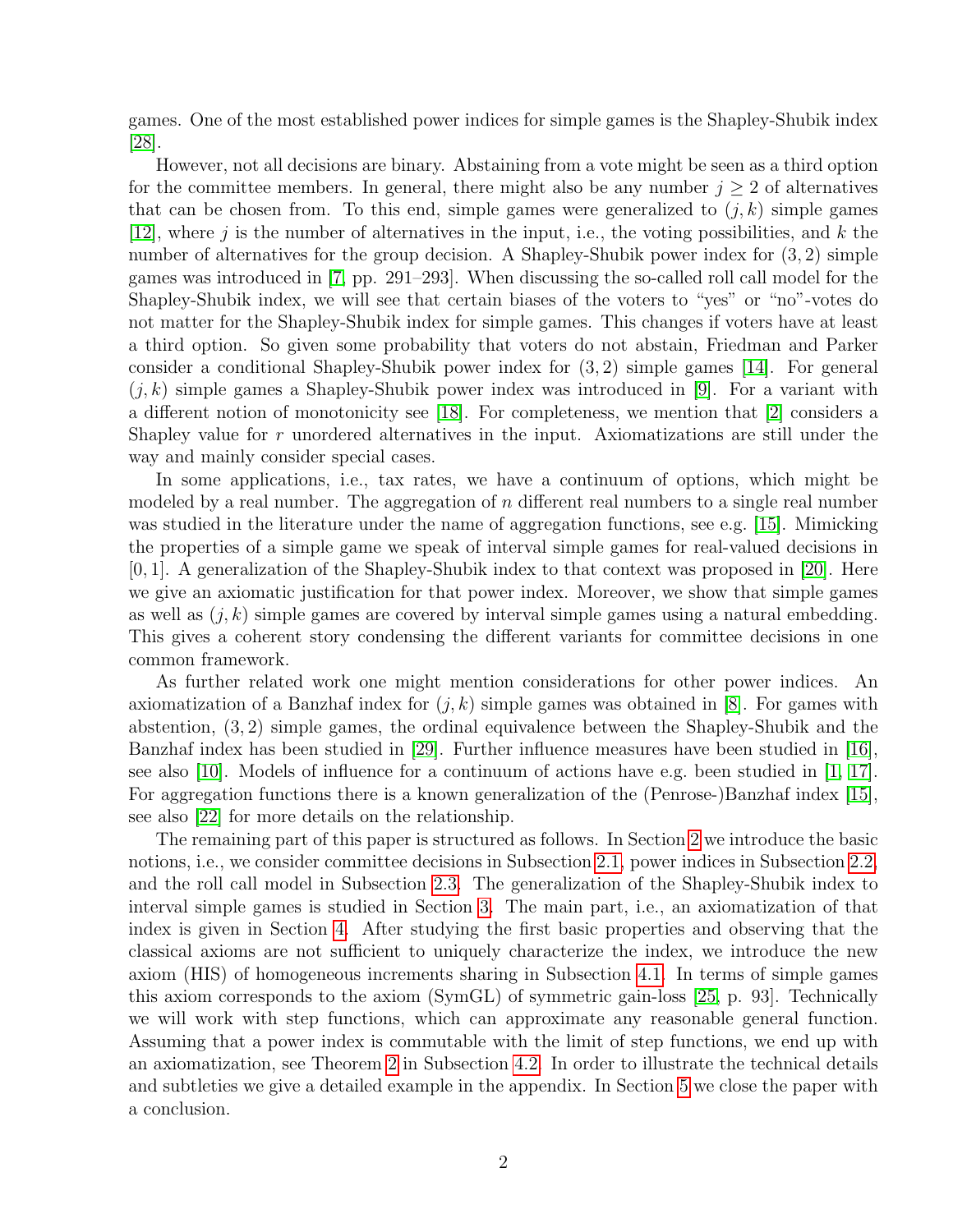# <span id="page-2-0"></span>2 Preliminaries

Let  $N = \{1, 2, ..., n\}$  be a finite set of voters. Any non-empty subset S of N is called a coalition and the set of all coalitions of N is denoted by  $2^N$ . For easier reading capital letters are reserved for coalitions (such as N, S, T, J, K, ...), while the corresponding small letters  $(n, s, t, j, k, t)$  $\ldots$ ) denote their respective cardinalities. By  $S_n$  we denote the set of permutations of length n, i.e., the bijections on N.

### <span id="page-2-1"></span>2.1 Committee decisions

A most easy framework for committee decisions are binary decisions, i.e., each committee member can either vote "no" or "yes" on a given proposal, while the group decision then is either to reject or to accept the proposal. This setting is commonly formalized by a simple game v (on N), which is a mapping  $v: 2^N \to \{0, 1\}$  such that  $v(\emptyset) = 0$ ,  $v(N) = 1$ , and  $v(S) \le v(T)$ for all coalitions  $\emptyset \subseteq S \subseteq T \subseteq N$ . Here  $S \subseteq N$  collects all players that are voting "yes" and we have  $v(S) = 1$  iff coalition S can bring trough the proposal. If  $v(S) = 1$ , then coalition S is called *winning* and *losing* otherwise. By  $[q; w_1, \ldots, w_n]$  we denote the simple game whose winning coalitions are exactly those with  $w(S) := \sum_{i \in S} w_i \ge q$ . In this case we also speak of a weighted game (with weights  $w_1, \ldots, w_n$  and quota q). The term simple refers to the fact that there are just two options in the input as well as in the output. In some older literature a simple game does not need to satisfy the monotonicity assumption  $v(S) \le v(T)$  and one speaks of monotonic simple games if it does. However, the monotonicity assumption is quite natural for most decisions, since it only requires that additional supporters for a proposal do not turn acceptance into rejection. We follow the more recent literature and just speak of simple games.

In several applications decisions are not binary. One may think of grades or situations where abstention is possible. To this end, in  $[12]$ , see also  $[13]$ , the authors have introduced  $(j, k)$  simple games, which map the selection of n voters for j possible levels of approval to k possible outputs. We slightly reformulate their definition. For  $J = \{0, 1, \ldots, j-1\}$  and  $K = \{0, 1, \ldots, k-1\}$ , where  $j, k \geq 2$ , a  $(j, k)$  simple game v (on N) is a mapping  $v: J<sup>n</sup> \to K$ with  $v(0, \ldots, 0) = 0$ ,  $v(j - 1, \ldots, j - 1) = k - 1$ , and  $v(x) \le v(y)$  for all  $x, y \in J^n$  with  $x \le y$ . Here we write  $x \leq y$  for  $x, y \in \mathbb{R}^n$  if  $x_i \leq y_i$  for all  $1 \leq i \leq n$ . A  $(2, 2)$ -simple game is isomorphic to a simple game. Note that the input levels from  $J$ , as well as the output levels from  $K$ , are assumed to be ordered to make the monotonicity condition meaningful. For r unordered input alternatives, see e.g. [\[5\]](#page-23-12).

If we rescale the input and output levels of a  $(j, k)$  simple game to  $\frac{1}{j-1} \cdot (0, \ldots, j-1)$  and 1  $\frac{1}{k-1} \cdot (0, \ldots, k-1),$ <sup>[4](#page-2-2)</sup> respectively, then the input and output levels are both contained in the real interval [0, 1] between 0 and 1. Increasing j and k approximates [0, 1], so that we may consider its limit [0, 1] itself. So, we want to study  $[0, 1]^n \rightarrow [0, 1]$ -functions v with  $v(\mathbf{0}) = 0$ ,  $v(1) = 1$ , and  $v(x) \le v(y)$  for all  $x, y \in [0, 1]^n$  with  $x \le y$ . In [\[20\]](#page-24-1) the author called those objects continuous simple games since, for simplicity,  $v$  was assumed to be continuous. To go in line with the above naming we call them *interval simple games* here<sup>[5](#page-2-3)</sup>. Without the monotonicity assumption  $v(x) \leq v(y)$  and the domain restriction to [0, 1] those functions are more widely

<span id="page-2-3"></span><span id="page-2-2"></span><sup>&</sup>lt;sup>4</sup>Technically we will use a slightly different scaling, see Footnote [7.](#page-5-1)

<sup>&</sup>lt;sup>5</sup>In [\[22\]](#page-24-3) they were called simple aggregation functions, so that in any case the naming should be considered as temporary.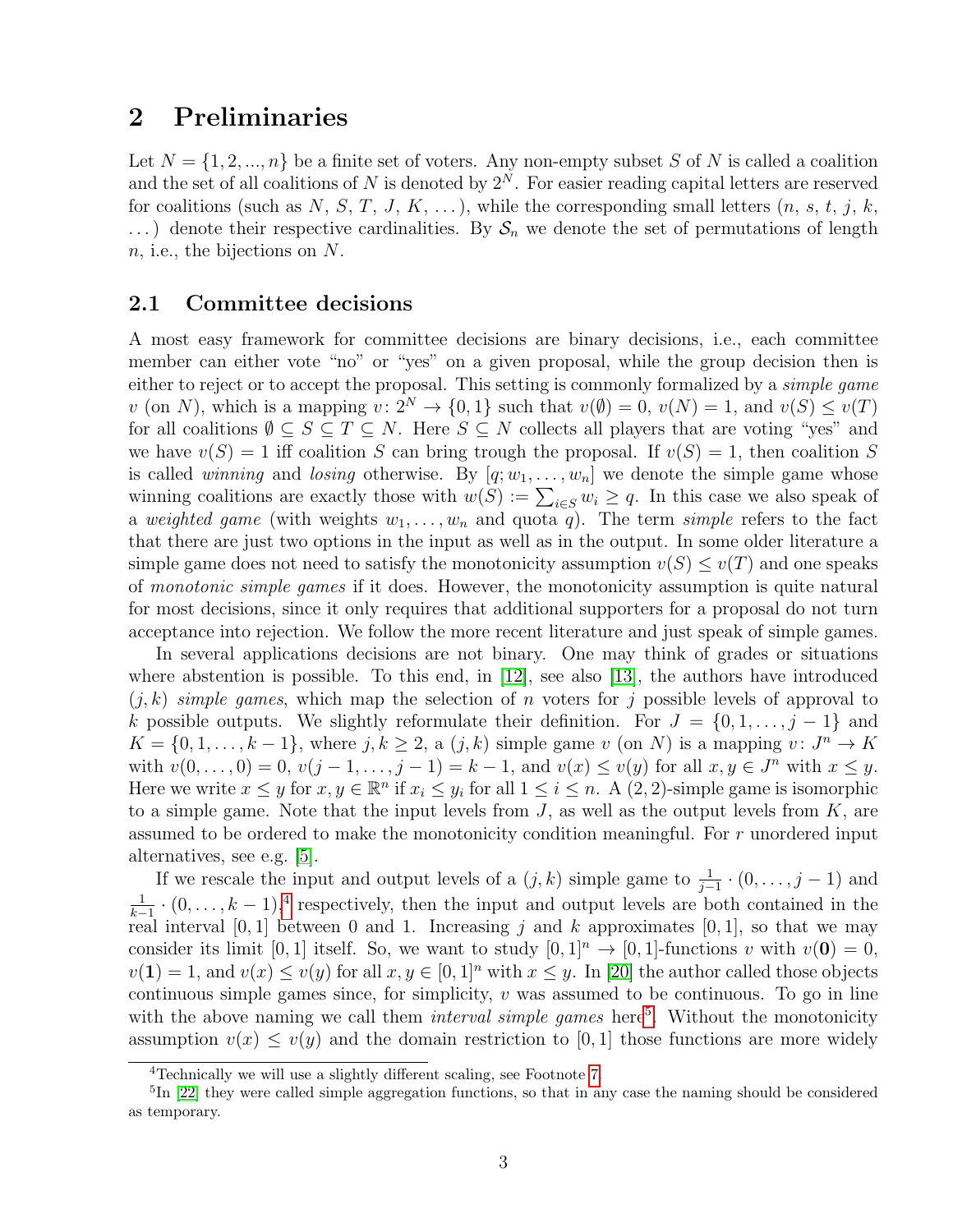known under the name aggregation function, see e.g. [\[15\]](#page-23-6). The name says it, an aggregation function takes n real numbers as inputs and condenses them to a single real number. Examples are direct votes on e.g., top tax rates or pension contributions, i.e., real numbers from some interval can be directly named instead of approving or disapproving some concrete proposal. If the real-valued alternatives are ordered by their usual order, then the monotonicity assumption makes sense again. In the voting context, the weighted median is a reasonable aggregation function, see e.g. [\[23\]](#page-24-5) for the assignment of *fair* weights in the corresponding two-tier context. Mathematically, also a function like e.g.  $v(x_1, \ldots, x_n) = \prod_{i=1}^n x_i^i$  falls into the class of interval simple games. With respect to the restriction to the specific interval [0, 1] we note that this can be achieved by rescaling, so that we retain this here due to simplicity. However, higher dimensional policy spaces are significantly different from our setting.

### <span id="page-3-0"></span>2.2 Power indices

Even if the case where a simple game  $v$  is weighted, influence or power is not always reasonably reflected by the weights. This fact is well-known and triggered the invention of power indices, i.e., mappings from a simple game on n players to  $\mathbb{R}^n$  reflecting the influence of a player on the final group decision. One of the most established power indices is the *Shapley-Shubik index* [\[28\]](#page-24-0). It can be defined via

<span id="page-3-1"></span>
$$
SSI_i(v) = \sum_{i \in S \subseteq N} \frac{(s-1)!(n-s)!}{n!} \cdot [v(S) - v(S \setminus \{i\})]
$$
(1)

for all players  $i \in N$ . If  $v(S) - v(S\setminus\{i\}) = 1$ , then we have  $v(S) = 1$  and  $v(S\setminus\{i\}) = 0$  in a simple game and voter  $i$  is called a swing voter. In the next subsection we give another equivalent formulation for  $\text{SSI}_i(v)$  based on the so-called roll call model, where pivotality plays the essential role and nicely motivates the factors  $\frac{(s-1)!(n-s)!}{n!}$ . This interpretation triggers the definition of a Shapley-Shubik index for  $(j, k)$  simple games in [\[9\]](#page-23-3) and was generalized to interval simple games in [\[20\]](#page-24-1).

Another way to characterize power indices are axiomatizations, i.e., sets of properties that are satisfied by a power index and uniquely characterize it. For the Shapley-Shubik index we refer to [\[27,](#page-24-6) [28\]](#page-24-0). In order to introduce properties of power indices for all three types of games, let v be a mapping  $J^n \to K$ , where  $J = \{0, 1, \ldots, j-1\}$  for some integer  $j \ge 2$  or  $J = [0, 1]$ , and  $K = \{0, 1, \ldots, k-1\}$  for some integer  $k \geq 2$  or  $K = [0, 1]$ . A power index  $\varphi$  maps v to  $\mathbb{R}^n$  for all  $v \in \mathcal{V}_{J,K}^n$ , where  $\mathcal{V}_{J,K}^n$  denotes the set of all corresponding games for n players. We call  $\varphi$  positive if  $\varphi(v) \neq 0$  and  $\varphi_i(v) \geq 0$  for all  $v \in \mathcal{V}_{J,K}^n$  and all  $i \in N$ . If  $\sum_{i=1}^n \varphi_i(v) = 1$ for all games v, then  $\varphi$  is called *efficient*. A power index  $\varphi$  is called *anonymous* if we have  $\varphi_{\pi(i)}(\pi v) = \varphi_i(v)$  for all permutations  $\pi$  of  $N, i \in N$ , and  $v \in \mathcal{V}_{J,K}^n$ , where  $\pi v(x) = v(\pi(x))$  and  $\pi(x) = (x_{\pi(i)})_{i \in N}$ . If  $\pi \in S_n$  is a transposition interchanging player *i* and player *j*, then we call the two players symmetric if  $\pi v(x) = v(x)$  for all  $x \in J^n$ . A power index  $\varphi$  is called symmetric if  $\varphi_i(v) = \varphi_i(v)$  for all players i and j that are symmetric in v. Note that symmetry is a relaxation of anonymity. A player  $i \in N$  is called a *null player* if  $v(x) = v(y)$  for all  $x, y \in J$  with  $x_j = y_j$ for all  $j \in N \setminus \{i\}$ , i.e.,  $v(x)$  does not depend on  $x_i$ . A power index  $\varphi$  is said to *satisfy the null* player property if  $\varphi_i(v) = 0$  for every null player i in v. In general, a function  $f: \mathbb{R}^n \supseteq U \to \mathbb{R}$ is called *linear* if we have  $f(\alpha x + \beta y) = \alpha f(x) + \beta f(y)$  for all  $x, y \in U$  and  $\alpha, \beta \in \mathbb{R}$  such that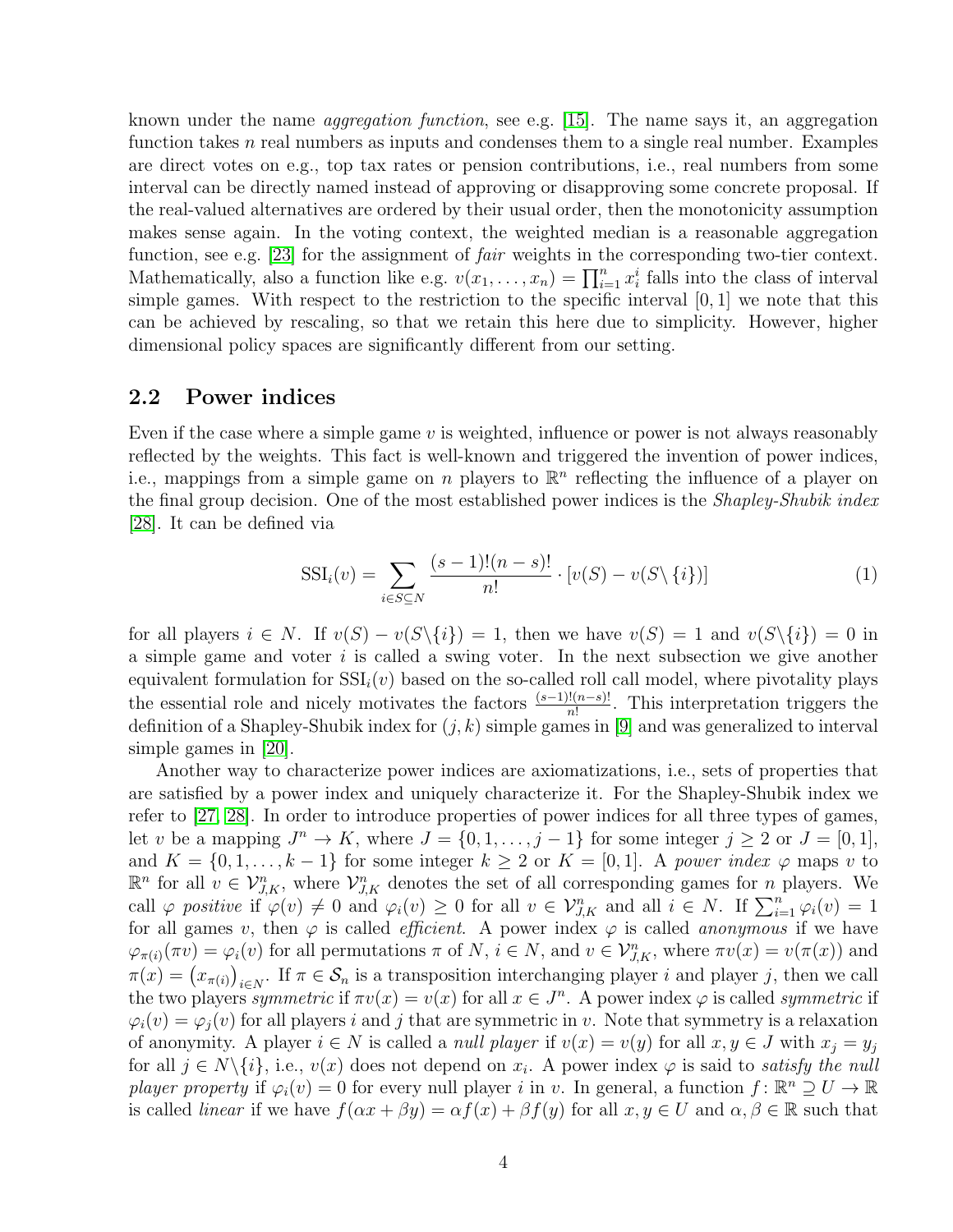$\alpha x + \beta y \in U$ . For simple games (and their generalizations) linear combinations  $\alpha u + \beta v$  of simple games  $u$  and  $v$  are almost never a simple game again, so that linearity has been adopted to the following. A power index  $\varphi$  satisfies the *transfer property* if for all  $u, v \in V_{J,K}^n$  and all  $i \in N$  we have  $\varphi_i(u) + \varphi_i(v) = \varphi_i(u \vee v) + \varphi_i(u \wedge v)$ , where  $(u \vee v)(x) = \max\{u(x), v(x)\}\$  and  $(u \wedge v)(x) = \min\{u(x), v(x)\}\$ for all  $x \in J^n$ . Note that we always have  $u \vee v, u \wedge v \in \mathcal{V}_{J,K}^n$ . With this we can state that the Shapley-Shubik index for simple games is the unique power index that is symmetric, efficient, satisfies both the null player property and the transfer property, see [\[6\]](#page-23-13). Moreover, SSI is also positive and anonymous. The more general Shapley value, coinciding with the Shapley-Shubik index for simple games and having the set of all cooperative games for *n* players as domain, is linear.

### <span id="page-4-0"></span>2.3 The roll call model

In [\[28\]](#page-24-0) the authors have motivated the Shapley-Shubik index by the following interpretation. Assume that the n voters row up in a line and declare to be part in the coalition of "yes"-voters. Given an ordering of the players, the player that first guarantees that a proposal can be put through is then called pivotal. Considering all n! orderings  $\pi \in S_n$  of the players with equal probability then gives a probability for being pivotal for a given player  $i \in N$  that equals its Shapley-Shubik index. So we can rewrite Equation [\(1\)](#page-3-1) to

<span id="page-4-1"></span>
$$
SSI_i(v) = \frac{1}{n!} \cdot \sum_{\pi \in S_n} \Big( v(\{ j \in N : \pi(j) \le \pi(i) \}) - v(\{ j \in N : \pi(j) < \pi(i) \}) \Big). \tag{2}
$$

Setting  $S^i_{\pi} := \{j \in N : \pi(j) \leq \pi(i)\}\$  we have  $S^i_{\pi} = S$  for exactly  $(s-1)!(n-s)!$  permutations  $\pi \in \mathcal{S}_n$  and an arbitrary set  $\{i\} \subseteq S \subseteq N$ , so that Equation [\(1\)](#page-3-1) is just a simplification of Equation [\(2\)](#page-4-1).

Instead of assuming that all players vote "yes" one can also assume that all players vote "no". In [\[26\]](#page-24-7) it is mentioned that the model also yields the same result if we assume that all players independently vote "yes" with a fixed probability  $p \in [0, 1]$ . This was further generalized to probability measures p on  $\{0,1\}^n$  where vote vectors with the same number of "yes" votes have the same probability, see [\[19\]](#page-24-8). In other words, individual votes may be interdependent but must be exchangeable. That no further probability measures lead to the Shapley-Shubik index was finally shown in [\[24\]](#page-24-9). For the most symmetric case  $p = \frac{1}{2}$  we can rewrite Equation [\(2\)](#page-4-1) to

$$
SSI_i(v) = \frac{1}{n! \cdot 2^n} \cdot \sum_{(\pi, x) \in S_n \times \{0, 1\}^n} M(v, (\pi, x), i),
$$
 (3)

where  $M(v,(\pi, x), i)$  is one if player i is pivotal for ordering  $\pi$  and vote vector x in v, see [\[24\]](#page-24-9), and zero otherwise.

Being pivotal means that the vote of player i, according to the ordering  $\pi$  and the votes of the previous players, fixes the group decision for the first time. In a  $(j, k)$  simple game we can have the same notation as long as there are just  $k = 2$  outputs. If  $k > 2$ , then pushing the outcome to at least h or at most  $h-1$  are possible events for  $h \in \{1, \ldots, k-1\}$ , so that we speak of an h-pivotal player, which is always unique, see [\[9\]](#page-23-3). In that paper the author defines

<span id="page-4-2"></span>
$$
\frac{1}{n! \cdot j^n \cdot (k-1)} \sum_{h=1}^{k-1} |\{ (\pi, x) \in \mathcal{S}_n \times J^n : i \text{ is an } h\text{-pivot for } \pi \text{ and } x \text{ in } v \}|,
$$
 (4)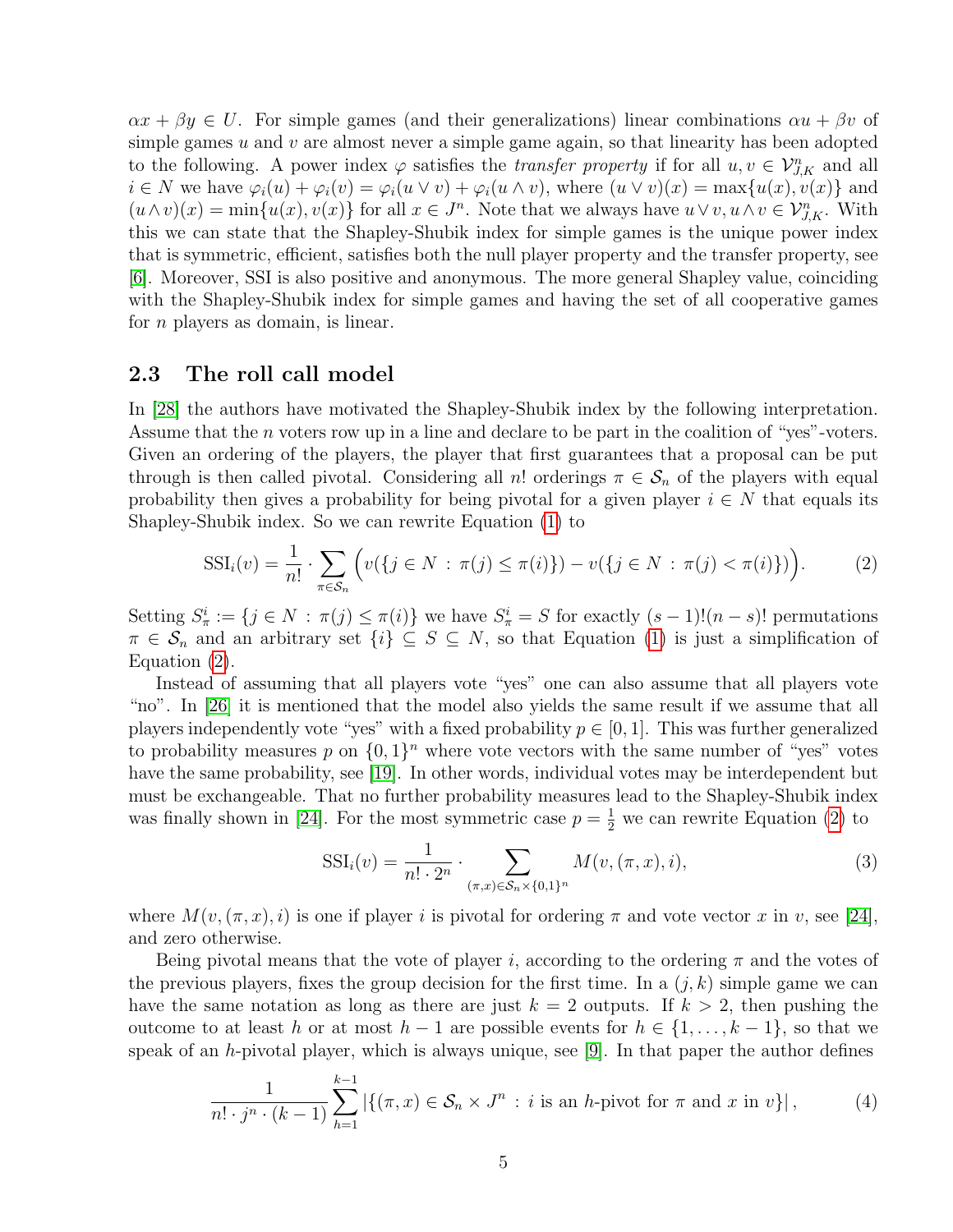for all  $i \in N$ , as the Shapley-Shubik index for  $(j, k)$  simple games. Using monotonicity the h-pivotality as well as  $M(v, (\pi, x), i)$  can be stated more directly. Slightly abusing notation we write  $\mathbf{0} \in \mathbb{R}^n$  and  $\mathbf{1} \in \mathbb{R}^n$  for the vectors that entirely consist of zeroes and entries  $j-1$ , respectively. For each  $\emptyset \subseteq S \subseteq N$  we write  $x_S$  for the restriction of  $x \in \mathbb{R}^n$  to  $(x_i)_{i \in S}$ . As an abbreviation, we write  $x_{-S} = x_{N\setminus S}$ . For a given permutation  $\pi \in S_n$  and  $i \in N$ , we set  $\pi_{\leq i} = \{j \in N : \pi(j) < \pi(i)\},\ \pi_{\leq i} = \{j \in N : \pi(j) \leq \pi(i)\},\ \pi_{>i} = \{j \in N : \pi(j) > \pi(i)\},\$ and  $\pi_{\geq i} = \{j \in N : \pi(j) \geq \pi(i)\}\.$  With this, we can rewrite [\(4\)](#page-4-2) to

<span id="page-5-2"></span>
$$
\frac{1}{n! \cdot j^n \cdot (k-1)} \sum_{(\pi, x) \in S_n \times J^n} \Big( \Big[ v(x_{\pi_{i}}) - v(x_{\pi_{\leq i}}, \mathbf{0}_{\pi_{>i}}) \Big] \Big). \tag{5}
$$

The interpretation is as follows. Since  $v$  is monotone, before the vote of player  $i$  exactly the values in  $\{v(x_{\pi_{\leq i}}, 0_{\pi_{\geq i}}), \ldots, v(x_{\pi_{\leq i}}, 1_{\pi_{\geq i}})\}$  are still possible as final group decision. After the vote of player *i* this interval eventually shrinks to  $\{v(x_{\pi_{\leq i}}, 0_{\pi_{>i}}), \ldots, v(x_{\pi_{\leq i}}, 1_{\pi_{>i}})\}\.$  The difference in [\(5\)](#page-5-2) just computes the difference between the lengths of both intervals, i.e., the number of previously possible outputs that can be excluded for sure after the vote of player i.

In order to simplify [\(5\)](#page-5-2) a bit, let  $C(v,T) = \frac{1}{j^n(k-1)} \cdot \sum_{x \in J^n} \left( v(1_T, x_{-T}) - v(0_T, x_{-T}) \right)$  for all  $T \subseteq N$ . As in the situation where we simplified the Shapley-Shubik index of a simple game given by Equation [\(2\)](#page-4-1) to Equation [\(1\)](#page-3-1), we observe that it is sufficient to know the sets  $\pi_{\geq i}$  and  $\pi_{>i}$  for every permutation  $\pi \in S_n$ . So we can condense all permutations that lead to the same set and can simplify [\(5\)](#page-5-2) to

<span id="page-5-3"></span>
$$
\sum_{i \in S \subseteq N} \frac{(s-1)!(n-s)!}{n!} \cdot [C(v, S) - C(v, S \setminus \{i\})]. \tag{6}
$$

Note the similarity between [\(6\)](#page-5-3) and Equation [\(1\)](#page-3-1). For  $j = k = 2$ , i.e., simple games, the coincidence between  $v(S) - v(S \setminus \{i\})$  and the more complicated summation behind  $C(v, S)$  –  $C(v, S\setminus\{i\})$  is due to the fact that the roll call model gives the same probabilities for  $p = 1$ and  $p=\frac{1}{2}$  $\frac{1}{2}$ <sup>[6](#page-5-4)</sup> However, this is an artifact for  $j = 2$  and for  $j > 2$  different probabilities for the input levels, as well as more complicated probability distributions on vote vectors, lead to different results in the roll call model. The case  $(j, k) = (3, 2)$  was studied in more detail in [\[14\]](#page-23-2), where the authors defined a conditional Shapley-Shubik index given some fixed probability of the voters to abstain.

# <span id="page-5-0"></span>3 A Shapley-Shubik like index for interval decisions

If we renormalize J and K to subsets of [0, 1] and consider the limit taking j and k to infinity,<sup>[7](#page-5-1)</sup> then Equation [\(5\)](#page-5-2) gives a power index for interval simple games.

<span id="page-5-4"></span><span id="page-5-1"></span> $6A$  direct combinatorial proof of the underlying identity was also given in [\[3,](#page-23-14) [21\]](#page-24-10).

<sup>&</sup>lt;sup>7</sup>To be more precisely, we consider the mappings  $K = \{0, 1, \ldots, k-1\} \rightarrow [0, 1], i \mapsto i/(k-1)$  and  $J =$  $\{0, 1, \ldots, j-1\} \to [0, 1], i \mapsto (i + \frac{1}{2})/j.$  Note that the latter points are the middle points of the intervals  $(i/j, (i+1)/j)$  for  $0 \le i \le j-1$ , c.f. Footnote [9](#page-10-0) and Definition [4.](#page-10-1)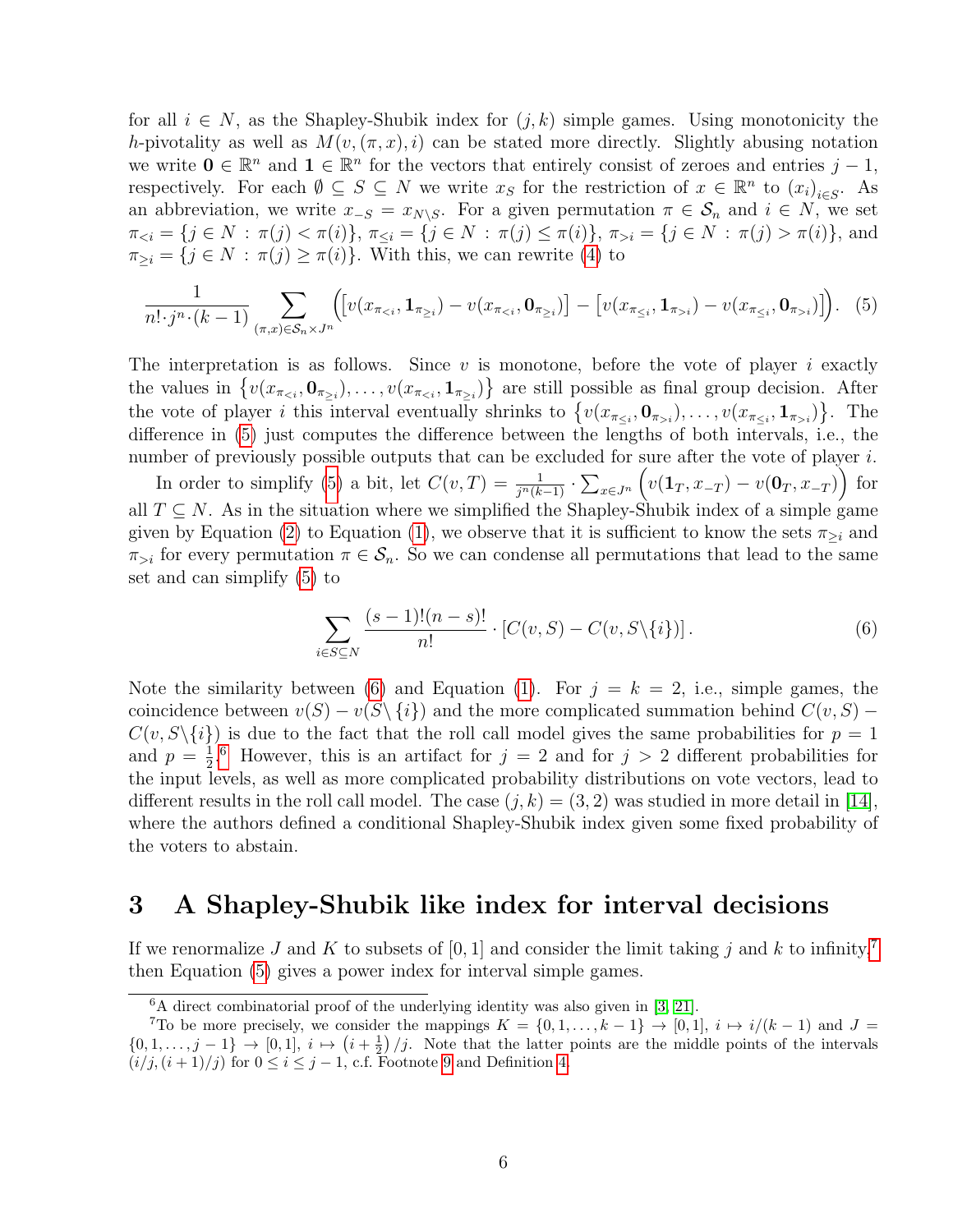**Definition 1** (cf. [\[20,](#page-24-1) Definition 6.2])

Let v be an interval simple game with player set N and  $i \in N$  an arbitrary player. We set

<span id="page-6-0"></span>
$$
\Psi_i(v) = \frac{1}{n!} \sum_{\pi \in S_n} \int_0^1 \dots \int_0^1 \left[ v(x_{\pi_{i}}) - v(x_{\pi_{\le i}}, \mathbf{0}_{\pi_{>i}}) \right] dx_1 \dots dx_n.
$$
\n(7)

We remark that we change between the notations  $\int_0^1 \dots \int_0^1$  and  $\int_{[0,1]^n}$  from time to time taking Fubini's theorem into account. We skip the question for the existence of the involved integrals till we state a simpler formula for  $\Psi$  in Proposition [6.](#page-8-0) However, a few explicit formulas have been obtained for special classes of interval simple games directly using the rather complicated expression from Definition [1.](#page-6-0)

### **Proposition 1** ([\[22,](#page-24-3) Theorem 6.3])

Let  $w \in \mathbb{R}_{\geq 0}^n$  with  $\sum_{i=1}^n w_i = 1$  and  $f_i: [0,1] \to [0,1]$  weakly monotonic increasing functions with  $f(\mathbf{0}) = 0$  and  $f(\mathbf{1}) = 1$  for all  $i \in N$ . Then  $f: [0,1]^n \to [0,1]$  defined by  $x \mapsto \sum_{i=1}^n w_i \cdot f_i(x_i)$ is an interval simple game and satisfies  $\Psi_i(f) = w_i$  for all  $i \in N$ .

#### <span id="page-6-2"></span>**Proposition 2** ([\[22,](#page-24-3) Theorem 6.4])

For a positive integer n and positive real numbers  $\alpha_1, \ldots, \alpha_n$  let  $f : [0,1]^n \to [0,1]$  be defined by  $x \mapsto \prod_{i=1}^n x_i^{\alpha_i}$  and  $\Lambda = \prod_{j=1}^n (\alpha_j + 1)$ . Then, f is an interval simple game and

$$
\Psi_i(f) = \frac{1}{n! \cdot \Lambda} \cdot \left( (n-1)! + \alpha_i \cdot \sum_{T \subseteq N \setminus \{i\}} |T|! \cdot (n-1-|T|)! \cdot \prod_{j \in T} (\alpha_j + 1) \right) \tag{8}
$$

for all  $i \in N$ .

Of course, it would be interesting to compute  $\Psi$  for other parametric classes of interval simple games. The subsequent simplification in Proposition [6](#page-8-0) might be rather useful for that aim. Prior to stating and proving a simplification of Definition [1,](#page-6-0) we show that  $\Psi$  indeed shares some properties that we might expect from a meaningful power index.

### <span id="page-6-1"></span>**Proposition 3** (cf. [\[20,](#page-24-1) Definition 6.7], [\[22,](#page-24-3) Lemma 6.1])

The mapping  $\Psi$  is positive, efficient, anonymous, symmetric, and satisfies both the null player and the transfer property.

**Proof.** For each  $x \in [0,1]^n$ ,  $\pi \in \mathcal{S}_n$ , and  $i \in N$ , we have  $f(x_{\pi_{\leq i}}, \mathbf{1}_{\pi_{\geq i}}) \geq f(x_{\pi_{\leq i}}, \mathbf{1}_{\pi_{>i}})$  and  $f(x_{\pi_{\leq i}},\mathbf{0}_{\pi_{>i}}) \geq f(x_{\pi_{, so that  $\Psi_i(v) \geq 0$ . Since we will show that  $\Psi$  is efficient, we$ especially have  $\Psi(v) \neq \mathbf{0}$ , so that  $\Psi$  is positive.

For any permutation  $\pi \in \mathcal{S}_n$  and any  $0 \leq h \leq n$  let  $\pi | h := \{ \pi(i) : 1 \leq i \leq h \}$ , i.e., the first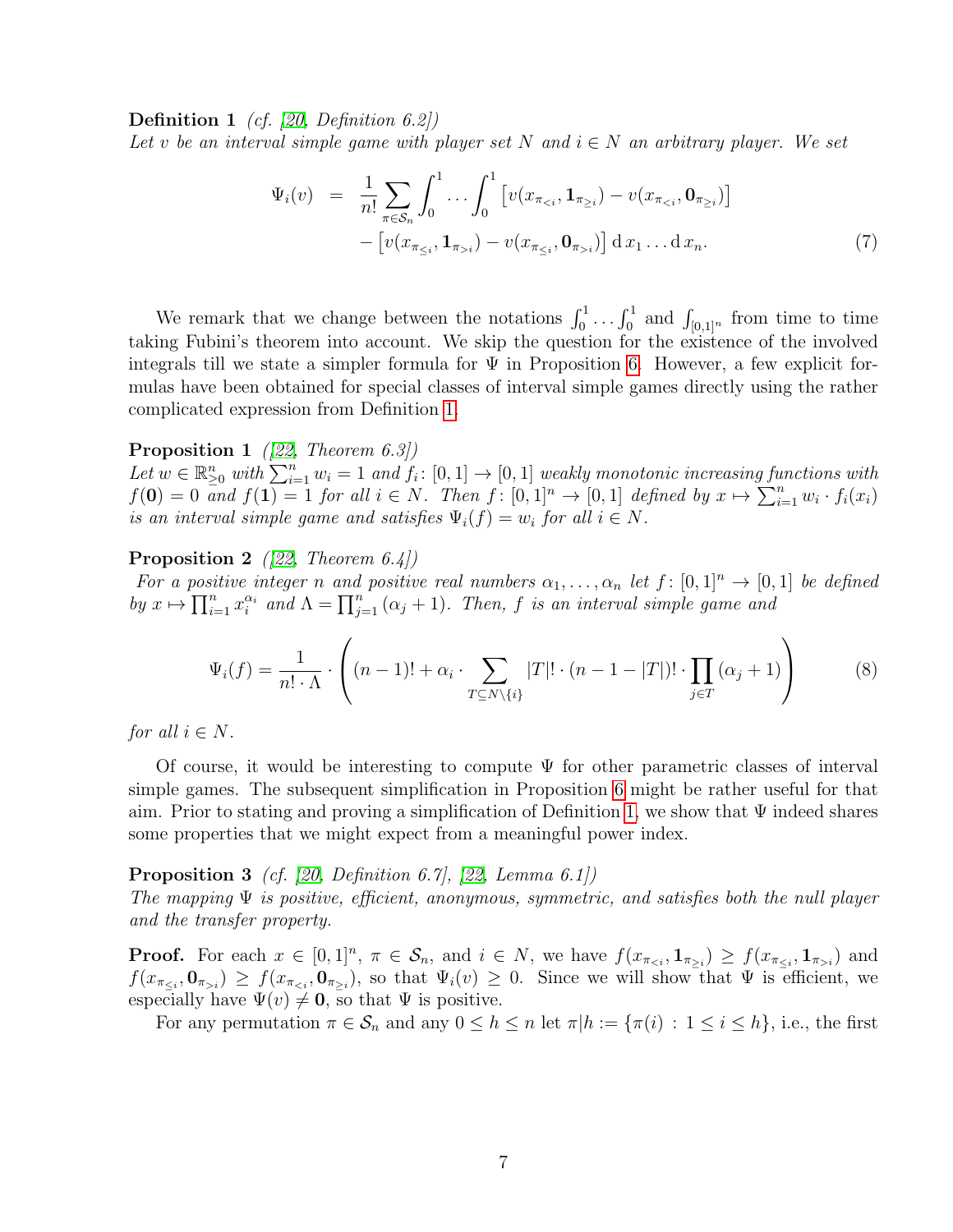h agents in ordering  $\pi$ . Then, for any state vector  $x \in [0,1]^n$ , we have

$$
\sum_{i=1}^{n} \left( v(x_{\pi_{i}}) + v(x_{\pi_{\leq i}}, \mathbf{0}_{\pi_{>i}}) - v(x_{\pi_{\n
$$
= \sum_{h=1}^{n} \left( v(x_{\pi|h-1}, \mathbf{1}_{-\pi|h-1}) - v(x_{\pi|h}, \mathbf{1}_{-\pi|h}) \right) + \sum_{h=1}^{n} \left( v(x_{\pi|h}, \mathbf{0}_{-\pi|h}) - v(x_{\pi|h-1}, \mathbf{0}_{-\pi|h-1}) \right)
$$
\n
$$
= v(x_{\pi|0}, \mathbf{1}_{-\pi|0}) - v(x_{\pi|n}, \mathbf{1}_{-\pi|n}) + v(x_{\pi|n}, \mathbf{0}_{-\pi|n}) - v(x_{\pi|0}, \mathbf{0}_{-\pi|0})
$$
\n
$$
= v(1) - v(x) + v(x) - v(0) = 1 - 0 = 1,
$$
$$

so that  $\sum_{i=1}^{n} \Psi_i(v) = 1$ , i.e.,  $\Psi$  is efficient.

The definition of  $\Psi$  is obviously anonymous, so that it is also symmetric. If agent  $i \in N$ is a null player and  $\pi \in \mathcal{S}_n$  arbitrary, then  $v(x_{\pi_{\leq i}}, \mathbf{0}_{\pi_{\geq i}}) = v(x_{\pi_{\leq i}}, \mathbf{0}_{\pi_{>i}})$  and  $v(x_{\pi_{\leq i}}, \mathbf{1}_{\pi_{\geq i}}) =$  $v(x_{\pi_{\leq i}}, \mathbf{1}_{\pi_{>i}})$ , so that  $\Psi_i(v) = 0$ , i.e.,  $\Psi$  satisfies the null player property. Since  $x + y =$  $\max\{x, y\} + \min\{x, y\}$  for all  $x, y \in \mathbb{R}$  and due to the linearity of finite sums and integrals,  $\Psi$ also satisfies the transfer axiom.  $\blacksquare$ 

Since the proof of Proposition [3](#page-6-1) actually shows that the stated properties are even satisfied for the summation part without integrating we conclude:

**Proposition 4** For every  $\alpha \in [0,1]$  the mapping  $\Psi^a$ , where  $a = (\alpha, \dots, \alpha) \in [0,1]^n$ , defined by

<span id="page-7-0"></span>
$$
\Psi_i^a(v) = \frac{1}{n!} \sum_{\pi \in S_n} \left( \left[ v(a_{\pi_{i}}) - v(a_{\pi_{\leq i}}, \mathbf{0}_{\pi_{>i}}) \right] \right)
$$

for all  $i \in N$ , is positive, efficient, anonymous, symmetric, and satisfies both the null player and the transfer property for interval simple games.

In other words,  $\Psi^a$  does not consider all possible vote vectors with equal probability but just a specific and symmetric one, i.e.,  $a_i = a_j$  for all  $i, j \in N$ . This construction can easily be generalized by introducing a "symmetric" density function in the integration part of Definition [1.](#page-6-0)

<span id="page-7-1"></span>**Proposition 5** Let f be a  $[0,1]^n \to \mathbb{R}_{\geq 0}$  mapping satisfying  $\int_{[0,1]^n} f(x) dx = 1$  and  $f(x) =$  $f\Bigl( (x_{\pi(i)})_{i\in N}$ for all  $x \in [0,1]^n$  and all  $\pi \in \mathcal{S}_n$ . Then, the mapping  $\Psi^f$  defined by

$$
\Psi_i^f(v) = \frac{1}{n!} \sum_{\pi \in S_n} \int_{[0,1]^n} f(x) \cdot \left( \left[ v(x_{\pi_{i}}) - v(x_{\pi_{\leq i}}, \mathbf{0}_{\pi_{>i}}) \right] \right) dx
$$

for all  $i \in N$ , is positive, efficient, anonymous, symmetric, and satisfies both the null player and the transfer property for interval simple games.

The example from Proposition [4](#page-7-0) can be interpreted in the context of the construction from Proposition [5](#page-7-1) by using a Dirac measure. In [\[20\]](#page-24-1) it was conjectured that every power index for interval simple games that satisfies symmetry, efficiency, the null player property, and the transfer property coincides with  $\Psi$ . However, the two constructions above show that this is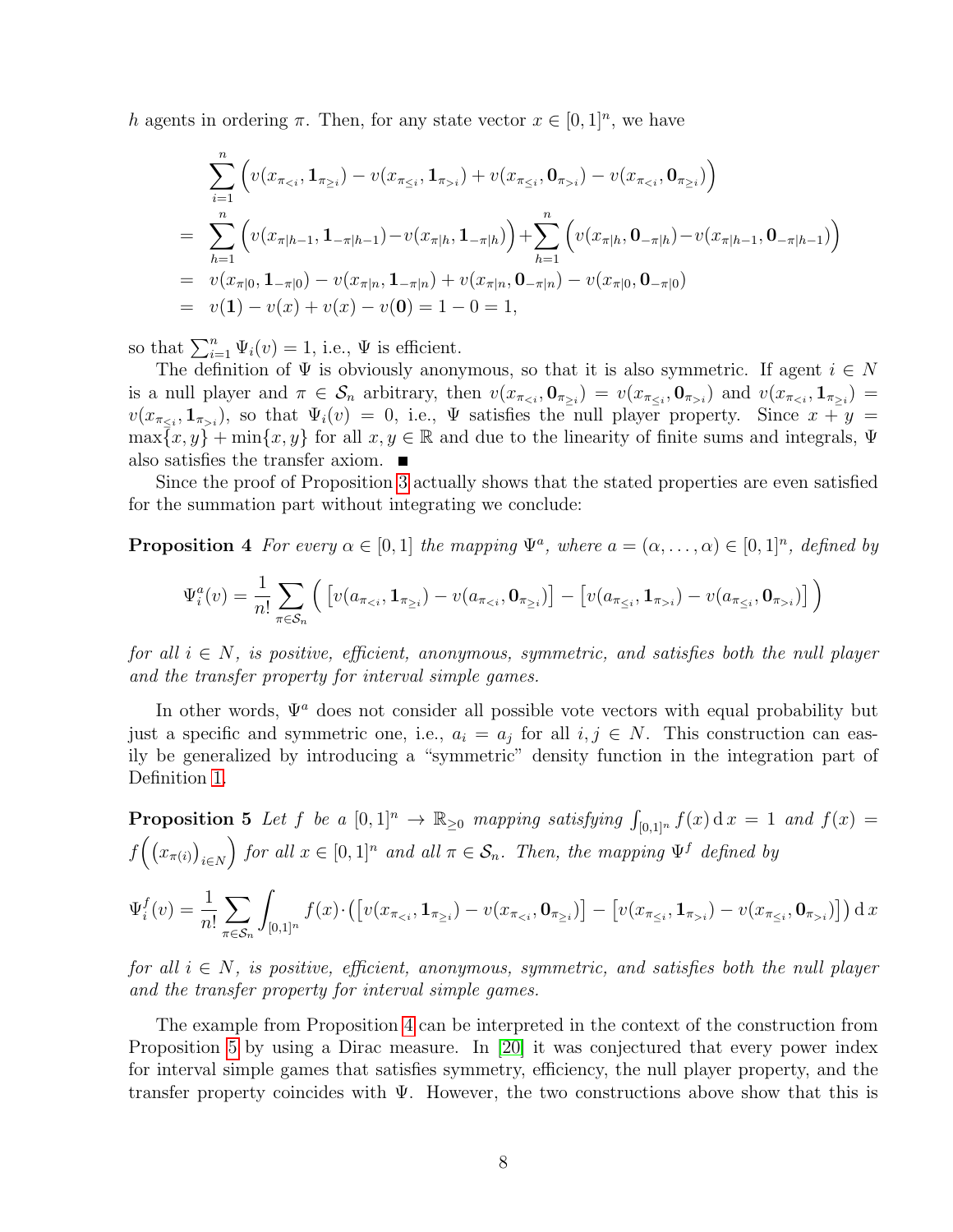wrong. To this end we consider the specific interval simple game defined by  $v(x) = x_1 x_2^2$  for  $n \geq 2$  players. It can be easily checked that

$$
\Psi(v) = \left(\frac{5}{12}, \frac{7}{12}, 0, \dots, 0\right) \text{ and } \Psi^a(v) = \left(\frac{1}{2} - \frac{\alpha - \alpha^2}{2}, \frac{1}{2} + \frac{\alpha - \alpha^2}{2}, 0, \dots, 0\right)
$$

for  $a = (\alpha, \dots, \alpha)$  with  $\alpha \in [0, 1]$ . For  $\alpha \neq \frac{1}{2} \pm \frac{1}{2\sqrt{3}}$  $\frac{1}{2\sqrt{3}}$  we have  $\Psi(v) \neq \Psi^a(v)$ . In the setting of Proposition [5](#page-7-1) we can even find way more density functions f with  $\Psi(v) \neq \Psi^f(v)$  than those already mentioned. We remark that the underlying idea of the constructions of Proposition [4](#page-7-0) and Proposition [5](#page-7-1) can also be applied to  $(j, k)$  simple games. For simple games the analogy of Proposition [4](#page-7-0) is the roll call model where either all players say "yes" or all players say "no". corresponding to  $a = 0$  and  $a = 1$ , respectively. The analogy of Proposition [5](#page-7-1) for simple games is the roll call model with exchangeable probabilities for vote vectors  $x \in \{0,1\}^n$  as proven in [\[19\]](#page-24-8). In the light of the characterization result from [\[24\]](#page-24-9) it would be interesting to know whether the parametric set of examples from Proposition [5](#page-7-1) can be even further generalized. Indeed further examples satisfying symmetry, efficiency, the null player property, and the transfer property exist like e.g.  $v \mapsto \Psi(v^2)$ , where  $v^2(x) = v(x)^2$  for all  $x \in [0, 1]^n$ , which is an interval simple game provided that v is an interval simple game. For  $(j, k)$  simple games we remark that efficiency, symmetry, the null player and the transfer property are sufficiently to determine the Shapley-Shubik index for  $(j, 2)$  simple games, see [\[9,](#page-23-3) Theorem 5.1], while for  $(j, k)$  simple games with  $k > 2$  further axioms are needed, see [\[11,](#page-23-15) Theorem 1.3]. Additionally axioms for a characterization of  $\Psi$  for interval simple games are given in Section [4.](#page-9-0)

As shown in the previous subsection for  $(j, k)$  simple games, we can easily simplify the definition of Ψ:

**Proposition 6** For every interval simple game v with player set N and every player  $i \in N$  we have

<span id="page-8-1"></span><span id="page-8-0"></span>
$$
\Psi_i(v) = \sum_{i \in S \subseteq N} \frac{(s-1)!(n-s)!}{n!} \cdot [C(v, S) - C(v, S \setminus \{i\})],
$$
\n(9)

where  $C(v,T) = \int_{[0,1]^n} v(\mathbf{1}_T, x_{-T}) - v(\mathbf{0}_T, x_{-T}) \, dx$  for all  $T \subseteq N$ .

**Proof.** Setting  $S^i_\pi := \{j \in N : \pi(j) \geq \pi(i)\}\$  we have  $S^i_\pi = S$  for exactly  $(s-1)!(n-s)!$ permutations  $\pi \in \mathcal{S}_n$  and an arbitrary set  $\{i\} \subseteq S \subseteq N$ , so that Equation [\(9\)](#page-8-1) is just a simplification of Equation  $(7)$ .

Now we have to catch up on the fact that  $\Psi$  is well-defined, i.e., all stated integrals indeed exist. Using Fubini's theorem we can easily switch between the formulation in Definition [1](#page-6-0) and that of Proposition [6,](#page-8-0) so that it suffices to show the existence of

$$
\int_0^1 \dots \int_0^1 v(\mathbf{1}_T, x_{-T}) \, \mathrm{d} x_1 \dots \mathrm{d} x_n \quad \text{and} \quad \int_0^1 \dots \int_0^1 v(\mathbf{0}_T, x_{-T}) \, \mathrm{d} x_1 \dots \mathrm{d} x_n
$$

for all  $T \subseteq N$ . Here we can use the fact that v is monotone in each coordinate, so that this property remains true if we iteratively integrate one coordinate after the other. A monotone  $[0, 1] \rightarrow [0, 1]$  function is obviously integrable.

So, the monotonicity of interval simple games  $v$  is a sufficient condition for the existence of the integrals. Another reason is that we eventually lose the property that  $\Psi$  is positive if we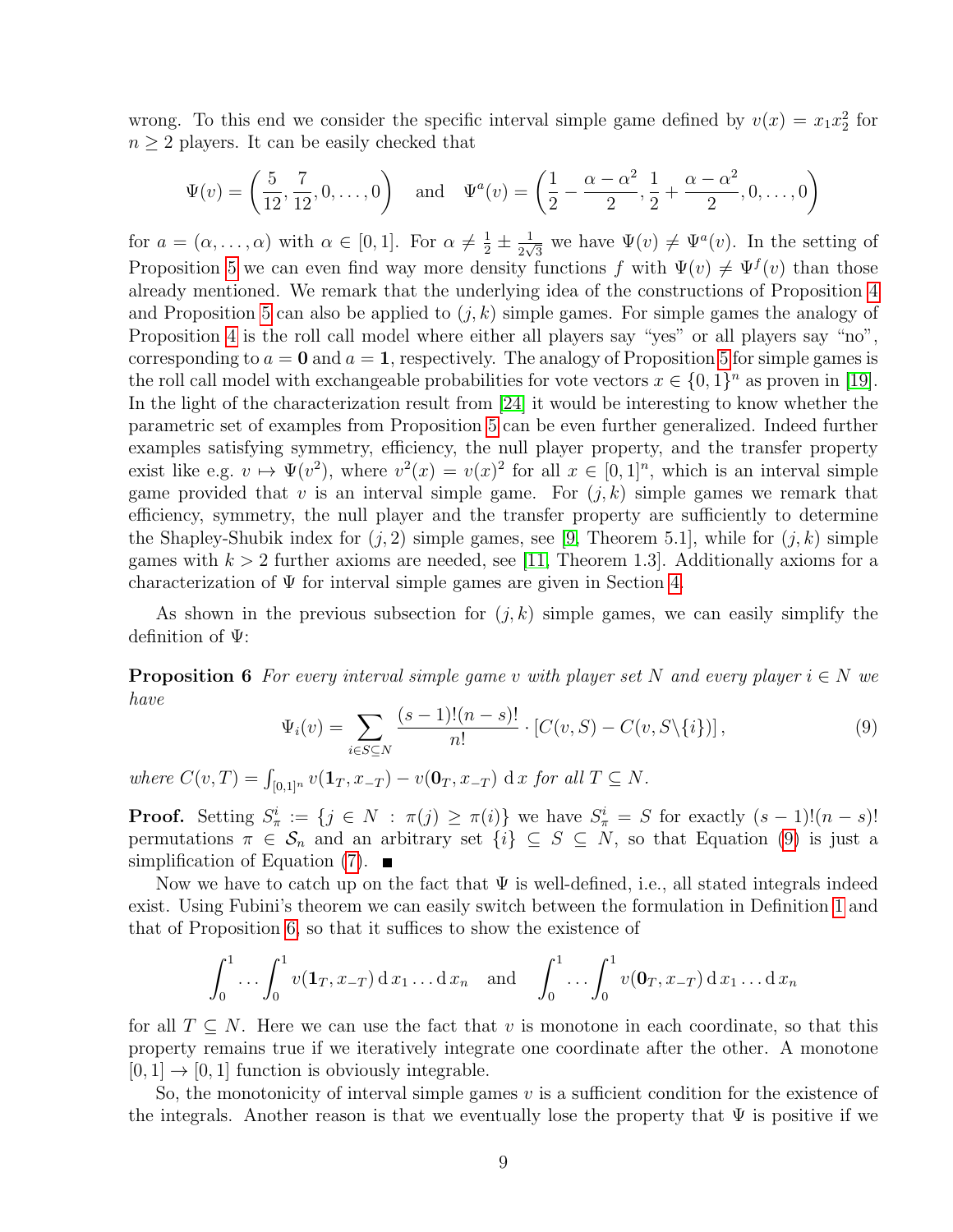allow functions  $v$  that are not (weakly) monotone increasing. The very same effect also happens for simple games. As an example let  $n = 3$  and v map the coalitions  $\{1\}$ ,  $\{1,3\}$ ,  $\{1,2,3\}$  to 1 and all other coalitions to zero. Using Equation [\(1\)](#page-3-1) we obtain  $SSI_2(v) = -\frac{1}{3} < 0$ .

# <span id="page-9-0"></span>4 An axiomatization for the Shapley-Shubik like index for interval decisions

As we have seen in Proposition [4](#page-7-0) and Proposition [5,](#page-7-1) for interval simple games the axioms of efficiency (E), symmetry (S), the null player (NP), and the transfer property (T) are not sufficient to uniquely characterize a power index. Also anonymity  $(A)$  and positivity  $(P)$  are satisfied by our parametric examples of power indices. So, for an axiomatization we need some further axioms. To that end we consider a special class of step functions. In general, a *step* function is a function that takes only finitely many values. Here we consider only regular pavings based on rectangular boxes. To formalize this, we set

$$
\mathcal{D}_p = \left\{ (\alpha_0, \alpha_1, ..., \alpha_p) \in [0, 1]^{p+1} \, : \, \alpha_0 = 0, \alpha_p = 1 \text{ and } \alpha_i < \alpha_{i+1} \text{ for } i = 0, 1, ..., p-1 \right\}
$$

for a given integer  $p \geq 1$  and  $\mathcal{A}_p = \{0, \frac{1}{2} \}$  $\frac{1}{2}$ , 1,  $\frac{3}{2}$  $\frac{3}{2}, \ldots, p-\frac{1}{2}$  $(\frac{1}{2}, p)^n$ , where *n* denotes the number of players. Given  $\alpha \in \mathcal{D}_p$ , we denote by  $\omega(\alpha) = \max_{1 \leq h \leq p} (\alpha_h - \alpha_{h-1})$  the maximal difference between two consecutive  $\alpha_h$ . For each  $e \in A_p$  and each  $\alpha \in \mathcal{D}_p$  by  $(\alpha)_e$  we abbreviate the open box  $I_1 \times I_2 \times \cdots \times I_n$ , where the intervals are given by  $I_j = \{\alpha_{e_j}\}\$ if  $e_j \in \mathbb{N}$  and  $I_j = (\alpha_{e_j-1/2}, \alpha_{e_j+1/2})$  otherwise.<sup>[8](#page-9-1)</sup> We denote the closure of  $(\alpha)_e$  by  $[\alpha]_e$ , i.e., all open intervals  $I_i$  are replaced by the corresponding closed intervals.

Given a paving of  $[0,1]^n$ , described by  $\alpha \in \mathcal{D}_p$ , we assume that a step function is constant on the interior of every face of one of the boxes.

**Definition 2** A function  $f : [0,1]^n \to [0,1]$  is a step function if there exists an integer  $p \ge 1$ and  $\alpha \in \mathcal{D}_p$  such that f is constant on  $(\alpha)_e$  for all  $e \in \mathcal{A}_p$ . We call  $\alpha$  a discretization of f.

Figure [2,](#page-26-0) in the appendix, shows an example of a step function for  $n = 2$  players and discretization  $\alpha = \left(0, \frac{1}{4}\right)$  $(\frac{1}{4}, 1)$ , i.e.,  $p = 2$ . The open rectangle  $(0, \frac{1}{4})$  $\frac{1}{4}) \times (\frac{1}{4})$  $(\frac{1}{4}, 1)$  is denoted by  $(\alpha)_e$ , where  $e = \left(\frac{1}{2}\right)$  $\frac{1}{2}, \frac{3}{2}$  $(\frac{3}{2}) \in \mathcal{A}_2$ . The (closed) edge  $[0, \frac{1}{4})$  $\left[\frac{1}{4}\right] \times \{1\}$  is denoted by  $[\alpha]_e$ , where  $e = \left(\frac{1}{2}\right)$  $(\frac{1}{2}, 2),$ and the vertex  $\{1\} \times \{\frac{1}{4}\}\$ , i.e., the point with coordinates  $\left(1, \frac{1}{4}\right)$  $(\frac{1}{4})$ , is denoted by either  $[\alpha]_e$  or  $(\alpha)_e$ , where  $e = (2, 1)$ . We remark that the number of fractional entries in  $e \in A_p$  gives the geometric dimension of the face  $[\alpha]_e$  (or  $(\alpha)_e$ ). In order to have a simple notation for the full dimensional boxes we set  $\overline{\mathcal{A}}_p = \left\{\frac{1}{2}, \frac{3}{2}\right\}$  $\frac{3}{2}, \ldots, p-\frac{1}{2}$  $\frac{1}{2}$ }<sup>n</sup>.

Since it would be beneficial to describe a step function by specifying its values on the full dimensional boxes, i.e., on  $(\alpha)_e$  for all  $e \in A_p$ , we introduce the concept of a *regular step* function. Here we determine the values of the step function on the faces that are not full dimensional simply by averaging over the values attained in the interior of all neighbored full dimensional boxes. This approach allows us to embed any given  $(j, k)$  simple game in an interval simple game, see Definition [4,](#page-10-1) so that the corresponding power indices coincide, see Proposition [7.](#page-10-2)

<span id="page-9-2"></span><span id="page-9-1"></span><sup>&</sup>lt;sup>8</sup>Slightly abusing notation, we may also write  $I_j = (\alpha_{\lfloor e_j \rfloor}, \alpha_{\lceil e_j \rceil}).$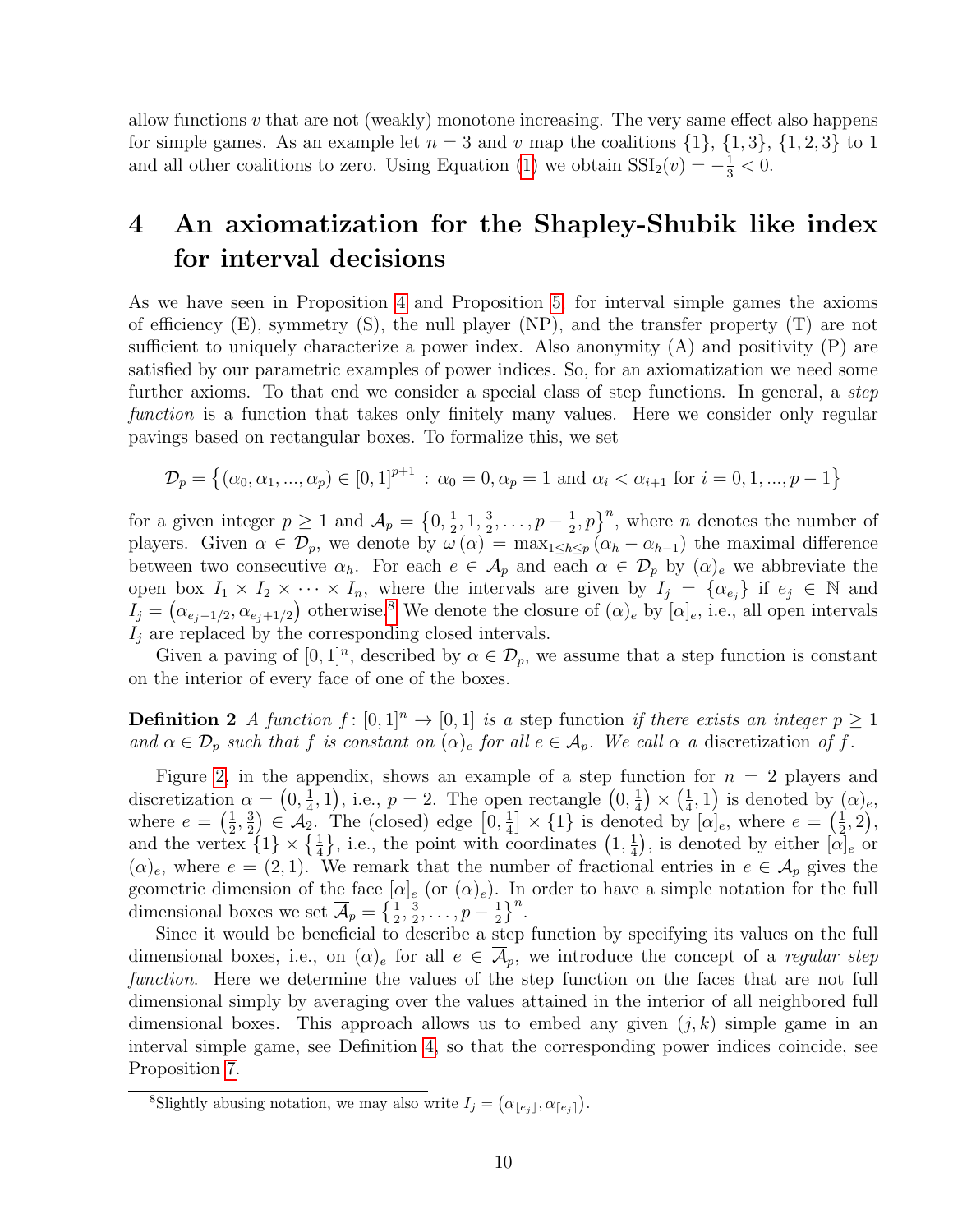**Definition 3** A step function  $f : [0,1]^n \to [0,1]$  with discretization  $\alpha \in \mathcal{D}_p$  is called regular if we have  $f(\mathbf{0}) = 0$ ,  $f(\mathbf{1}) = 1$ , and

<span id="page-10-3"></span>
$$
f(x) = \sum_{e \in E(x)} f(c_e) / |E(x)| \quad \forall x \in [0, 1]^n \setminus \{0, 1\},\tag{10}
$$

where  $c_e$  denotes the center<sup>[9](#page-10-0)</sup> of  $[\alpha]_e$  and  $E(x)$  denotes the set of elements e in  $\overline{\mathcal{A}}_p$  such that  $x \in [\alpha]_e$ . If Equation [\(10\)](#page-10-3) is only satisfied for all  $x \in (0,1)^n$ , then f is called semi-regular.

We need to specify a regular step function  $f$  only on the interior of the full dimensional boxes  $(\alpha)_e$ , where  $e \in \overline{\mathcal{A}_p}$ . Since a step function is constant on those faces it is e.g. sufficient to specify the value  $f(c_e)$  at the corresponding center. For all other points in  $[0,1]^n$ , i.e., those that are on the boundary of at least one of the boxes, we can use Equation [\(10\)](#page-10-3) to determine the function value. This average type extension to the boundary, is essential in our context, since  $\Psi(v)$  heavily depends on evaluations of v at the boundary of  $[0,1]^{n}$ .<sup>[10](#page-10-4)</sup> Alternatively, we may replace 0 and 1 by  $\varepsilon$  and  $1 - \varepsilon$ , respectively, and consider the limit  $\varepsilon \to 0$ . Here we prefer the less technical, but more restrictive, variant of Equation [\(10\)](#page-10-3).

Note that if a regular step function f is monotone, with given parameters p and  $\alpha$ , then  $f(x) \le f(y)$  is equivalent to  $e_x \le e_y$  for all  $e_x, e_y \in \mathcal{A}_p$  and all  $x \in (\alpha)_{e_x}, y \in (\alpha)_{e_y}$ .

Next we show that we can embed each  $(j, k)$  simple game v as interval simple game  $\hat{v}$  and that the corresponding power indices  $\text{SSI}(v)$  and  $\Psi(\hat{v})$  coincide.

<span id="page-10-1"></span>**Definition 4** For integers  $j, k \geq 2$  let v be a  $(j, k)$  simple game for n players. For  $\alpha =$  $\left(0,\frac{1}{i}\right)$  $\frac{1}{j},\frac{2}{j}$  $\frac{j}{j}, \ldots, \frac{j-1}{j}$  $\left( \frac{-1}{j},1\right)$  let  $\hat{v}$  be the regular step function with discretization  $\alpha$  uniquely defined by  $\hat{v}(x) = v(e)/(k-1)$  for all  $x \in (\alpha)_{\bar{e}}$  and all  $\bar{e} \in \overline{\mathcal{A}}_j$ , where  $e = \bar{e} - \frac{1}{2}$  $\frac{1}{2} \cdot \mathbf{1}$ . We call  $\hat{v}$  the natural embedding of v.

It can be easily checked that this embedding transfers the null player property and the property of symmetric players, i.e., a null player in v is also a null player in  $\hat{v}$  and two symmetric players in v are also symmetric in  $\hat{v}$ . The  $[0, 1]$ <sup>n</sup>  $\rightarrow$   $[0, 1]$  function  $\hat{v}$  is monotone and satisfies  $\hat{v}(\mathbf{0}) = 0$  and  $\hat{v}(\mathbf{1}) = 1$ , <sup>[11](#page-10-5)</sup> i.e.,  $\hat{v}$  is an interval simple game.

<span id="page-10-2"></span>**Proposition 7** For integers j,  $k \geq 2$  let v be a  $(j, k)$  simple game for n players and  $\hat{v}$  its natural embedding with discretization  $\alpha$ , as specified in Definition [4,](#page-10-1) then  $\text{SSI}(v) = \Psi(\hat{v})$ .

**Proof.** Due to [\(6\)](#page-5-3) and Equation [\(9\)](#page-8-1) it suffices to verify the coincidence of the two different

<span id="page-10-4"></span><span id="page-10-0"></span><sup>&</sup>lt;sup>9</sup>The center of  $[\alpha]_e$  is given by  $\left( \frac{\alpha_{\lfloor e_1 \rfloor} + \alpha_{\lceil e_1 \rceil}}{2}, \ldots, \frac{\alpha_{\lfloor e_n \rfloor} + \alpha_{\lceil e_n \rceil}}{2} \right)$ .

<sup>&</sup>lt;sup>10</sup>We will see latter that boundary points of boxes of the underlying paving that are not boundary points of  $[0, 1]$ <sup>n</sup> do not play a role for the value of  $\Psi$ .

<span id="page-10-5"></span><sup>&</sup>lt;sup>11</sup>Since  $v(0, \ldots, 0) = 0$  and  $v(j - 1, \ldots, j - 1) = k - 1$ , the conditions  $f(0) = 0$ ,  $f(1) = 1$  in Definition [3](#page-9-2) are not necessary for this conclusion.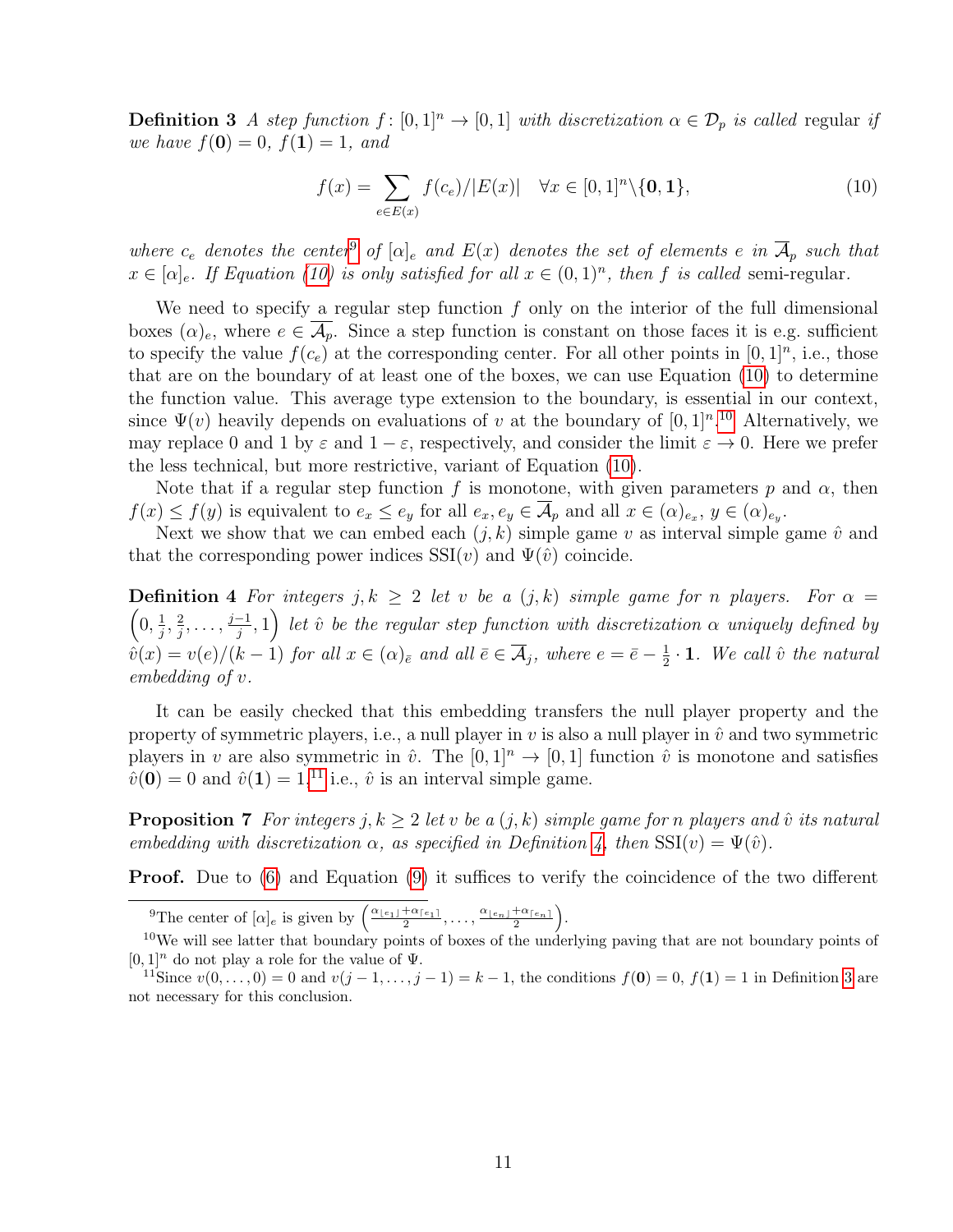expressions for  $C(v,T)$  and  $C(\hat{v},T)$  for all  $T \subseteq N$ . We compute

$$
C(\hat{v}, T) = \int_{[0,1]^n} \hat{v}(\mathbf{1}_T, x_{-T}) - \hat{v}(\mathbf{0}_T, x_{-T}) \, dx
$$
  
\n
$$
= \sum_{\bar{e} \in \overline{A}_j} \int_{(\alpha)_{\bar{e}}} \hat{v}(\mathbf{1}_T, x_{-T}) - \hat{v}(\mathbf{0}_T, x_{-T}) \, dx
$$
  
\n
$$
= \frac{1}{k-1} \cdot \sum_{\bar{e} \in \overline{A}_j} \int_{(\alpha)_{\bar{e}}} v(\mathbf{1}_T, e_{-T}) - v(\mathbf{0}_T, e_{-T}) \, dx \text{ where } e = \bar{e} - \frac{1}{2} \cdot \mathbf{1}
$$
  
\n
$$
= \frac{1}{j^n(k-1)} \cdot \sum_{x \in J^n} v(\mathbf{1}_T, x_{-T}) - v(\mathbf{0}_T, x_{-T}) = C(v, T).
$$

<span id="page-11-0"></span>

So, in other words we have associated a  $(j, k)$  simple game with an interval simple game that is a step function. For  $j = 2$  there is an even more general statement. For any parameter  $\tau \in (0,1)$  we can replace the discretization  $\alpha = \left(0, \frac{1}{2}\right)$  $(\frac{1}{2}, 1)$  by  $(0, \tau, 1)$ .

**Proposition 8** For an integer  $k \geq 2$  and  $\tau \in (0,1)$  let v be a  $(2,k)$  simple game for n players and  $\hat{v}$  be the regular step function with discretization  $\alpha = (0, \tau, 1)$  uniquely defined by  $\hat{v}(x) = v(e)/(k-1)$  for all  $x \in (\alpha)_{\bar{e}}$  and all  $\bar{e} \in \overline{\mathcal{A}}_2$ , where  $e = \bar{e} - \frac{1}{2}$  $\frac{1}{2} \cdot \mathbf{1}$ . Then, SSI(v) =  $\Psi(\hat{v})$ .

**Proof.** Let  $\tilde{v}$  be a TU game, i.e., a mapping  $2^N \to \mathbb{R}$ , which maps  $\emptyset$  to 0. We associate  $\tilde{v}$  with v by setting  $\tilde{v}(S) = v(\tilde{S})/(k-1)$  for all  $S \subseteq N$  where  $\tilde{S} \in \{0,1\}^n$  is defined for all  $i \in N$  by  $\tilde{S}_i = 1$  if  $i \in S$  and  $\tilde{S}_i = 0$  otherwise. With this,  $\hat{v}$  is the regular step function with discretization  $\alpha = (0, \tau, 1)$  uniquely defined by  $\hat{v}(x) = \tilde{v}(e)$  for all  $x \in (\alpha)_{\bar{e}}$  and all  $\bar{e} \in \overline{\mathcal{A}}_2$ , where  $e = \bar{e} - \frac{1}{2}$  $\frac{1}{2} \cdot \mathbf{1}$ . If v is such that  $\tilde{v}(S) = 1$  if  $T \subseteq S$  and  $\tilde{v}(S) = 0$  otherwise, where  $\emptyset \neq T \subseteq N$ , i.e.,  $\tilde{v}$  is a unanimity game, then the null player property, symmetry, and efficiency give  $\text{SSI}_i(v) = \Psi_i(\hat{v}) = 1/|T|$  for all  $i \in T$  and  $\text{SSI}_i(v) = \Psi_i(\hat{v}) = 0$  otherwise. Note that the values are independent from  $\tau$ . Since each TU game can be written as a linear combination of unanimity games and  $\Psi$  is linear, also in general,  $\Psi(\hat{v})$  does not depend on  $\tau$ . Using  $\tau = \frac{1}{2}$  we can use Proposition [7](#page-10-2) to conclude  $SSI(v) = \Psi(\hat{v})$ .

We remark that the result is essentially implied by the roll call interpretation for the Shapley value for TU games, or for  $k = 2$  for the Shapley-Shubik index for simple games, with a probability of  $\tau$  for voting "no" and a probability of  $1 - \tau$  for voting "yes", see e.g. [\[24\]](#page-24-9). The finer coincidence of  $C(\hat{v}, T) = C(v, T)$  is valid for  $\tau = \frac{1}{2}$  $rac{1}{2}$  only.

We remark that in [\[9,](#page-23-3) Definition 3.7] the author considers a more general definition of a Shapley-Shubik like index for  $(j, k)$  simple games than we have presented here. In general a so-called numeric evaluation comes into play and our case is called uniform numeric evaluation. We remark that Proposition [7](#page-10-2) can also be generalized in that direction modifying the paving for the associated step function in a natural way.

The proof of Proposition [8](#page-11-0) suggests an even more general statement for  $(2, k)$  simple games. The essential part is that we used a map  $\eta$  from the set of  $(2, k)$  simple games into interval simple games that preserves null players, symmetric players and linearity, i.e.,  $\eta\left(\sum_{T}\lambda_{T}\cdot v_{T}\right)$  $\sum_{T} \lambda_T \cdot \eta(v_T)$ . For each such map  $\eta$  we have  $\text{SSI}(v) = \Psi(\eta(v))$  since we can write v as a linear combination of unanimity unanimity games. As an application we mention the following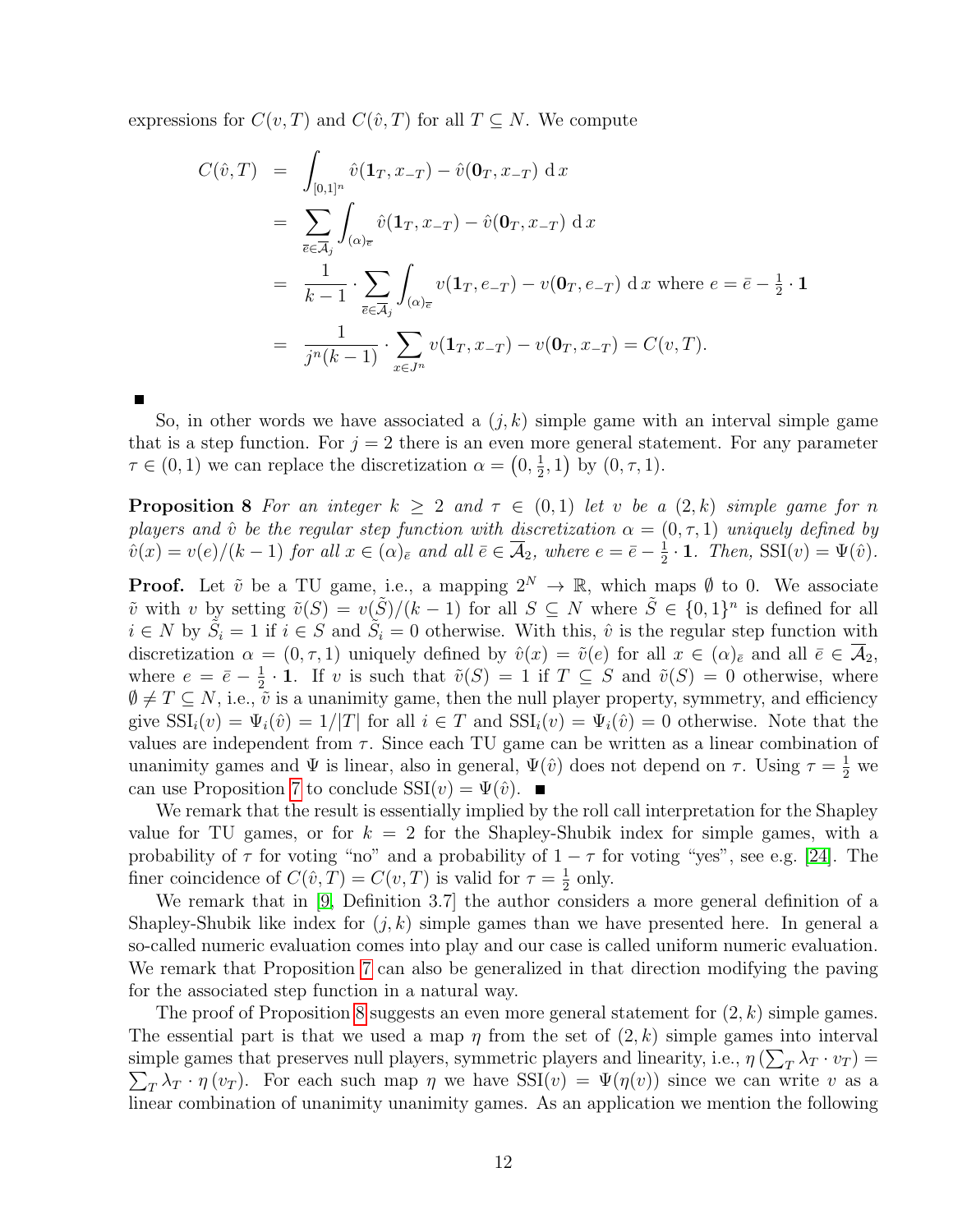embedding of a simple game as an interval simple game, which we will use later on, see the proof of Lemma [1.](#page-14-0)

<span id="page-12-4"></span>**Proposition 9** Let v be a simple game for n players and  $\tilde{v}$  be the semi-regular step function (with discretization  $\alpha = (0, 1)$ ) defined by  $\tilde{v}(x) = 1$  if  $\{i : x_i = 1\}$  is a winning coalition in v and  $\tilde{v}(x) = 0$  otherwise. Then,  $\text{SSI}(v) = \Psi(\tilde{v})$ .

Our aim is to approximate interval simple games by regular step functions. Given an interval simple game  $v: [0,1]^n \to [0,1]$  and a discretization  $\alpha \in \mathcal{D}_p$  we call a regular step function  $f: [0,1]^n \to [0,1]$  with discretization  $\alpha$  an approximation of v if for each  $e \in \overline{\mathcal{A}}_p$  there exists a value  $x_e \in [\alpha]_e$  such that  $f(y_e) = v(x_e)$  for all  $y_e \in (\alpha)_e$ . Of course it is easy to construct such approximations, i.e., we may take the center  $x_e = c_e$  of  $[\alpha]_e$ , see Footnote [9](#page-10-0). Any approximation f of v is an interval simple game, i.e., it is monotone and we have  $f(0) = 0$ ,  $f(1) = 1$ . Moreover, if players i and j are symmetric in v, then they are symmetric in f and if player i is a null player in v, then it is a null player in f. The condition  $f(y_e) = v(x_e)$  captures the idea of an approximation.<sup>[12](#page-12-1)</sup>

<span id="page-12-2"></span>**Definition 5** Let v be an interval simple game and  $(f^h)_{h \in \mathbb{N}}$  a sequence of approximations with discretizations  $\alpha^h$ . If  $\lim_{h\to\infty} \omega(\alpha^h) = 0$  and  $\lim_{h\to\infty} \sup_{x\in[0,1]^n} |v(x) - f^h(x)| = 0$ , then  $(f<sup>h</sup>)<sub>h∈N</sub>$  is called an approximation sequence of v. If a least one approximation sequence exists then v is called approximable.

Note that we have required point-wise convergence in Definition [5.](#page-12-2) In combination with Equation [\(10\)](#page-10-3) for regular step functions, this is quite restrictive but e.g. satisfied by interval simple games that are continuous. Technically, we might relax the condition of point-wise convergence so that deviations that do not change the value of  $\Psi(v)$  are ignored. To ease the exposition we do not go into details here.

In the subsequent Subsection [4.1](#page-12-0) we introduce a further axiom in Definition [7](#page-13-0) that allows to characterize  $\Psi$  on regular step functions, see Theorem [1.](#page-17-0) In Subsection [4.2](#page-20-1) we introduce another axiom in Definition [9](#page-20-2) that allows us to characterize  $\Psi$  on approximable interval simple games, see Theorem [2.](#page-20-0)

### <span id="page-12-0"></span>4.1 Homogeneous Increments Sharing

Let v be an interval simple game and  $S \in 2^N \backslash \{N\}$  a coalition. Then, the *potential influence* of the coalition S denoted by  $\Delta v(S, x_{-S})$  is defined by  $\Delta v(S, x_{-S}) = v(\mathbf{1}_S, x_{-S}) - v(\mathbf{0}_S, x_{-S}).$ The potential influence  $\Delta v$  (S,  $x_{-S}$ ) of S measures the greatest change in the social decision that may be observed when voters in  $S$  change their respective opinions assuming that the profile of the voters in  $N\backslash S$  is given by  $x_{-S}$ . A T-domain is a Cartesian product  $D = \bigtimes_{i \in T} [a_i, b_i]$  given some  $a_i, b_i \in [0, 1]$ , meaning that each voter  $i \in T$  freely and independently chooses his levels of approbation from  $[a_i, b_i] \subseteq [0, 1]$ .

<span id="page-12-3"></span><span id="page-12-1"></span><sup>&</sup>lt;sup>12</sup>Alternatively, we might have also included the supremum or the infimum on  $[\alpha]_e$ , or some value in between, as a possible value for  $f(y_e)$  or require that the approximation get "better" if  $\omega(\alpha)$  tends to zero.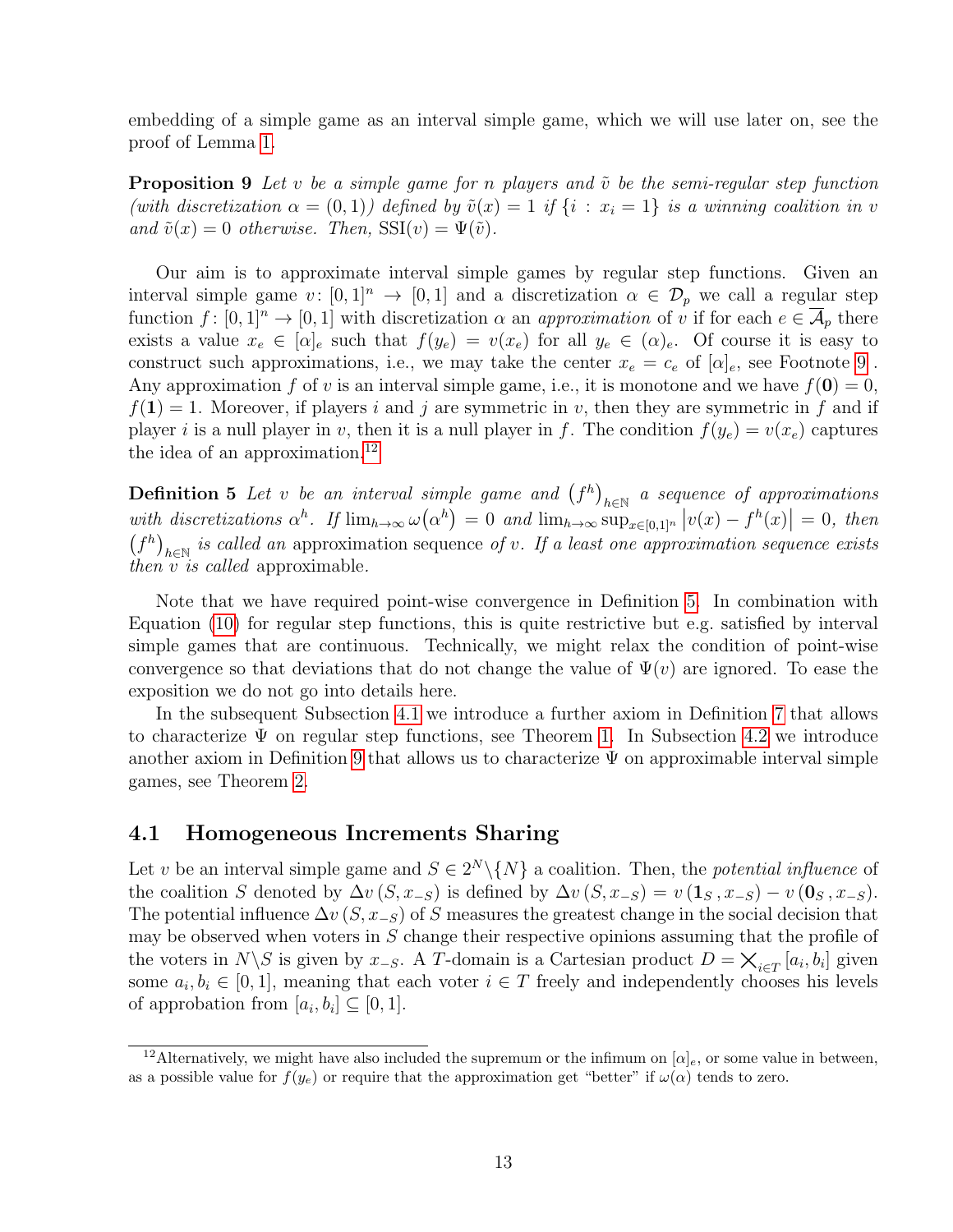**Definition 6** Let v be an interval simple game for n players,  $\emptyset \subsetneq S \subsetneq N$  a coalition,  $\varepsilon \in \mathbb{R}_{\geq 0}$ , and  $D = \bigtimes_{i \in N \setminus S} [a_i, b_i]$  be an  $(N \setminus S)$ -domain, where  $0 \le a_i \le b_i \le 1$  for all  $i \in N \setminus S$ . If an interval simple game u for n players satisfies

\n- \n
$$
\forall x_{-S} \in (0,1)^{N \setminus S}, \Delta v(S, x_{-S}) =\n \begin{cases}\n \Delta u(S, x_{-S}) & \text{if } x_{-S} \notin \mathbb{X}_{i \in N \setminus S} [a_i, b_i] \\
\Delta u(S, x_{-S}) + \varepsilon & \text{if } x_{-S} \in \mathbb{X}_{i \in N \setminus S} (a_i, b_i)\n \end{cases}
$$
\n
\n- \n
$$
\forall T \in 2^N \setminus \{S\}, \forall x_{-T} \in (0,1)^{N \setminus T}, \Delta v(T, x_{-T}) = \Delta u(T, x_{-T}),
$$
\n
\n

then v is a local increment of u and we write  $u \stackrel{S,\varepsilon,D}{\rightarrow} v$ . For  $S = \emptyset$  we write  $u \stackrel{\emptyset,\varepsilon,D}{\rightarrow} v$  if  $v(x) = u(x) + \varepsilon$  for all  $x \in (0,1)^n$ , i.e., we are indirectly setting  $D = [0,1]^n$ . For  $S = N$  we should have chosen  $D = \emptyset$ , but we choose  $D = [c, 1]^n$  instead, where  $c \in (0, 1)$ . With this, the condition for  $u \stackrel{S,\varepsilon, D}{\hookrightarrow} v$  is  $v(x) = u(x) + \varepsilon$  for all  $x \in (c,1)^n$ .

In words  $u \stackrel{S,\varepsilon,D}{\hookrightarrow} v$  means that on the one hand, the potential influence of coalition S increases by a constant increment  $\varepsilon$  whenever each voter  $i \in N \backslash S$  picks his opinion from  $(a_i, b_i)$ , but remains unchanged if the opinion of at least one voter  $i \in N \backslash S$  is outside of  $[a_i, b_i]$ . It is then reasonable that the corresponding increment in the collective decision mainly comes from voters in S and is uniform, local and elsewhere valid on  $\chi_{i\in S}(a_i,b_i)$ . On the other hand, the potential influence of any other coalition  $T$  remains unchanged unless some voters in  $S$  show a full support  $(x_i = 1)$ , or no support  $(x_i = 0)$ . In such situations, the shares by a conceivable power index from  $u$  to  $v$  are expected to change accordingly by only uniformly rewarding voters in S in the expense of voters outside of S. In the extreme cases of  $S = \emptyset$  and  $S = N$ , this reasoning does not makes sense and we consider uniform changes for a completely symmetric D.

<span id="page-13-0"></span>**Definition 7** A power index  $\Phi$  for interval simple games satisfies the homogeneous increments sharing (HIS) axiom, if for all  $\emptyset \subseteq S \subseteq N$  and for all interval simple games u and v such that  $u \stackrel{S,\varepsilon,D}{\hookrightarrow} v$  for some  $\varepsilon > 0$  and some  $(N \backslash S)$ -domain D we have

$$
\Phi_i(v) - \Phi_i(u) = \begin{cases} \lambda_{\Phi}(S) \cdot \varepsilon \cdot \text{vol}(D) & \text{if } i \in S, \\ -\gamma_{\Phi}(S) \cdot \varepsilon \cdot \text{vol}(D) & \text{if } i \notin S, \end{cases}
$$
\n(11)

where  $\lambda_{\Phi}(S)$  and  $\gamma_{\Phi}(S)$  are two real constants that do only depend on S, i.e., they do neither depend on u and v nor on  $\varepsilon$  and  $D$ , and vol $(D)$  denotes the volume of  $D$ . (Note the special shapes we assume for D in the case of  $S = \emptyset$  or  $S = N$ .)

The term  $\varepsilon \cdot \text{vol}(D)$  captures the fact that the change in the share of a voter is both proportional to the magnitude  $\varepsilon$  of the homogeneous increment and to the (local) volume  $vol(D)$  of the domain on which this change occurs. For simple games the analog of (HIS) is the axiom of Symmetric Gain-Loss (SymGL) [\[25,](#page-24-4) p. 93]. The second part cannot occur for simple games since we have  $v(\emptyset) = 0$  and  $v(N) = 1$  for every simple game by definition. For  $(j, k)$  simple games the axiom of level change on unanimity games, see [\[11,](#page-23-15) Subsection 1.8.2], is closely related to (HIS).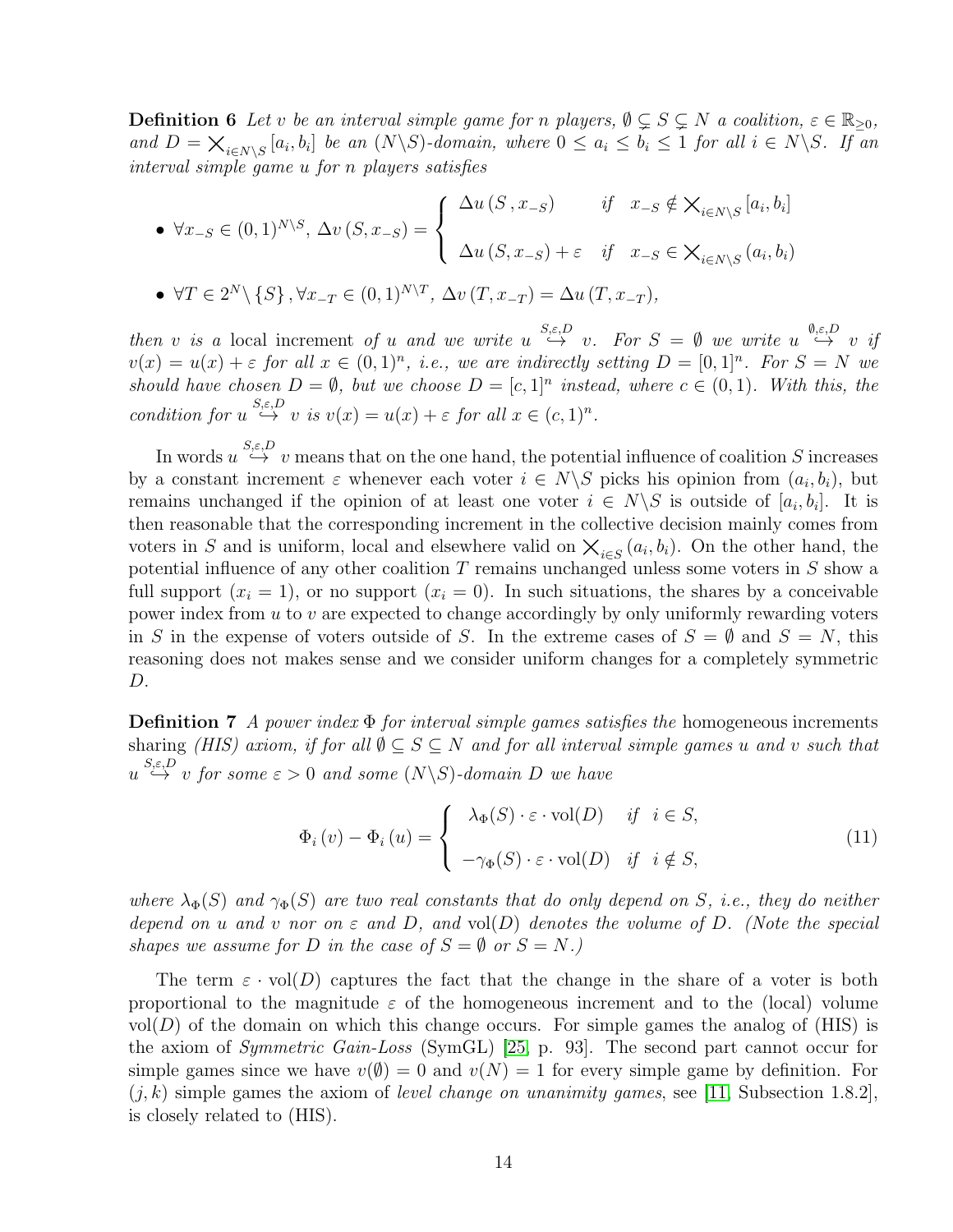**Proposition 10** The power index  $\Psi$  for interval simple games satisfies (HIS) for

$$
(\lambda_{\Psi}(S), \gamma_{\Psi}(S)) = \left(\frac{(s-1)!(n-s)!}{n!}, \frac{s!(n-s-1)!}{n!}\right)
$$
 (12)

for all  $\emptyset \subsetneq S \subsetneq N$ . Moreover, we can set  $(\lambda_{\Psi}(\emptyset), \gamma_{\Psi}(\emptyset)) = (\lambda_{\Psi}(N), \gamma_{\Psi}(N)) = (0, 0)$ .

**Proof.** Let  $u, v, S, \varepsilon$ , and D be given such that  $u \stackrel{S,\varepsilon, D}{\hookrightarrow} v$  and  $S \notin \{\emptyset, N\}$ . Due to the formula for  $\Delta v(\cdot, \cdot)$  in Definition [6,](#page-12-3) we have

$$
C(v, S) = \int_{[0,1]^n} v(\mathbf{1}_S, x_{-S}) - v(\mathbf{0}_S, x_{-S}) = C(u, S) + \varepsilon \cdot \text{vol}(D)
$$

and

$$
C(v,T) = \int_{[0,1]^n} v(\mathbf{1}_T, x_{-T}) - v(\mathbf{0}_T, x_{-T}) = C(u,T)
$$

for all  $T \in 2^N \setminus \{S\}$ . (For  $T = \emptyset$  we have  $C(v, \emptyset) = 0 = C(u, \emptyset)$  and for  $T = N$  we have  $C(v, N) = 1 = C(u, N)$ .) From Equation [\(9\)](#page-8-1) we then conclude  $\lambda_{\Psi}(S) = \frac{(s-1)!(n-s)!}{n!}$  for the cases  $i \in S$  and  $\gamma_{\Psi}(S) = \frac{s!(n-s-1)!}{n!}$  for the cases  $j \notin S$ , where only  $C(u, S \cup \{j\})$  is different from  $C(v, S \cup \{j\}).$ 

For the second part, let u, v, S,  $\varepsilon$ , and D be given such that  $u \stackrel{S,\varepsilon, D}{\hookrightarrow} v$  and  $S \in \{\emptyset, N\}$ . Since  $\Psi$  is linear, anonymous, and efficient we have  $\Psi(u) = \Psi(v)$ .

We remark that  $\Psi$  also satisfies (HIS) for negative parameters  $\varepsilon$ , which is the same as interchanging the roles of u and v and considering  $-\varepsilon$  instead.

In the context of simple games a local increment from a simple game  $u$  to another simple game v means that the set of winning coalitions of v, i.e.,  $S \subseteq N$  with  $v(S) = 1$ , consists of the set of winning coalitions of u and an additional winning coalition that was losing in  $u$ . The effects on the number of swing coalitions, i.e., those with  $v(S) - v(S\setminus\{i\}) = 1$ , when removing one minimal winning coalition from a simple game are well known, see e.g. [\[7,](#page-23-1) Lemma 3.3.12]. To be more precise, let u and v be two simple games such that the winning coalitions of v are given by the winning coalitions of u and a coalition  $\emptyset \subsetneq S \subsetneq N$  that is losing in u. As notation we write  $v = u \oplus S$ . For all  $i \in S$  and all  $j \in N \backslash S$  we have

<span id="page-14-2"></span>
$$
SSI_i(v) = SSI_i(u) + \frac{(s-1)!(n-s)!}{n!} \text{ and } SSI_j(v) = SSI_j(u) - \frac{s!(n-s-1)!}{n!}, \quad (13)
$$

<span id="page-14-0"></span>respectively. Note that we cannot choose  $S = \emptyset$  or  $S = N$  in that setting.

**Lemma 1** If  $\Phi$  is a power index for interval simple games that are semi-regular step functions that simultaneously satisfies  $(E)$ ,  $(NP)$ , and  $(HIS)$  and  $n \geq 3$ , then we have

<span id="page-14-1"></span>
$$
(\lambda_{\Phi}(S), \gamma_{\Phi}(S)) = \left(\frac{(s-1)!(n-s)!}{n!}, \frac{s!(n-s-1)!}{n!}\right)
$$
\n(14)

for all  $\emptyset \subsetneq S \subsetneq N$ . Moreover, we have  $\lambda_{\Phi}(N) = \gamma_{\Phi}(\emptyset) = 0$ .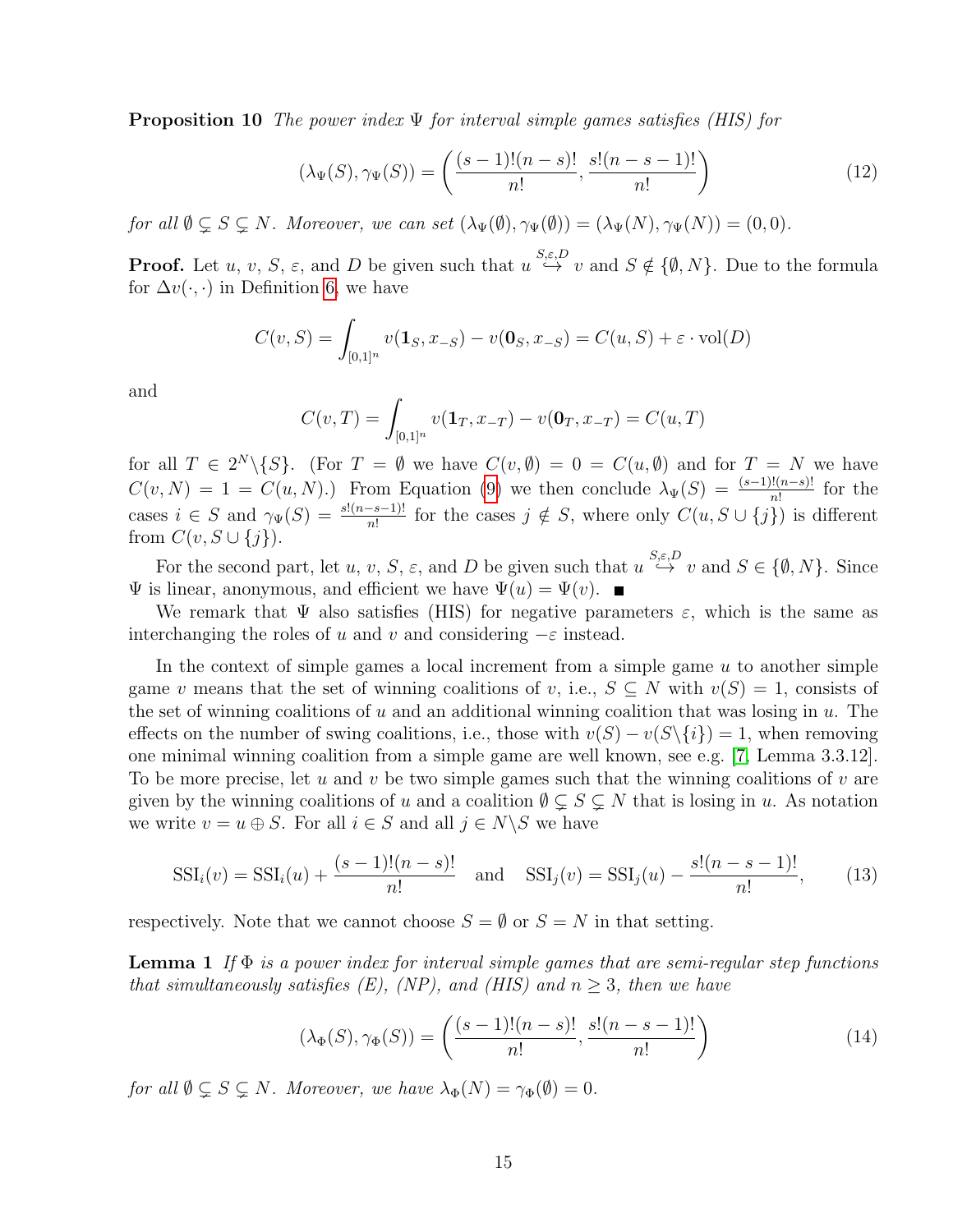**Proof.** To each simple game v we associate a semi-regular step function  $\tilde{v}$  via  $\tilde{v}(x) = 1$  if  $\{i \in N : x_i = 1\}$  is a winning coalition in v and  $\tilde{v}(x) = 0$  otherwise; c.f. Proposition [9.](#page-12-4)

In the remaining part of the proof we will consider steps  $v = u \oplus S$  for simple games u and v, where we denote the corresponding interval simple games by  $\tilde{u}$  and  $\tilde{v}$ , respectively. We will prove Equation [\(14\)](#page-14-1) by induction from  $s = n-1$  to  $s = 1$ . Moreover we show at each induction stage s that  $\text{SSI}(v) = \Phi(\tilde{v})$  whenever all winning coalitions in v are of cardinality greater or equal to s.

First note that for  $v = u \oplus S$ , going from  $\tilde{u}$  to  $\tilde{v}$  we apply a local increment construction by choosing coalition S and defining  $D = \times_{i \in N \setminus S} [a_i, b_i]$  via  $a_i = 0, b_i = 1$  for all  $i \in N \setminus S$ , so that  $vol(D) = 1$ . Choosing  $\varepsilon = 1$ , we can easily check that  $\tilde{u} \stackrel{S,\varepsilon,D}{\leftrightarrow} \tilde{v}$ . (We have for all  $x_{N\setminus S} \in \times_{i\in N\setminus S}(0,1), \ \Delta \widetilde{u}(S, x_{-S}) = \widetilde{u}(1_S, x_{-S}) - \widetilde{u}(0_S, x_{-S}) = 0$  since S is losing in u;  $\Delta \tilde{v}(S, x_{-S}) = \tilde{v}(1_S, x_{-S}) - \tilde{v}(0_S, x_{-S}) = 1 - 0$  since S is winning in v. For any other coalition  $T \neq S$ , T is winning in v if and only if T is winning in u. Thus, for all  $x_{N\setminus T} \in \times_{i \in N\setminus T} (0, 1)$ ,  $\Delta \widetilde{v}(T, x_{-T}) = \Delta \widetilde{u}(T, x_{-T}).$ 

For a moment assume that for  $u = [n; 1, \ldots, 1]$  and the corresponding interval simple game  $\widetilde{u}$  we have  $\Phi_i(\widetilde{u}) = \frac{1}{n}$  for all  $i \in N$ . Now let  $v = u \oplus S$  for some coalition  $S \subseteq N$  of cardinality  $s = n-1$ . Since the unique player  $i$  in  $N \setminus S$  is a pull player in  $\widetilde{u}$ , we have  $\Phi_i(\widetilde{u}) = 0$ , so  $s = n - 1$ . Since the unique player j in  $N\backslash S$  is a null player in  $\tilde{v}$ , we have  $\Phi_j(\tilde{v}) = 0$ , so that  $\gamma_{\Phi}(S) = \frac{s!(n-s-1)!}{n!}$  using (HIS). From efficiency we then conclude  $\lambda_{\Phi}(S) = \frac{(s-1)!(n-s)!}{n!}$ . Note that  $\text{SSI}(u) = \Phi(\tilde{u})$  and by (HIS),  $\text{SSI}(v) = \Phi(\tilde{v})$ . Moreover,  $\text{SSI}(v) = \Phi(\tilde{v})$  whenever  $v = u \oplus S_1 \oplus S_2 \oplus ... \oplus S_p$  for some coalitions  $S_j$  each of cardinality  $n-1$  by applying (HIS) p times together with [\(13\)](#page-14-2). So, the induction start is made.

Now let  $S \subseteq N$  with  $0 < s < n$  be given. To determine  $\gamma_{\Phi}(S)$ , let u be the simple game whose winning coalitions are exactly the proper super sets of S. For the corresponding interval simple game  $\tilde{u}$  we have  $\text{SSI}(u) = \Phi(\tilde{u})$  by the induction hypothesis. For  $v = u \oplus S$  we have that all players in  $j \in N \backslash S$  are null players in v, so that  $\Phi_i(\tilde{v}) = SSI_i(v) = 0$ . With this, we easily compute  $\gamma_{\Phi}(S) = \Phi_j(\tilde{u}) = \mathrm{SSI}_j(u) = \frac{s!(n-s-1)!}{n!}$  from (HIS) and [\(13\)](#page-14-2), which gives  $\lambda_{\Phi}(S) = \frac{(s-1)!(n-s)!}{n!}$  using efficiency. Both  $\gamma_{\Phi}(S)$  and  $\lambda_{\Phi}(S)$  depend only on s. Moreover, suppose that  $\tilde{u}$  is any other simple game whose winning coalitions are of cardinality greater than s and that  $v = u \oplus S_1 \oplus S_2 \oplus ... \oplus S_q$ . Then  $\text{SSI}(u) = \Phi(\tilde{u})$  by induction hypothesis, and applying (HIS) q times together with [\(13\)](#page-14-2) yields  $SSI(v) = \Phi(\tilde{v})$ .

Now let us prove our assumption  $\Phi_i(\tilde{u}) = \frac{1}{n}$  for all  $i \in N$ , where  $u = [n; 1, \ldots, 1]$ . To this let *i* and *i* be two arbitrary but different players in *N* and set  $X = N \setminus \{i, i\}$ . Define end, let i and j be two arbitrary but different players in N and set  $X = N\{i, j\}$ . Define  $(\varphi_1,\ldots,\varphi_n)=\Phi(\widetilde{u})$ . As above, player j is a null player in  $u\oplus (X\cup\{i\})$ , so that (HIS) and (NP) give  $\gamma_{\Phi}(X \cup \{i\}) = \varphi_j$ . From (E) we then conclude  $\lambda_{\Phi}(X \cup \{i\}) = \varphi_j/(n-1)$ . Similarly we conclude  $\gamma_{\Phi}(X \cup \{j\}) = \varphi_i$  and  $\lambda_{\Phi}(X \cup \{i\}) = \varphi_j/(n-1)$ . Now let  $u' = [n; 1, \dots, 1] \oplus$  $(X \cup \{i\}) \oplus (X \cup \{j\})$ . From the above constants and (HIS) we conclude  $\Phi_i(u') = \varphi_j/(n-1)$ and  $\Phi_j(\tilde{u}') = \varphi_i/(n-1)$ . In  $v = u' \oplus X^{13}$  $v = u' \oplus X^{13}$  $v = u' \oplus X^{13}$  the players i and j are null players so that (HIS) gives  $\varphi_i = \varphi_j$ . Since i and j were arbitrary, we have  $\Phi_i(\tilde{u}) = \frac{1}{n}$  for all  $i \in N$  using efficiency.

For  $S = \emptyset$  we can choose some  $\varepsilon$  and D with  $\varepsilon > 0$  and vol $(D) > 0$ . Every player  $i \in N$ is contained in  $N\backslash S$ , so that the value of  $\lambda_{\Phi}(\emptyset)$  does not change anything. From (E) we then conclude  $\gamma_{\Phi}(\emptyset) = 0$ . For  $S = N$  it is just the other way round, i.e., every player  $i \in N$ 

<span id="page-15-0"></span><sup>&</sup>lt;sup>13</sup>Note that this not the case for exactly two players, i.e.,  $n = 2$ .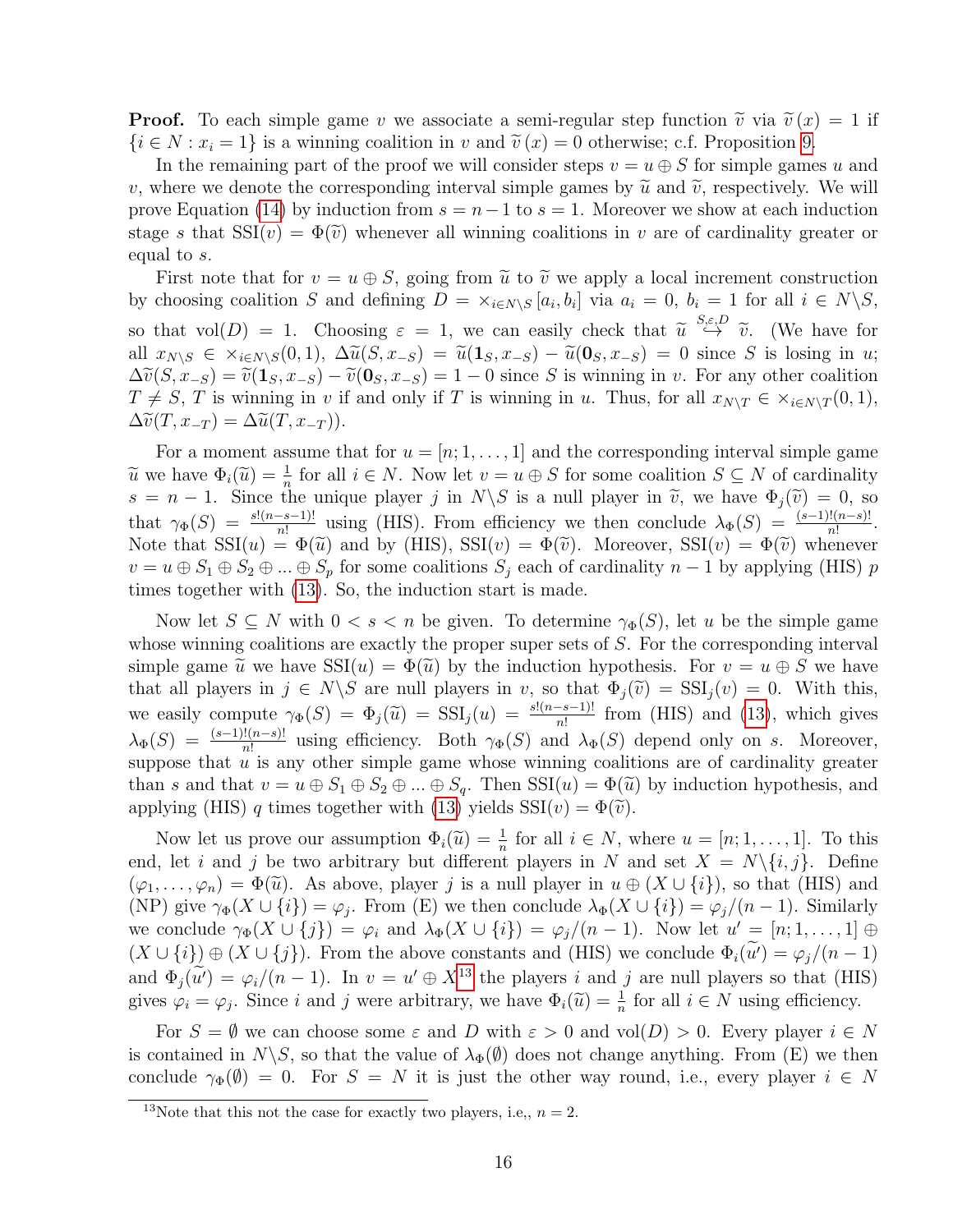is contained in S and the value of  $\gamma_{\Phi}(N)$  does not change anything. Efficiency then gives  $\lambda_{\Phi}(N)=0.$ 

W.l.o.g. we can always assume  $\lambda_{\Phi}(\emptyset) = 0$  and  $\gamma_{\Phi}(N) = 0$ . For  $n = 1$  the statement of Lemma [1](#page-14-0) is also true, since  $\emptyset$  and N are the only possible subsets of N. For  $n = 2$  players the axioms  $(E)$ ,  $(NP)$ , and  $(HIS)$  do not determine  $\Phi$  for interval simple games that are semi-regular step functions as shown by the following parametric family.

<span id="page-16-0"></span>**Lemma 2** For  $a_1, a_2 \in \mathbb{R}_{\geq 0}$  with  $a_1 + a_2 = 1$  let

$$
\Phi_i^a(v) := a_i + a_j \int_0^1 \left[ v\left(\mathbf{1}_i, \mathbf{t}_j\right) - v\left(\mathbf{0}_i, \mathbf{t}_j\right) \right] dt - a_i \int_0^1 \left[ v\left(\mathbf{1}_j, \mathbf{t}_i\right) - v\left(\mathbf{0}_j, \mathbf{t}_i\right) \right] dt \tag{15}
$$

for each interval simple game v and  $i, j \in \{1, 2\}$ , where  $\mathbf{t}_i = t \cdot \mathbf{1}_i$ . Then,  $\Phi^a$  satisfies  $(E)$ ,  $(NP)$ , and  $(HIS)$ .

The axioms (E) and (NP) can be checked directly. For (HIS) we mention the corresponding constants  $(\lambda_{\Phi^a}({1}), \gamma_{\Phi^a}({1})) = (a_2, a_2)$  and  $(\lambda_{\Phi^a}({2}), \gamma_{\Phi^a}({2})) = (a_1, a_1)$ . We remark that all power indices satisfying (E), (N), and (HIS) for semi-regular step functions can indeed be parameterized as in Lemma [2.](#page-16-0)

For  $n = 2$  including the axiom (S) is sufficient for our claim, but the symmetry axiom may also be replaced by some technically weaker axiom. In the context of simple games this reflects the fact that (E), (NP), (SymGL) do not characterize the Shapley-Shubik index. However, note that (HIS) is a stronger requirement than  $(SymGL)$  on simple games since the later does not include the disposition that the constants  $(\lambda_{\Phi}(S), \gamma_{\Phi}(S))$  should depend only on  $\Phi$  and S, but not on the game where the improvement occurs. Moreover, with at least three players, the corresponding of (HIS) axiom on simple games characterizes the Shapley-Shubik index when combined with (E) and (NP).

<span id="page-16-1"></span>For later usage in the proof of Theorem [1](#page-17-0) we extract the following technical result from the proof of Lemma [1:](#page-14-0)

**Corollary 1** If  $\Phi$  is a power index for interval simple games that are semi-regular step functions that simultaneously satisfies  $(E)$ ,  $(NP)$ , and  $(HIS)$  and  $n \geq 3$ , then  $\Phi(0) = 1/n$ , where  $0(x) = 1$  if  $x = 1$  and  $0(x) = 0$  otherwise.

Next we want to prove that  $(E)$ ,  $(NP)$ , and  $(HIS)$  uniquely characterize  $\Psi$  within the class of interval simple games that are semi-regular step functions. To this end we will show how to obtain any regular step function by a sequence of local increments starting from the zero function. It will be necessary to also build up our discretization  $\alpha$  step by step.

Definition 8 For a given interval simple game v that is a regular step function with discretization  $\alpha \in \mathcal{D}_p$  for some integer  $p > 1$  and another discretization  $\alpha' = (0, \alpha_{i_1}, \dots, \alpha_{i_{p'-1}}, 1)$ , with  $i_1 < \cdots < i_{p'-1}$  and  $1 \leq p' < p$ , the coarsened interval simple game is given by

$$
v_{\alpha'}(x) = \min \left\{ v(y) : y \in (\alpha)_e, e \in \overline{\mathcal{A}}_p, i_{e'_j - 1/2} < e_j < i_{e'_j + 1/2} \right\}
$$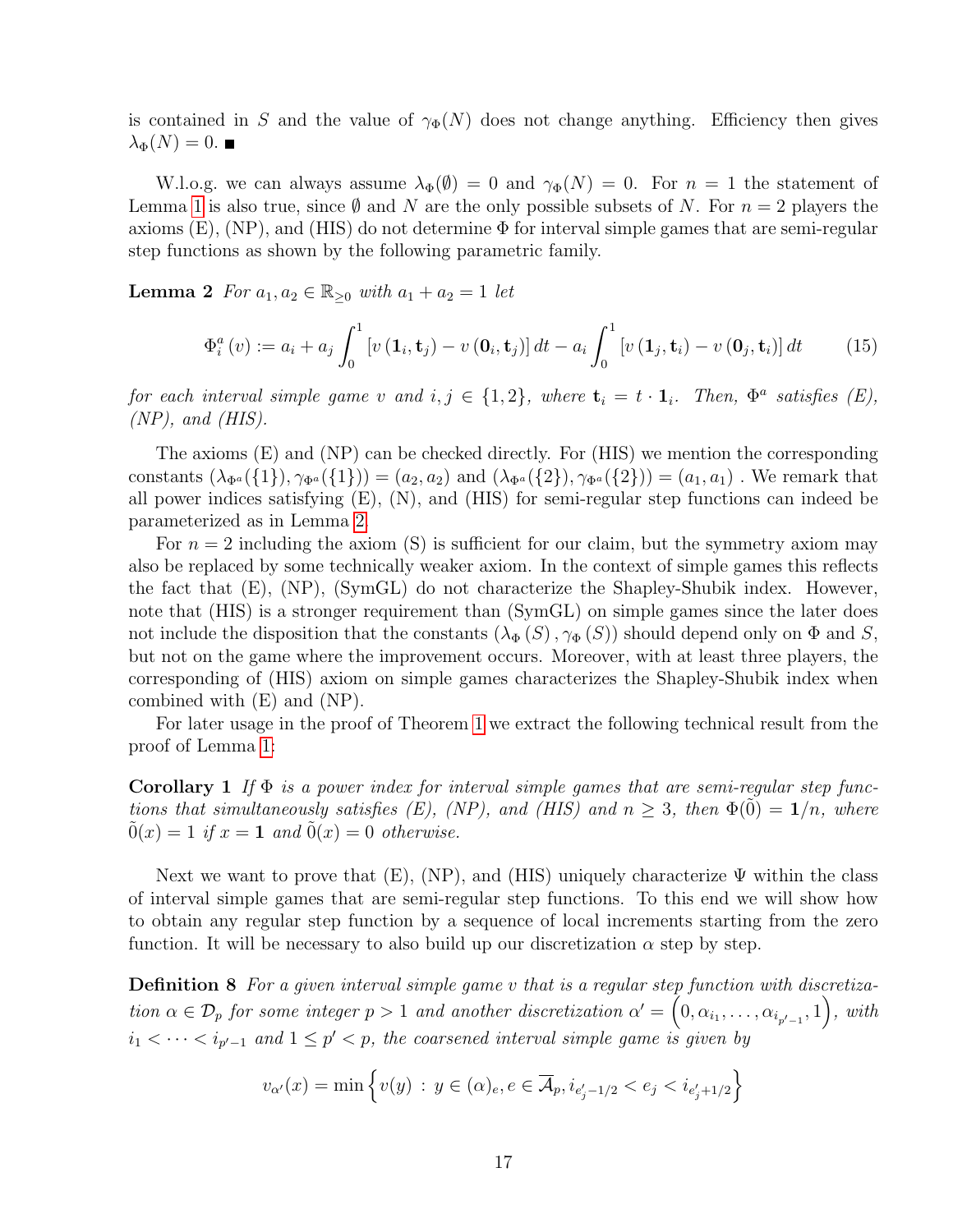for all  $x \in (\alpha')_{e'}$ , where  $e' \in \overline{A}_{p'}$ ,  $i_0 = 0$ , and  $i_{p'} = p$ . If  $x \in [0,1]^n$  is contained on the boundary of some boxes with respect to discretization  $\alpha'$ , then  $v_{\alpha'}(x)$  is uniquely determined by Equation [\(10\)](#page-10-3).

We can easily check that  $v_{\alpha}$  is indeed an interval simple game that is a regular step function. We will apply this coarsening only for the cases where  $\alpha' = (0, \alpha_1, \dots, \alpha_{l-1}, 1)$  for some integer  $1 \leq l \leq p$ . Examples are given in the appendix.

<span id="page-17-0"></span>**Theorem 1** Let  $\Phi$  be a power index satisfying  $(E)$ ,  $(NP)$ , and  $(HIS)$  for all interval simple games with  $n > 3$  players that are semi-regular step functions. Then, we have  $\Phi(v) = \Psi(v)$  for every interval simple game v that is a regular step function.

**Proof.** Let us build up the regular step function  $v$  step by step assuming that  $v$  has a discretization  $\alpha \in \mathcal{D}_p$  for some integer  $p \geq 1$ . For each integer  $1 \leq l \leq p$  we consider the discretization  $\alpha^l = (0, \alpha_1, \ldots, \alpha_{l-1}, 1)$ . For each such l we consider a sequence of local increments, which we call a phase. At the end of each phase our current interval simple game  $u$  is the coarsening of v with respect to  $\alpha^l$ , i.e., for  $l = p$  the final interval simple game u coincides with v.

For a given  $e \in \overline{\mathcal{A}}_p$  let  $l \in \mathbb{N}$  be such that  $e_j < l$  for all  $1 \leq j \leq n$ , i.e.,  $e \in \overline{\mathcal{A}}_l$ . By  $c_e$ we denote the center of  $[\alpha]_e$ . Note that  $[\alpha]_e \subseteq [\alpha^l]_e$  and  $[\alpha]_e$  is indeed the box, with respect to discretization  $\alpha$ , contained in  $[\alpha^l]_e$  that has the smallest possible coordinates.

We start from the zero interval simple game 0 defined by  $0(x) = 1$  if  $x = 1$  and  $0(x) = 0$ otherwise. Due to Corollary [1](#page-16-1) we have  $\Phi(0) = \Psi(0) = 1/n$ . For each  $l \geq 1$  we are looking at the set of all possible  $e \in \overline{\mathcal{A}}_l$ , where at least coordinate is equal to  $l - \frac{1}{2}$  $\frac{1}{2}$ . For all such vectors  $e, e'$  we choose e before  $e'$  if  $e \geq e'$ . For each such e we modify our current interval simple game u to u', where both are regular step functions. Here we set  $u'(x) = u(x) + \varepsilon$  for all  $x \in (\alpha^l)_e$ and  $u'(x) = u(x)$  for all  $x \in [0,1]^n \setminus [\alpha^l]_e$ , where  $\varepsilon = v(c_e) - u(c_e)$ . The remaining values  $u'(x)$ are uniquely determined by the property of a regular step function, i.e., by Equation [\(10\)](#page-10-3). Applying the subsequent Lemma [4](#page-18-0) gives  $\Phi(u') = \Psi(u')$ .

The statement that at the end of each phase the current interval simple game u coincides with the coarsening  $v_{\alpha}$  can inductively be concluded from the monotonicity of v. Moreover, in all intermediate steps  $u$  is always an interval simple game that is a regular step function with respect to discretization  $\alpha^l$ .

#### 4.1.1 Uniform changes on subsets of the domain

What is the effect for a given power index  $\Phi$  if we change the output values  $v(x)$  of an interval simple game uniformly on some full dimensional box for a given discretization? It will turn out, that the change in  $\Phi(v)$  is uniquely determined if  $\Phi$  satisfies (HIS), see Lemma [4,](#page-18-0) where we consider regular step functions for technical reasons. This is indeed the outsourced part in the proof of Theorem [1.](#page-17-0) Definition [7](#page-13-0) cannot be applied directly, but has to applied separately for all faces of the given full dimension box.

Assume that  $f: [0,1]^n \to [0,1]$  is a step function with discretization  $\alpha \in \mathcal{D}_p$  for some integer  $p \geq 1$ . Let further  $\varepsilon \in \mathbb{R}$  be a constant and  $\overline{e} \in \overline{\mathcal{A}}_p$  be the vector that describes a full dimensional box according to the given discretization. Note that the entries of  $\bar{e}$  satisfy  $\bar{e}_i - \frac{1}{2}$  $\frac{1}{2} \in \mathbb{N}$ , i.e., they are fractional. In order to describe the faces of the box  $[\alpha]_{\bar{e}}$  we set  $\mathcal{F}(\bar{e})$  =  $\{e \in \mathcal{A}_p : \bar{e}_i - \frac{1}{2} \leq e_i \leq \bar{e}_i + \frac{1}{2}\}$  $\frac{1}{2}$ . For  $e \in \mathcal{F}(\bar{e})$  we set  $L(e,\bar{e}) = \{1 \leq i \leq n : e_i = \bar{e}_i - \frac{1}{2}\}$  $\frac{1}{2}$  and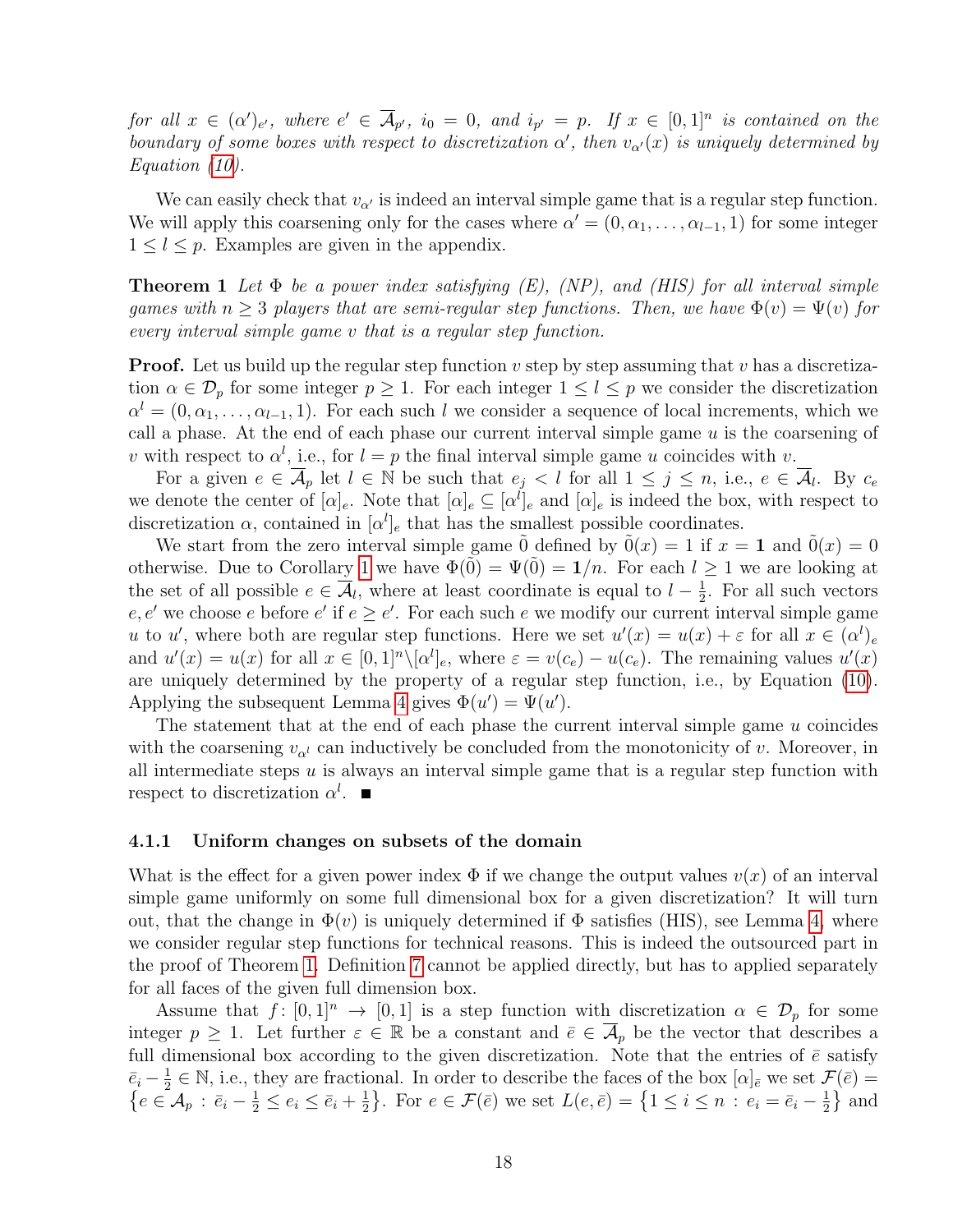$U(e, \bar{e}) = \left\{1 \leq i \leq n : e_i = \bar{e}_i + \frac{1}{2}\right\}$  $\frac{1}{2}$ . In words this means that the face  $[\alpha]_e$  of  $[\alpha]\bar{e}$  is located on the lower boundary with respect to coordinate direction i if  $i \in L(e, \bar{e})$  and on the upper boundary if  $i \in U(e, \bar{e})$ . In the cases where  $i \in I(e, \bar{e}) := N \setminus (L(e, \bar{e}) \cup U(e, \bar{e}))$  the *i*th coordinate  $x_i$  of  $x \in [\alpha]_e$  can attain a continuum of values. If for  $e \in \mathcal{A}_p$  another step function g is given by  $g(x) = f(x) + \varepsilon$  for all  $x \in (\alpha)_e$  and  $g(x) = f(x)$  otherwise, then we write  $f \stackrel{(\alpha)_{e,\varepsilon}}{\longrightarrow} g$ or simply  $f \xrightarrow{e,\varepsilon} g$  whenever the underlying discretization is clear from the context. Each such transformation is a local increment  $\stackrel{S,\tilde{\varepsilon},D}{\hookrightarrow}$  if S,  $\tilde{\varepsilon}$ , and D are chosen accordingly. To that end, we refine  $L(e, \bar{e})$  and  $U(e, \bar{e})$  to those indices that are lie on the boundary of  $[0, 1]^n$ , i.e.,  $\overline{L}(e,\overline{e}) := \{i \in L(e,\overline{e}) : e_i = 0\} = \{i \in N : e_i = 0\}$  and  $\overline{U}(e,\overline{e}) := \{i \in U(e,\overline{e}) : e_i = p\}$  $\{i \in N : e_i = p\}.$ 

<span id="page-18-1"></span>**Lemma 3** Let  $f: [0,1]^n \to [0,1]$  be a step function with discretization  $\alpha \in \mathcal{D}_p$ ,  $\overline{e} \in \overline{\mathcal{A}}_p$ ,  $e \in \mathcal{F}(\bar{e}),\ \varepsilon \in \mathbb{R},\ f \stackrel{e,\varepsilon}{\longrightarrow} g,\ and\ D = [\alpha]_{e_{N\setminus S}} := \underset{j \in N\setminus S}{\times}$  $[\alpha_{e_j-1/2}, \alpha_{e_j+1/2}].$ 

- (1) If  $\overline{L}(e,\overline{e}) \neq \emptyset \land \overline{U}(e,\overline{e}) \neq \emptyset$  or  $\overline{L}(e,\overline{e}) = \emptyset \land \overline{U}(e,\overline{e}) = \emptyset$ , then  $f \stackrel{S,\tilde{\varepsilon},D}{\hookrightarrow} g$  for arbitrary  $S \in 2^N$  and  $\tilde{\varepsilon} = 0$ .
- (2) If  $\overline{U}(e,\overline{e}) \neq \emptyset$  and  $\overline{L}(e,\overline{e}) = \emptyset$ , then  $f \stackrel{S,\tilde{\varepsilon},D}{\hookrightarrow} g$  for  $S = \overline{U}(e,\overline{e})$  and  $\tilde{\varepsilon} = \varepsilon$ .

(3) If 
$$
\overline{L}(e,\overline{e}) \neq \emptyset
$$
 and  $\overline{U}(e,\overline{e}) = \emptyset$ , then  $f \stackrel{S,\tilde{\varepsilon},D}{\hookrightarrow} g$  for  $S = \overline{L}(e,\overline{e})$  and  $\tilde{\varepsilon} = -\varepsilon$ .

**Proof.** First note that  $\overline{L}(e,\overline{e}) \cap \overline{U}(e,\overline{e}) = \emptyset$ , so that the case analysis is exhaustive. For  $T \in \{ \emptyset, N \}$  we have  $\Delta(f, x_{-T}) = \Delta(g, x_{-T})$  for all  $x_{-T} \in (0, 1)^{N \setminus T}$  in general.

Now let  $T \in 2^N \setminus \{\emptyset, N\}$ . If exists some  $i \in T$  but  $i \notin \overline{L}(e, \overline{e}) \cup \overline{U}(e, \overline{e})$ , then  $g(\mathbf{1}_T, x_{-T}) =$  $f(\mathbf{1}_T, x_{-T})$  and  $g(\mathbf{0}_T, x_{-T}) = f(\mathbf{0}_T, x_{-T})$  for all  $x_{-T} \in (0, 1)^{N \setminus T}$ . Similarly, if there exist some  $i, j \in T$  with  $i \in \overline{L}(e, \overline{e})$  and  $j \in \overline{U}(e, \overline{e})$ , then  $g(\mathbf{1}_T, x_{-T}) = f(\mathbf{1}_T, x_{-T})$  and  $g(\mathbf{0}_T, x_{-T}) =$  $f(\mathbf{0}_T, x_{-T})$  for all  $x \in (0,1)^{N \setminus T}$ . Thus, (1) is true and it remains to check the cases  $T =$  $\overline{L}(e,\overline{e})\neq\emptyset$  or  $T=\overline{U}(e,\overline{e})\neq\emptyset$ .

In the following we assume that exactly one of the sets  $L(e, \bar{e})$  and  $U(e, \bar{e})$  is non-empty. If  $T = \overline{U}(e,\overline{e}) \neq \emptyset$ , then  $g(\mathbf{1}_T, x_{-T}) = f(\mathbf{1}_T, x_{-T}) + \varepsilon$  if  $x_{-T} \in (\alpha)_{e_{N \setminus T}}$  and  $g(\mathbf{1}_T, x_{-T}) = f(\mathbf{1}_T, x_{-T})$ otherwise. For all  $x_{-T} \in (0,1)^{N\setminus T}$  we have  $g(\mathbf{0}_T, x_{-T}) = f(\mathbf{0}_T, x_{-T})$ . If  $T = \overline{L}(e,\overline{e}) \neq \emptyset$ , then  $g(1_T, x_{-T}) = f(1_T, x_{-T})$  for all  $x_{-T} \in (0, 1)^{N \setminus T}$  and  $g(0_T, x_{-T}) = f(0_T, x_{-T}) + \varepsilon$  for all  $x_{-T} \in (\alpha)_{e_{N\setminus T}}$  and  $g(\mathbf{0}_T, x_{-T}) = f(\mathbf{0}_T, x_{-T})$  otherwise. This gives (2) and (3), respectively.

<span id="page-18-2"></span>**Corollary 2** Let  $\Phi$  be a power index satisfying (HIS) for all interval simple games that are semi-regular step functions,  $f : [0, 1]^n \to [0, 1]$  be an interval simple game that is a semi-regular step function with discretization  $\alpha \in \mathcal{D}_p$ ,  $\overline{e} \in \overline{\mathcal{A}}_p$ ,  $e \in \mathcal{F}(\overline{e})$ ,  $\varepsilon \in \mathbb{R}_{>0}$ , and  $f \stackrel{e,\varepsilon}{\longrightarrow} g$ . We have  $\Phi(f) \neq \Phi(g)$  iff  $L(e, \bar{e}) = \overline{L}(e, \bar{e}), U(e, \bar{e}) = \overline{U}(e, \bar{e}),$  and  $\overline{L}(e, \bar{e}) \cup \overline{U}(e, \bar{e}) \neq \emptyset$ .

In other words, a transformation  $f \stackrel{e,\varepsilon}{\longrightarrow} g$  has an effect for a power index  $\Phi$ , satisfying (HIS) if and only if the non-empty set of coordinates that is fixed in  $[\alpha]_e$  lies on the boundary of  $[0,1]^n$ and  $\varepsilon \neq 0$ .

<span id="page-18-0"></span>**Lemma 4** Let  $\Phi$  be a power index with  $n \geq 3$  satisfying (HIS), (E), and (NP) for all interval  $simple\; games\; that\; are\; semi-regular\; step\; functions\; and\; u\; and\; u'\; be\; interval\; simple\; games\; that$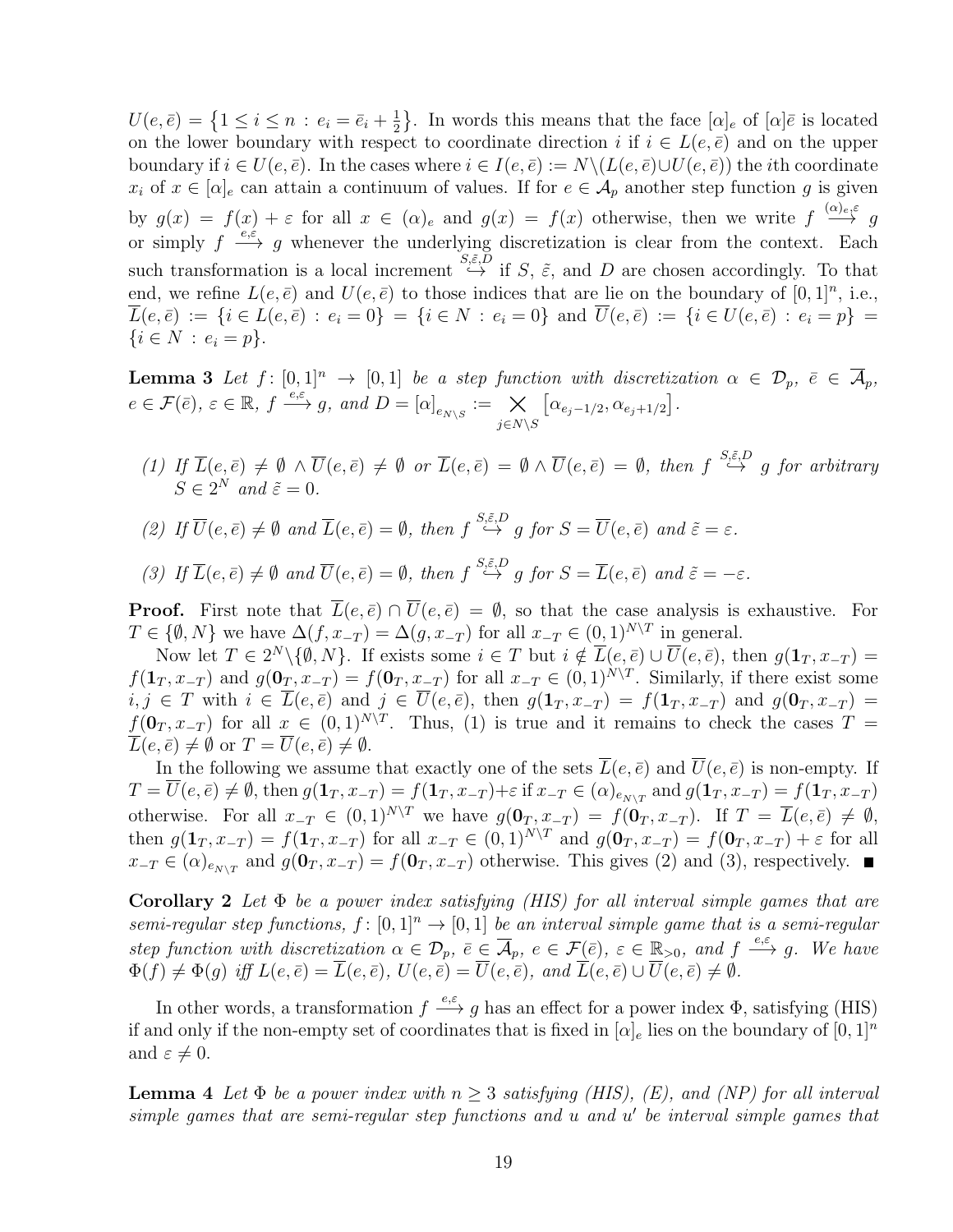are regular step functions with discretization  $\alpha \in \mathcal{D}_p$  that satisfy  $\Phi(u) = \Psi(u)$ . If  $u'(x) = u(x)$ for all  $x \in [0,1]^n \setminus [\alpha]_{\bar{e}}$  and  $u'(x) = u(x) + \varepsilon$  for all  $x \in (\alpha)_{\bar{e}}$  for some  $\varepsilon \in \mathbb{R}_{\geq 0}$  and  $\bar{e} \in \overline{\mathcal{A}}_p$ , then  $\Phi(u') = \Psi(u').$ 

**Proof.** In order to transform u into u' we apply step of the form  $\stackrel{e,\varepsilon/|E(c_e)|}{\longrightarrow}$  for all faces  $e \in \mathcal{F}(\bar{e})$ of  $[\alpha]_{\bar{e}}$ , where the normalization  $\varepsilon/|E(c_e)|$  guarantees that the resulting step function u' is indeed regular.

We loop over all possible faces  $e \in \mathcal{F}(\bar{e})$ , where we choose e before e' if  $e \geq e'$ . This ordering guarantees that  $\stackrel{e,\varepsilon/|E(c_e)|}{\longrightarrow}$  turns an interval simple game into an interval simple game, i.e., monotonicity is respected. Moreover, we stay in the class of semi-regular step functions. Thus, given (HIS), (E), and (NP), we can apply Lemma [1](#page-14-0) and Lemma [3](#page-18-1) to conclude  $\Phi(\tilde{u}) =$  $\Psi(\tilde{u})$  for all intermediate semi-regular step functions  $\tilde{u}$ .

Note that in the case where either  $\bar{e} = \frac{1}{2}$  $\frac{1}{2} \cdot \mathbf{1}$  or  $\bar{e} = \left(p - \frac{1}{2}\right)$  $\frac{1}{2}$ . 1 we even have  $\Phi(u) = \Phi(u')$  and  $\Psi(u) = \Psi(u')$ . In general it is quite hard to explicitly quantify the effect of a transformation as described in Lemma [4.](#page-18-0) For some integer  $l \geq 2$  we consider the discretization  $\alpha = \frac{1}{l}$  $\frac{1}{l}\cdot (0,1,\ldots,l)$ as an example. Let  $n=3$  and  $\bar{e} = (l - \frac{1}{2})$  $\frac{1}{2}, \frac{1}{2}$  $\frac{1}{2}, l - \frac{1}{2}$  $\frac{1}{2}$ ). In Table [1](#page-19-0) we have listed the changes of the corresponding power distribution  $\Phi$  for all faces of  $[\alpha]_{\bar{e}}$  that matter, see Corollary [2.](#page-18-2)

<span id="page-19-0"></span>

| face $e$ of $\bar{e}$      | VOII |            | change $\Phi_1$ change $\Phi_2$ change $\Phi_3$ |      |
|----------------------------|------|------------|-------------------------------------------------|------|
| $x_1 = 1, x_3 = 1 \{1,3\}$ |      | 61         |                                                 |      |
| $x_1 = 1$                  |      | 912        |                                                 | -612 |
| $x_3 = 1$                  |      | $\epsilon$ | e 1'                                            | 912  |
| $x_2=0$                    |      |            |                                                 |      |

Table 1: Effect of a uniform increase on some full-dimensional subcube for Φ.

For the special case  $\varepsilon = 1$  and  $l = 2$  the players 1 and 3 increase their power by  $\frac{1}{6}$ , while player 2 reduces its power by  $\frac{1}{3}$ . More generally, for  $\bar{e} = \left(\frac{1}{2}\right)$  $\frac{1}{2} \cdot \mathbf{1}_L, \bigl(l-\frac{1}{2}$  $(\frac{1}{2}) \cdot \mathbf{1}_U$  for some disjoint sets  $L, U \neq \emptyset$  with  $L \cup U = N$ , the total change for  $\Phi_i$  is given by

<span id="page-19-1"></span>
$$
\sum_{\{i\} \subseteq T \subseteq L} -\frac{\varepsilon}{l^{n-t}} \cdot \frac{(t-1)!(n-t)!}{n!} + \sum_{\emptyset \subseteq T \subseteq L \setminus \{i\}} \frac{\varepsilon}{l^{n-t}} \cdot \frac{t!(n-t-1)!}{n!} + \sum_{\emptyset \subseteq T \subseteq U \setminus \{i\}} -\frac{\varepsilon}{l^{n-t}} \cdot \frac{t!(n-t-1)!}{n!},
$$
\n
$$
+ \sum_{\{i\} \subseteq T \subseteq U} \frac{\varepsilon}{l^{n-t}} \cdot \frac{(t-1)!(n-t)!}{n!} + \sum_{\emptyset \subseteq T \subseteq U \setminus \{i\}} -\frac{\varepsilon}{l^{n-t}} \cdot \frac{t!(n-t-1)!}{n!},
$$
\n(16)

where  $t = |T|$ . For  $\varepsilon = 1$  and  $l = 2$  this complicated expression simplifies to an overall increase of  $\frac{(|U|-1)! \cdot (n-|U|)!}{n!}$  for every player  $i \in U$  and a decrease of  $\frac{|U|! \cdot (n-|U|-1)!}{n!}$  for all other players. Instead of a combinatorial proof we refer to the power distribution of a  $(2, 2)$ -simple game in Proposition [7](#page-10-2) and note that we actually obtain Equation [\(13\)](#page-14-2) for a simple game (after adding one winning coalition). For general  $(j, k)$  simple games and their natural embedding as an interval simple game the situation is more complicated. Here we might have  $L \cup U \neq N$ , i.e., the full-dimensional boxes of the discretization do not need to meet the boundary of  $[0,1]^n$  in all coordinate directions. Moreover, we are not aware of a generalization of Equation [\(13\)](#page-14-2) to  $(i, k)$  simple games.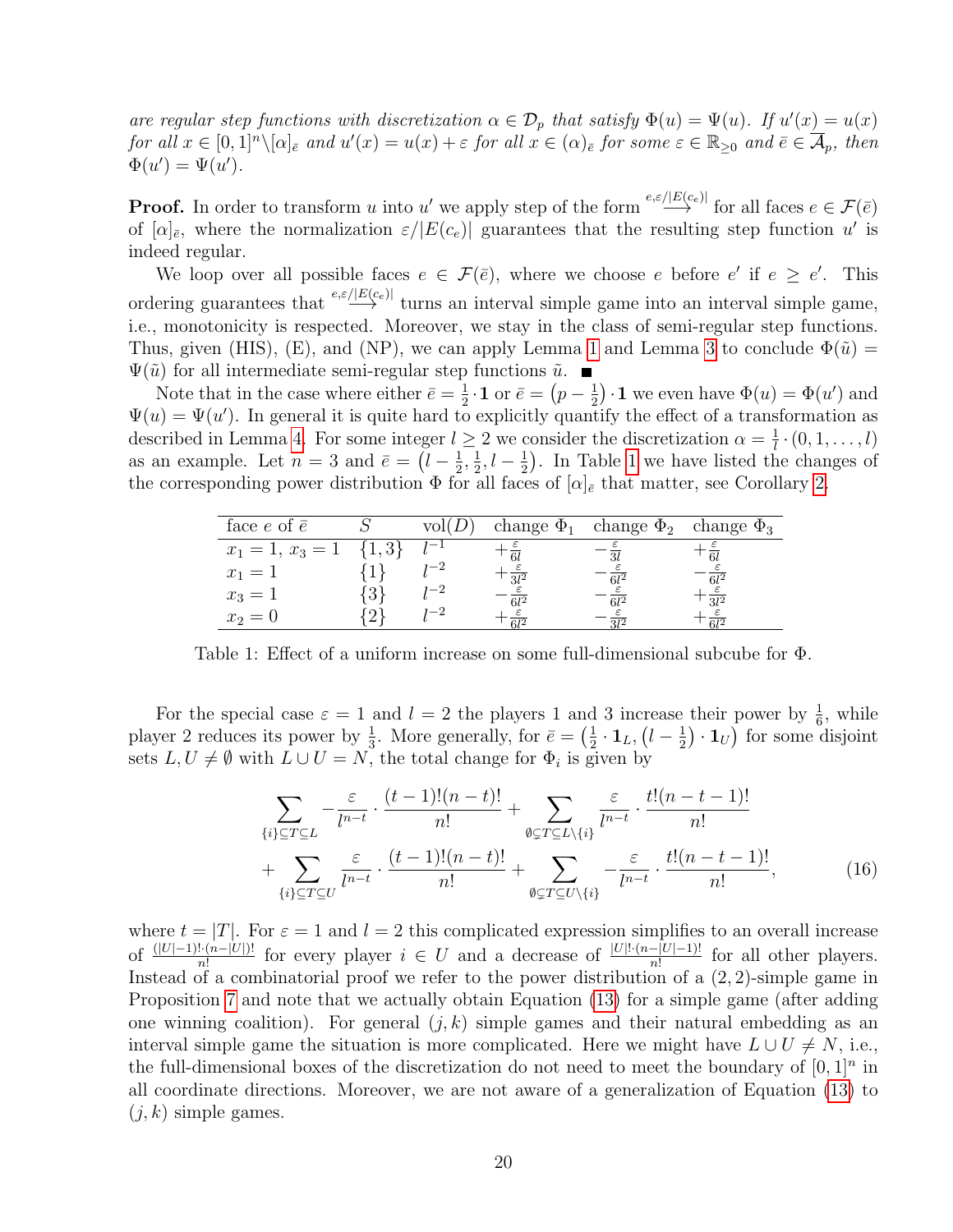Finally, we mention that the technical normalization in  $\stackrel{e,\varepsilon/|E(c_e)|}{\longrightarrow}$ , i.e., the division by  $|E(c_e)|$ does not have an effect on the resulting power distribution. I.e., due to Corollary [2](#page-18-2) we have an effect only if  $|E(c_e)| = 1$ .

### <span id="page-20-1"></span>4.2 A characterization of  $\Psi$

In Theorem [1](#page-17-0) we have already characterized  $\Psi$  by three axioms on the subset of (regular) step functions of interval simple games. The idea now is to consider for a given approximable interval simple game v an approximation sequence  $(f^h)_{h\in\mathbb{N}}$  of regular step functions. Then,  $f^h$ tends to v and  $\Psi(v)$  should be given by  $\lim_{h\to\infty} \Psi(f^h)$ .

<span id="page-20-2"></span>**Definition 9** A power index  $\Phi$  is called discretizable (D) if for any approximable interval simple game v and any approximation sequence  $(f^h)_{h \in \mathbb{N}}$  the limit  $\lim_{h\to\infty} \Phi(f^h)$  exists and coincides with  $\Phi(v)$ .

### <span id="page-20-3"></span>**Proposition 11** The power index  $\Psi$  is discretizable.

**Proof.** As argued in Section [3](#page-5-0) the integrals in the definition of  $\Psi$  even exist applying the concept of the Riemann integral due to the monotonicity of interval simple games. Since the Riemann integral itself is defined via limits over sequences of step functions the statement naturally follows. ■

For approximation sequences we may also restrict ourselves to uniform discretizations. The power index  $\Psi$  has the limit property of Definition [9](#page-20-2) also for more general sequences of (regular) step functions. However, it makes sense to assume a (seemingly) weaker condition for axiom (D) if we are able to conclude uniqueness of the power index in the end.

Before we state the final axiomatization we want to state two further examples to highlight the technical subtleties of power indices for general interval simple games.

Let  $n \geq 1$  be an integer and v be the interval simple game for n players with  $v(\mathbf{0}) = 0$  and  $v(x) = 1$  for all  $x \in [0,1]^n \setminus \{0\}$ . For every  $\emptyset \subseteq T \subsetneq N$  we have  $C(v,T) = 0$  and  $C(v, N) = 1$ , so that  $\Psi_i(v) = \frac{1}{n}$  for all  $i \in N$ . For every integer  $p \ge 1$  and every discretization  $\alpha \in \mathcal{D}_p$  there exists a regular step function f with discretization  $\alpha$  and  $f(c_e) = 1$  for all  $e \in \overline{\mathcal{A}}_p$ , where  $c_e$ denotes the center of  $[\alpha]_e$ . For all these step functions we also have  $\Psi(f)_i = \frac{1}{n}$  $\frac{1}{n}$  for all  $i \in N$ . However this is not the only choice for the step functions. For each  $e \in \overline{\mathcal{A}}_p$ , where  $e_h = \frac{1}{2}$  $rac{1}{2}$  for some index  $h \in N$ , we may set  $f(c_e) = 0$  instead of  $f(c_e) = 1$ , since  $\mathbf{0} \in [\alpha]_e$ . Even if we ignore the symmetry assumptions for semi-regular step functions, we can see that those changes of values of f at the "boundary" of  $[0,1]^n$  have an impact on  $\Psi(f)$  that tends to zero if  $\omega(\alpha)$  tends to zero.

We remark that we can embed every  $(j, k)$  simple game as an interval simple game, but for the other direction we need further conditions, i.e.,  $f(x) = 0$  for all  $x \in (\alpha)_{\frac{1}{2}\cdot 1}$  and  $f(x) = 1$ for all  $x \in (\alpha)_{\left(p-\frac{1}{2}\right)\cdot 1}$ .

<span id="page-20-0"></span>**Theorem 2** Let  $\Phi$  be a power index that satisfies (E), (NP), (HIS), and (D) for interval simple games with  $n \geq 3$  players. Then we have  $\Phi(v) = \Psi(v)$  for every interval simple game that is approximable, i.e.,  $\Phi = \Psi$ .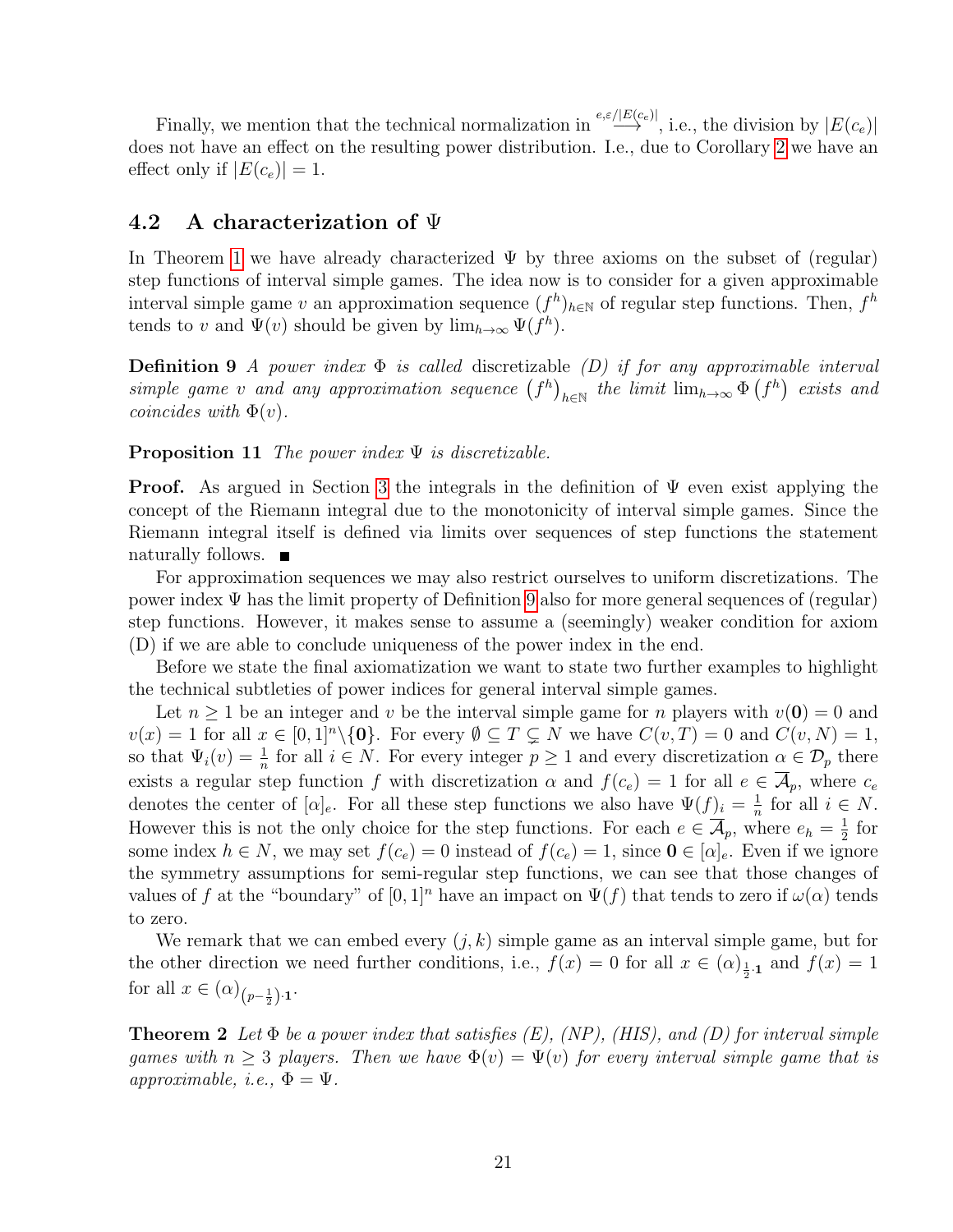**Proof.** Combine Proposition [11](#page-20-3) with Theorem [1](#page-17-0) using axiom  $(D)$ .

We remark that the four stated axioms for  $\Psi$  are independent from each other:

- The power index  $2 \cdot \Psi$  satisfies (NP), (HIS), and (D), but not (E).
- Denote by ED the *equal division* power index which assigns  $\frac{1}{n}$  to each player for ever interval simple game v. Then the power index  $\frac{1}{2}\Psi + \frac{1}{2}ED$  satisfies (E), (HIS) and (D), but not (NP).
- In Proposition [4](#page-7-0) and Proposition [5](#page-7-1) we have presented parametric classes of power indices for interval simple games that satisfy  $(E)$ ,  $(A)$ ,  $(S)$ ,  $(NP)$ , and  $(TP)$ . Those from Proposition [5](#page-7-1) also satisfy (D). In general they do not satisfy (HIS) as shown by an example in Section [3.](#page-5-0) Another concrete example is given by the mapping  $v \mapsto \Psi(v^2)$ , as already mentioned in Section [3,](#page-5-0) which satisfies  $(E)$ ,  $(NP)$ , and  $(D)$ , but not  $(HIS)$ .
- The construction of a power index that satisfies  $(E)$ ,  $(NP)$ , and  $(HIS)$  but not  $(D)$  is a bit more technically involved. On the set of interval simple games with  $n$  players we can define an equivalence relation, where two interval simple games are in the same class if one of them can be obtained from the other by a finite sequence of local improvements. It can be shown that there exists more than one equivalence class if  $n \geq 2$ . For e.g.  $v(x) = \prod_{i=1}^n x_i^i$  we can define  $\Phi_i(v) = \frac{1}{n(n+1)} \cdot (1, 2, \ldots, n) \neq \Psi(v)$ , see Proposition [2.](#page-6-2) For every interval simple game u within the same equivalence from v the value of  $\Phi(u)$  is defined by  $\Phi(v)$  via (HIS). Moreover, we cannot lose efficiency by those transformation and no player can turn into a null player. For every interval simple game  $u'$  that is contained in a different equivalence class than v, we set  $\Phi(u') = \Psi(u')$ , so that  $\Phi$  satisfies  $(E)$ , (NP), and (HIS), but not  $(D)$ .

We remark that (HIS) is a quite strong axiom. The situation is similar for simple games and (SymGL), which e.g. implies the transfer axiom, see [\[25\]](#page-24-4).

# <span id="page-21-0"></span>5 Conclusion and open problems

The Shapley-Shubik index SSI was designed to evaluate the power distribution in committee systems drawing binary decisions and is one of the most established power indices. It was generalized in the literature to decisions with more than two levels of approval in the input and output, i.e., so-called  $(j, k)$  simple games. A fitting axiomatization is still the topic of current research, see [\[11\]](#page-23-15). Special cases for  $(j, k)$  are e.g. treated in [\[4\]](#page-23-16). If we consider the limit of j and  $k$  to infinity, then we end up with a continuum of options. Those games, that we call interval simple games here, were e.g. introduced in [\[20,](#page-24-1) [22\]](#page-24-3). In the same papers a generalization of the Shapley-Shubik index, i.e.,  $\Psi$ , was proposed and motivated by a generalized version of the roll call interpretation of the Shapley-Shubik index. Here we prove the first axiomatization for Ψ and show that the Shapley-Shubik index for simple games, as well as for  $(j, k)$  simple games, occurs as a special discretization. This relation and the closeness of the stated axiomatization to the classical case suggests to speak of the Shapley-Shubik index for games with interval decisions that can also be generalized to a value. In that context we have shown that generalized versions of the classical axioms for simple games, see Proposition [4,](#page-7-0) are not sufficient any more.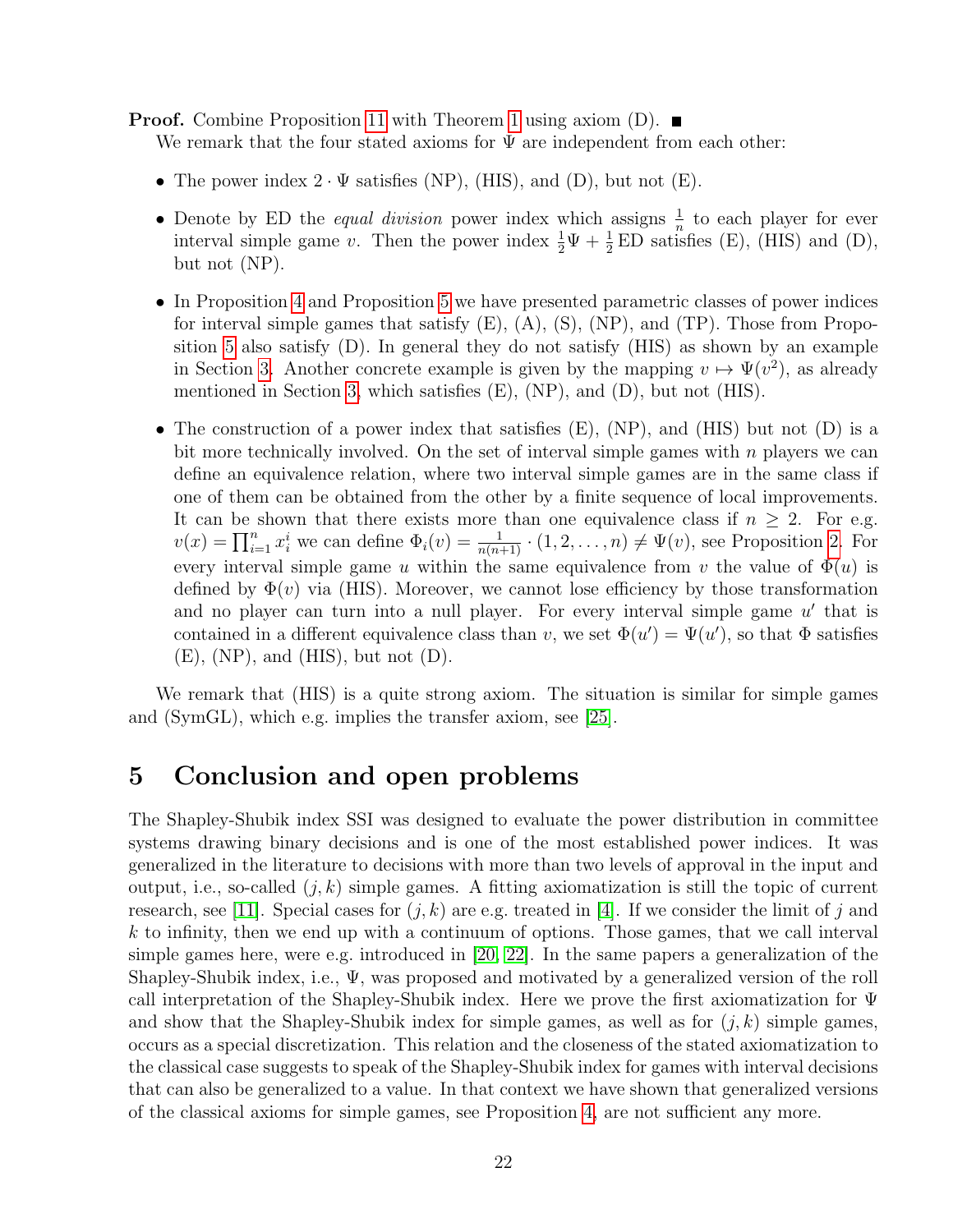For the newly introduced axiom (HIS) we gave some justification and remarked its similarity to the axiom (SymGL) for simple games. However, as shown in e.g. [\(16\)](#page-19-1), the implications of (HIS) are much more farreaching than the implications of (SymGL), which is a more direct axiom tailored for simple games. Again, we mention that we are not aware of a generalization of Equation [\(13\)](#page-14-2) to  $(j, k)$  simple games and pose this as an open problem.

Our emphasis on step functions is not really essential for our approach. One main motivation is the proposed natural embedding of  $(j, k)$  simple games as interval simple games. Another motivation was that we do not want to dive too much into the mathematical details of integrability and approximability. Especially the later topic should be worth a more mathematical treatment. The introduction of regular step functions was necessary to precisely describe the above mentioned natural embedding. Nonetheless  $\Psi$  can be defined as an *n*-dimensional integral, the corresponding power vector is not uniquely defined for an ordinary step functions. The precise values on lower dimensional faces can be essential. Actually, one can be more pre-cise, see Corollary [2.](#page-18-2) I.e., faces that touch the boundary of  $[0, 1]^n$  are the essential ones. Stated more directly, the values of an interval simple game  $v$  in the interior of its domain are more or less irrelevant for Ψ. This property might be analyzed and criticized from a more general and non-technical point of view. However, our rigorous technical analysis uncovers this fact for the first time, while it is also valid for the SSI variant for  $(j, k)$  simple games. I.e., in e.g. a  $(4, 4)$ simple game v for  $n = 3$  voters the value of  $v(1, 2, 1)$  can be changed to 0, 1, 2, or 3 without any direct effect for the power distribution of the players. Of course monotonicity implies some possible indirect changes of other function values, which then can have an effect for the power distribution. For simple games there are no "internal" vote vectors. In any case this "boundary dependence" should be studied and interpreted in more detail. Semi-regular step function are just a technical artefact in order to allow inductive arguments using (HIS), while being able to state all technical details and subtleties without glossing over.

Nevertheless the power measurement  $\Psi$  can be criticized, we think that it is an reasonable object that is worth to be studied in more detail. More explicit formulas for special parametric classes of interval simple games, c.f. Section [3,](#page-5-0) might be a promising direction for further research. Of course, also other axiomatizations of the Shapley-Shubik index or the Shapley value should be studied, whether they can be generalized to interval simple games. In any case, we think that interval simple games with their natural embedding to  $(j, k)$  simple games are a good yardstick to check how specific some approaches in the current and in the future literature are when considering specific instances of  $(j, k)$  simple games.

# Acknowledgment

Hilaire Touyem benefits from a financial support of the CETIC (Centre d'Excellence Africain en Technologies de l'Information et de la Communication) Project of the University of Yaounde I.

# References

<span id="page-22-0"></span>[1] J. Abdou. Neutral veto correspondences with a continuum of alternatives. International Journal of Game Theory, 17(2):135–164, 1988.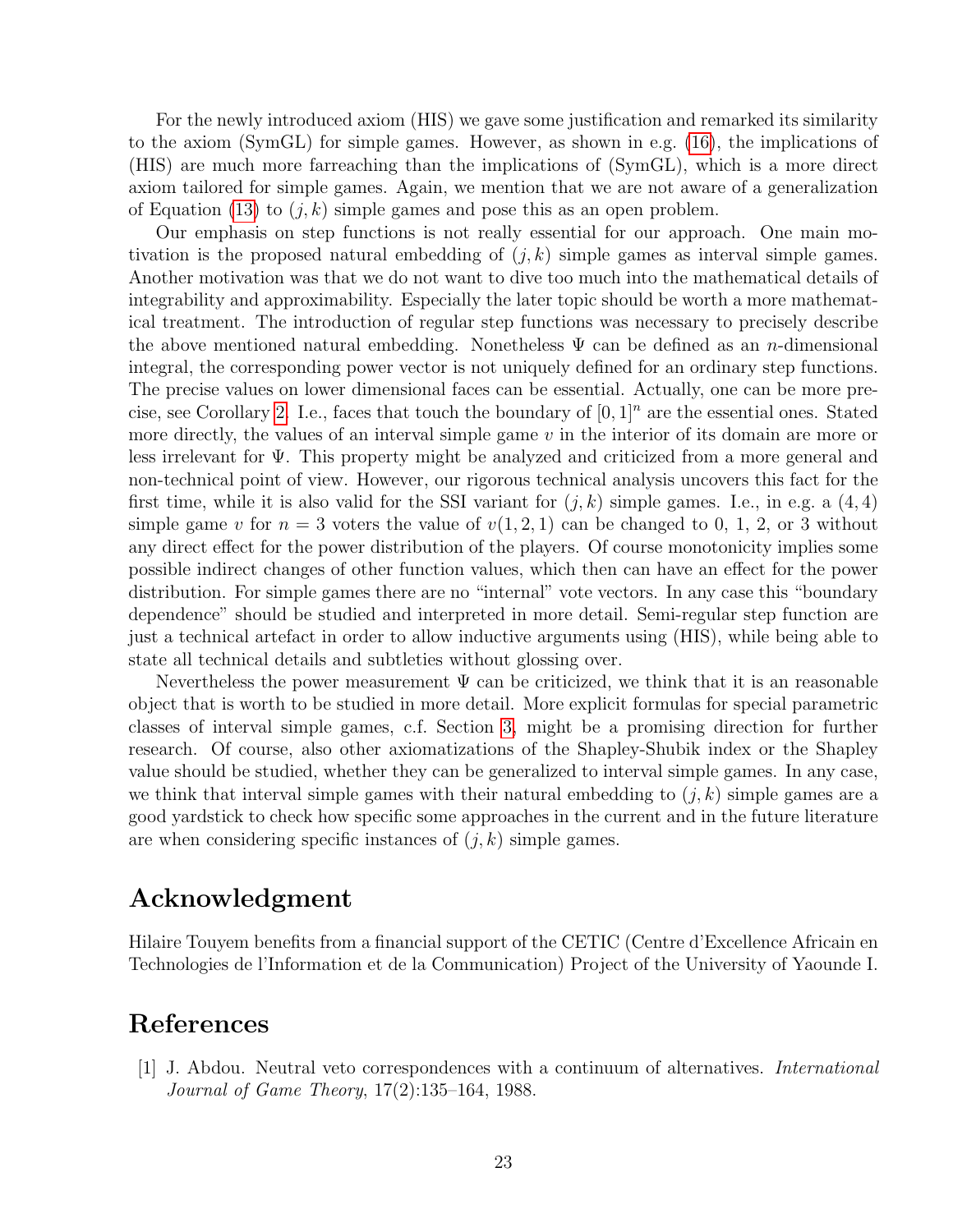- <span id="page-23-5"></span>[2] R. Amer, F. Carreras, and A. Magaña. Extension of values to games withmultiple alternatives. Annals of Operations Research, 84:63–78, 1998.
- <span id="page-23-14"></span>[3] G. Bernardi and J. Freixas. The Shapley value analyzed under the Felsenthal and Machover bargaining model. Public Choice, 176(3–4):557–565, 2018.
- <span id="page-23-16"></span>[4] G. Bernardi and J. Freixas. An axiomatization for two power indices for (3, 2)-simple games. International Game Theory Review, 21(1):1–24, 2019.
- <span id="page-23-12"></span>[5] E. M. Bolger. Power indices for multicandidate voting games. International Journal of Game Theory, 15(3):175–186, 1986.
- <span id="page-23-13"></span>[6] P. Dubey. On the uniqueness of the Shapley value. International Journal of Game Theory, 4(3):131–139, 1975.
- <span id="page-23-1"></span>[7] D. S. Felsenthal and M. Machover. The measurement of voting power. Edward Elgar Publishing, 1998.
- <span id="page-23-7"></span>[8] J. Freixas. Banzhaf measures for games with several levels of approval in the input and output. Annals of Operations Research, 137(1):45–66, 2005.
- <span id="page-23-3"></span>[9] J. Freixas. The Shapley–Shubik power index for games with several levels of approval in the input and output. Decision Support Systems, 39(2):185–195, 2005.
- <span id="page-23-9"></span>[10] J. Freixas. Probabilistic power indices for voting rules with abstention. Mathematical Social Science, 64:89–99, 2012.
- <span id="page-23-15"></span>[11] J. Freixas. A value for *j*-cooperative games: some theoretical aspects and applications. In E. Algaba, V. Fragnelli, and J. Sánchez-Soriano, editors, Handbook of the Shapley value. Taylor & Francis, 2019.
- <span id="page-23-0"></span>[12] J. Freixas and W. S. Zwicker. Weighted voting, abstention, and multiple levels of approval. Social Choice and Welfare, 21(3):399–431, 2003.
- <span id="page-23-11"></span>[13] J. Freixas and W. S. Zwicker. Anonymous yes–no voting with abstention and multiple levels of approval. Games and Economic Behavior, 67(2):428–444, 2009.
- <span id="page-23-2"></span>[14] J. Friedman and C. Parker. The conditional Shapley–Shubik measure for ternary voting games. Games and Economic Behavior, 2018.
- <span id="page-23-6"></span>[15] M. Grabisch, J. Marichal, R. Mesiar, and E. Pap. Aggregation Functions. 2009. Cambridge Univ., Press, Cambridge, UK, 2009.
- <span id="page-23-8"></span>[16] M. Grabisch and A. Rusinowska. A model of influence with an ordered set of possible actions. Theory and Decision,  $69(4):635-656$ , 2010.
- <span id="page-23-10"></span>[17] M. Grabisch and A. Rusinowska. A model of influence with a continuum of actions. Journal of Mathematical Economics, 47(4-5):576–587, 2011.
- <span id="page-23-4"></span>[18] C.-R. Hsiao and T. Raghavan. Shapley value for multichoice cooperative games, I. Games and Economic Behavior, 5(2):240–256, 1993.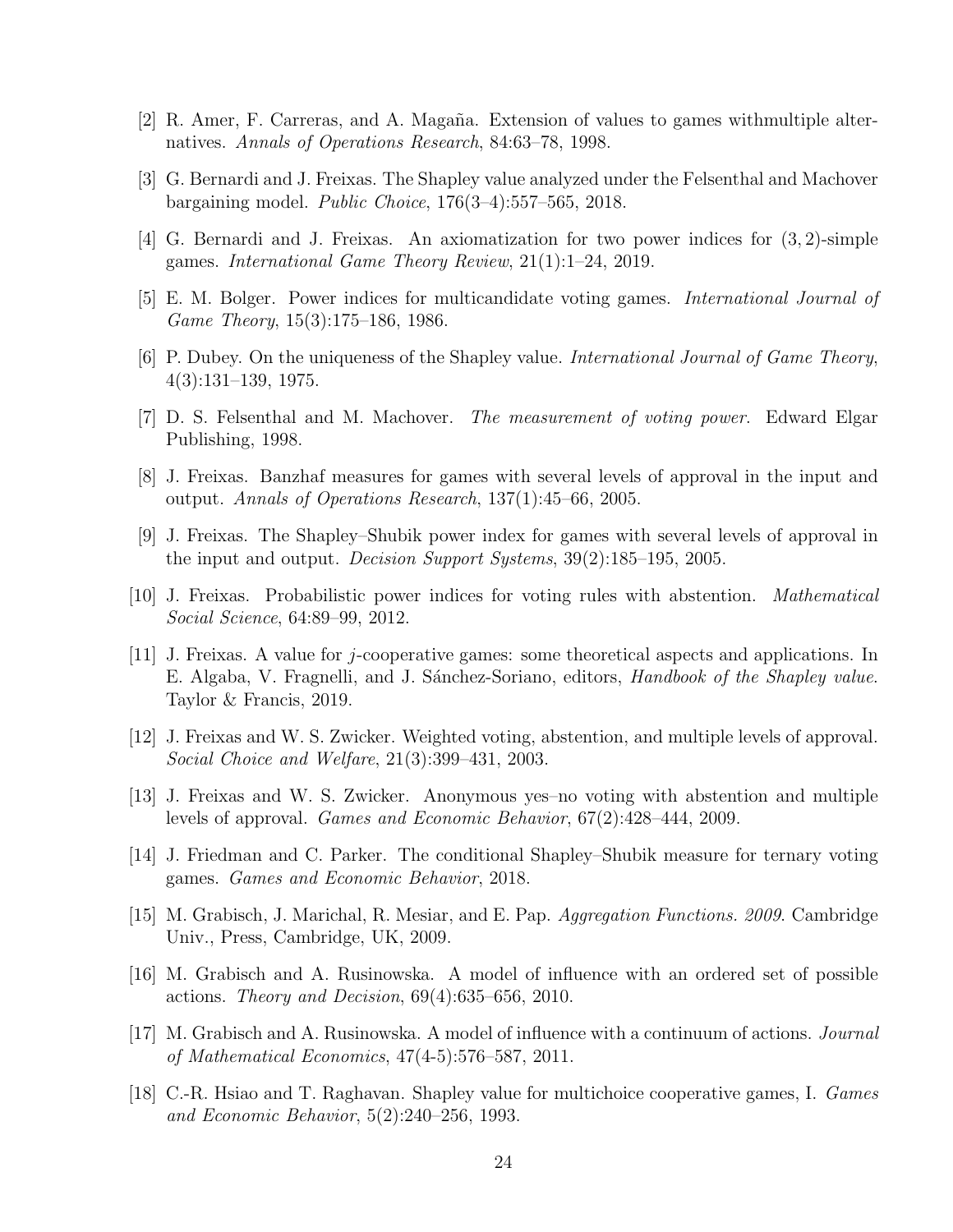- <span id="page-24-8"></span>[19] X. Hu. An asymmetric Shapley–Shubik power index. International Journal of Game Theory, 34(2):229–240, 2006.
- <span id="page-24-1"></span>[20] S. Kurz. Measuring voting power in convex policy spaces. Economies, 2(1):45–77, 2014.
- <span id="page-24-10"></span>[21] S. Kurz. Generalized roll-call model for the Shapley-Shubik index. arXiv preprint 1602.04331, 2016.
- <span id="page-24-3"></span>[22] S. Kurz. Importance in systems with interval decisions. Advances in Complex Systems, 21(6):1850024, 2018.
- <span id="page-24-5"></span>[23] S. Kurz, N. Maaser, and S. Napel. On the democratic weights of nations. Journal of Political Economy, 125(5):1599–1634, 2017.
- <span id="page-24-9"></span>[24] S. Kurz and S. Napel. The roll call interpretation of the Shapley value. Economics Letters, 173:108–112, 2018.
- <span id="page-24-4"></span>[25] A. Laruelle and F. Valenciano. Shapley-Shubik and Banzhaf indices revisited. Mathematics of Operations Research, 26(1):89–104, 2001.
- <span id="page-24-7"></span>[26] I. Mann and L. Shapley. The a priori voting strength of the electoral college. In M. Shubik, editor, Game theory and related approaches to social behavior, pages 151–164. Robert E. Krieger Publishing, 1964.
- <span id="page-24-6"></span>[27] L. Shapley. A value for n-person games. In H. Kuhn and A.W.Tucker, editors, Contrib. Theory of Games, volume II, pages 307–317. Princeton University Press, 1953.
- <span id="page-24-0"></span>[28] L. S. Shapley and M. Shubik. A method for evaluating the distribution of power in a committee system. American Political Science Review, 48(3):787–792, 1954.
- <span id="page-24-2"></span>[29] B. Tchantcho, L. D. Lambo, R. Pongou, and B. M. Engoulou. Voters' power in voting games with abstention: Influence relation and ordinal equivalence of power theories. Games and Economic Behavior, 64(1):335–350, 2008.

# A A working example

Let  $\alpha = \left(0, \frac{1}{4}\right)$  $\frac{1}{4}, \frac{1}{2}$  $(\frac{1}{2}, 1), n = 2$  and consider the regular step function v given by

|  | $e \left[\left(\frac{1}{2},\frac{1}{2}\right)\right] \left(\frac{1}{2},\frac{3}{2}\right) \left[\left(\frac{3}{2},\frac{1}{2}\right)\right] \left(\frac{3}{2},\frac{5}{2}\right) \left[\left(\frac{5}{2},\frac{1}{2}\right)\right] \left(\frac{3}{2},\frac{3}{2}\right) \left[\left(\frac{3}{2},\frac{5}{2}\right)\right] \left(\frac{5}{2},\frac{3}{2}\right) \left[\left(\frac{5}{2},\frac{5}{2}\right)\right]$                                        |  |  |  |  |
|--|----------------------------------------------------------------------------------------------------------------------------------------------------------------------------------------------------------------------------------------------------------------------------------------------------------------------------------------------------------------------------------------------------------------------------------------------------------|--|--|--|--|
|  | $c_e \left[ \left( \frac{1}{8}, \frac{1}{8} \right) \right] \left( \frac{1}{8}, \frac{3}{8} \right) \left[ \left( \frac{3}{8}, \frac{1}{8} \right) \right] \left( \frac{1}{8}, \frac{3}{4} \right) \left[ \left( \frac{3}{4}, \frac{1}{8} \right) \right] \left( \frac{3}{8}, \frac{3}{8} \right) \left[ \left( \frac{3}{8}, \frac{3}{4} \right) \right] \left( \frac{3}{4}, \frac{3}{8} \right) \left[ \left( \frac{3}{4}, \frac{3}{8} \right) \right]$ |  |  |  |  |
|  |                                                                                                                                                                                                                                                                                                                                                                                                                                                          |  |  |  |  |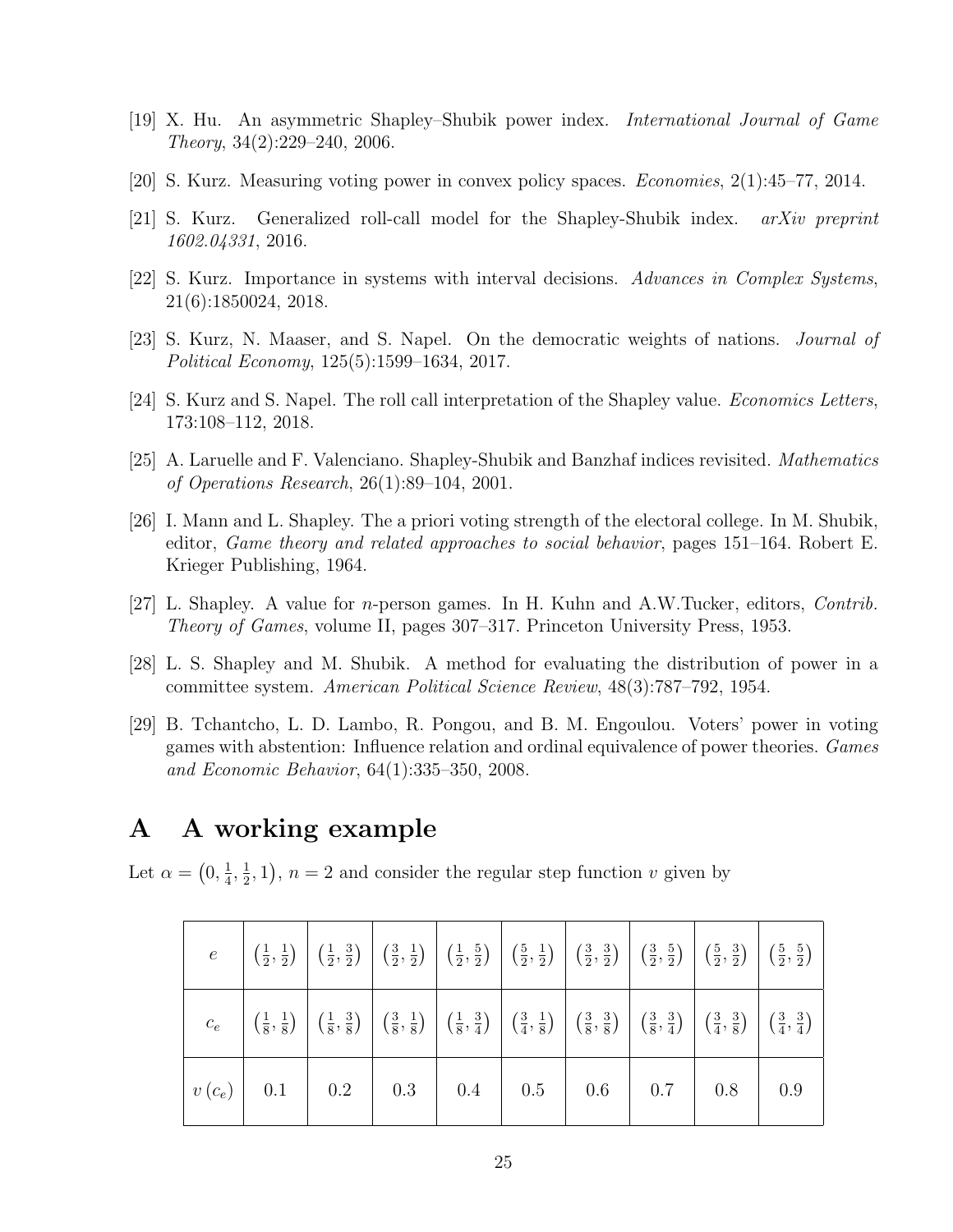In the proof of Theorem [1,](#page-17-0) it is shown how one can move from the zero interval simple game to any other interval simple game that is regular. Below we give an implementation of this construction, for illustration, to determine  $\Psi(v)$  for the game v just presented. In the intermediate steps, only semi-regular step functions are used. Thus, we only provide the values of the game at the center of each box, or on an edge where the value of game differs from the one at the center; any other edge is completed using Equation [\(10\)](#page-10-3).

We do not enumerated all tiny steps of the form  $f \stackrel{e,\varepsilon}{\longrightarrow} g$  explicitly. Due to Lemma [3](#page-18-1) we only consider steps of the form  $\stackrel{S,\varepsilon,D}{\hookrightarrow}$  for all  $\emptyset \neq S \subseteq \overline{U}(e,\overline{e})$  and  $\stackrel{T,-\varepsilon,D}{\hookrightarrow}$  for all  $\emptyset \neq T \subseteq \overline{L}(e,\overline{e})$ . Whenever we have two such steps (for  $n = 2$  we cannot have more), we increase the function values of the interior of the corresponding rectangle at the second step.

Going through all the details of the inductive construction is rather tedious, but might help the reader to comprehend the technical details of our definitions and lemmas.



<span id="page-25-0"></span>Figure 1: Moves at phase 1

#### Phase 1

We start with the interval simple game given by  $u^0(x) = 0$  for all  $x \in [0,1]^2 \setminus \{(1,1)\}\)$ , where we clearly have  $\Psi(u^0) = \left(\frac{1}{2}\right)$  $\frac{1}{2}, \frac{1}{2}$  $\frac{1}{2}$ ). Next we consider the local increment  $u^0 \stackrel{\emptyset,0.1,[0,1]^2}{\hookrightarrow} u^1$ , so that  $\Psi(u^1) = \left(\frac{1}{2}\right)$  $\frac{1}{2}, \frac{1}{2}$  $(\frac{1}{2})$ ; see Figure [1.](#page-25-0)

#### Phase 2

At this stage, the current game  $u = u^1$  already coincides with v on the box  $[\alpha]_{1}$  $\frac{1}{2}, \frac{1}{2}$  $(\frac{1}{2})^{\ldots}$  We now consider the discretization  $\alpha^2 = \left(0, \frac{1}{4}\right)$  $(\frac{1}{4}, 1)$ . We have to order the vectors in  $\overline{\mathcal{A}}_2 \setminus \{(\frac{1}{2}, \frac{1}{2})\}$  $\frac{1}{2}$ } according to  $\geq$ . There are exactly two possibilities:  $\left(\frac{3}{2}\right)$  $\frac{3}{2}, \frac{3}{2}$  $(\frac{3}{2}), (\frac{3}{2})$  $\frac{3}{2}, \frac{1}{2}$  $(\frac{1}{2}), (\frac{1}{2})$  $\frac{1}{2}, \frac{3}{2}$  $\left(\frac{3}{2}\right)$  and  $\left(\frac{3}{2}\right)$  $\frac{3}{2}, \frac{3}{2}$  $\left(\frac{3}{2}\right), \left(\frac{1}{2}\right)$  $\frac{1}{2}, \frac{3}{2}$  $\frac{3}{2}$ ,  $\left(\frac{3}{2}\right)$  $\frac{3}{2}, \frac{1}{2}$  $\frac{1}{2}$ ). Note that we are dealing with a partial order, i.e.,  $\left(\frac{3}{2}\right)$  $\frac{3}{2}, \frac{3}{2}$  $\frac{3}{2}$  >  $\frac{3}{2}$  $\frac{3}{2}, \frac{1}{2}$  $\frac{1}{2}$  and  $\left(\frac{3}{2}\right)$  $\frac{3}{2}, \frac{3}{2}$  $(\frac{3}{2})^{\frac{1}{2}} > (\frac{1}{2})$  $\frac{1}{2},\frac{3}{2}$  $\frac{3}{2}\Big),$ but we cannot compare  $\left(\frac{3}{2}\right)$  $\frac{3}{2}, \frac{1}{2}$  $\frac{1}{2}$  and  $\left(\frac{1}{2}\right)$  $\frac{1}{2}, \frac{3}{2}$  $(\frac{3}{2})$ . For  $e = (\frac{3}{2})$  $\frac{3}{2}, \frac{3}{2}$  $\frac{3}{2}$ ) we compute  $S = \{1, 2\}$  and  $T = \emptyset$ ,  $D = [\frac{1}{4}, 1]^2$ , and  $\varepsilon = v(c_{\frac{\alpha}{2}})$  $\frac{3}{2}, \frac{3}{2}$  $(\frac{3}{2})$ <sup>)</sup> –  $v(c_{(\frac{1}{2})})$  $\frac{1}{2}, \frac{1}{2}$  $(\frac{1}{2})$  = 0.50. Setting  $u^1 \stackrel{S,\varepsilon,D}{\hookrightarrow} u^2$  we obtain  $\Psi(u^2) = (\frac{1}{2})$  $\frac{1}{2}, \frac{1}{2}$  $\frac{1}{2}$ . Similarly, for  $e = \left(\frac{1}{2}\right)$  $\frac{1}{2}, \frac{3}{2}$  $(\frac{3}{2})$ , we have  $S = \{2\}$  and  $T = \{1\}$ . First,  $u^2 \stackrel{\{2\},0.1, [0, \frac{1}{4}]}{\hookrightarrow}$  $\hookrightarrow u^3$  gives  $\Psi(u^3) =$  $\left(\frac{1}{2} - \frac{1}{80}, \frac{1}{2} + \frac{1}{80}\right)$ . Next  $u^{3} \stackrel{\{1\}, -0.1, \left[\frac{1}{4}, 1\right]}{\hookrightarrow}$  $\leftrightarrow$   $u^4$  implies  $\Psi(u^4) = \left(\frac{39}{80} - \frac{3}{80}, \frac{41}{80} + \frac{3}{80}\right)$ . For  $e = \left(\frac{3}{2}\right)$  $\frac{3}{2}, \frac{1}{2}$  $(\frac{1}{2}),$  we have  $S = \{1\}$  and  $T = \{2\}$ . The first move to update the value of the game in the box  $[\alpha]_e$  first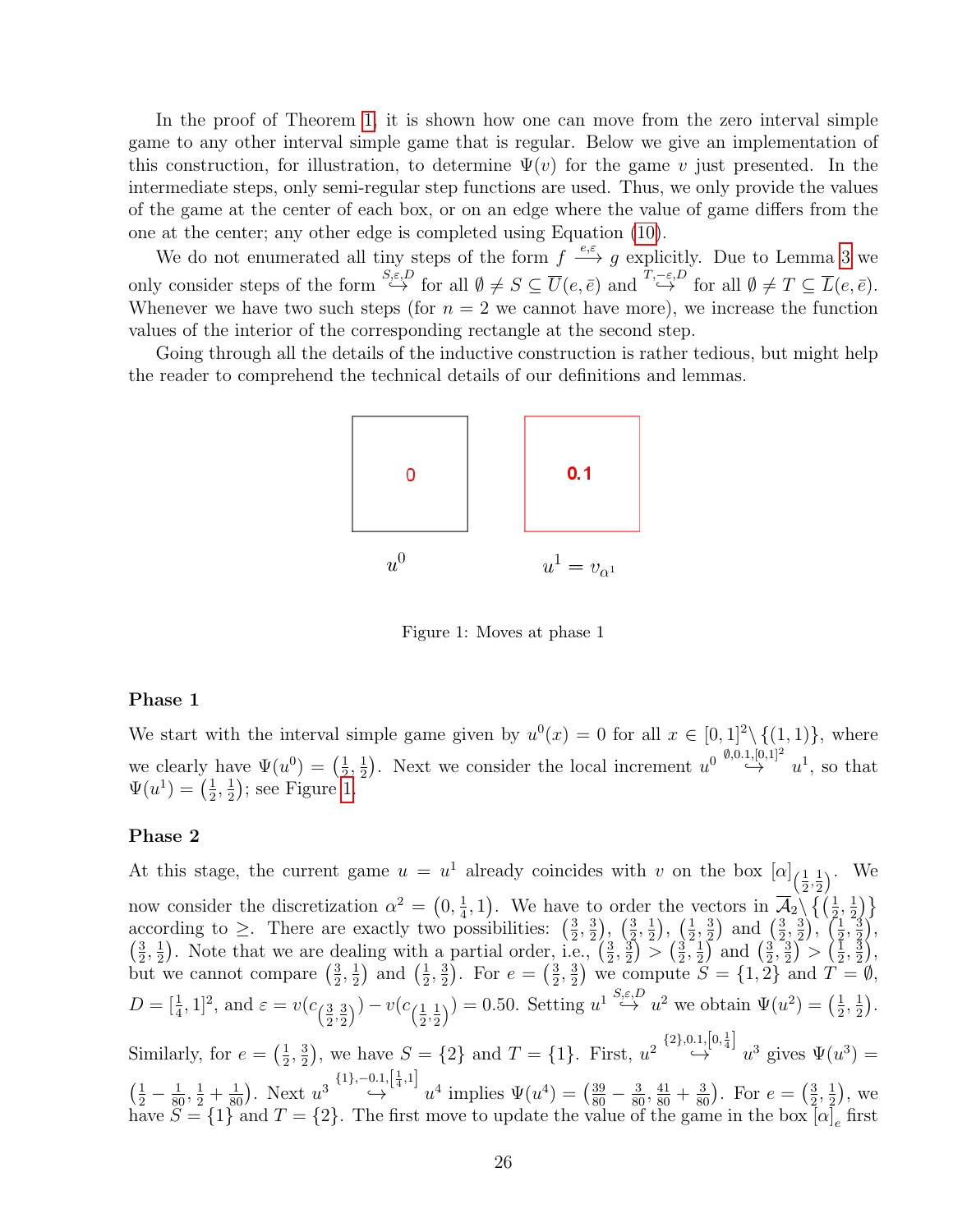

<span id="page-26-0"></span>Figure 2: Moves at phase 2

consists in  $u^4 \overset{\{1\},0.2,\left[0,\frac{1}{4}\right]}{\hookrightarrow}$ 0.2,  $\left[0, \frac{1}{4}\right]$   $u^5$  gives  $\Psi(u^5) = \left(\frac{9}{20} + \frac{2}{80}, \frac{11}{20} - \frac{2}{80}\right)$ . Finally,  $u^5 \stackrel{\{2\}, -0.2, \left[\frac{1}{4}, 1\right]}{\hookrightarrow}$  $\leftrightarrow$ <sup>'[47]</sup>  $u^6$  implies  $\Psi(u^6) = \left(\frac{19}{40} + \frac{6}{80}, \frac{21}{40} - \frac{6}{80}\right)$ . Figure [2](#page-26-0) shows the entire sequence of moves at this phase.

#### Phase 3

Note that the current game  $u = u^6$  already coincides with v on the box  $[\alpha]_e$  for  $e \in \overline{A}_2$ . We consider the discretization  $\alpha = \alpha^3 = \left(0, \frac{1}{4}\right)$  $\frac{1}{4}, \frac{1}{2}$  $(\frac{1}{2}, 1)$ . We have to order the vectors in  $\overline{\mathcal{A}}_3 \backslash \overline{\mathcal{A}}_2$ according to  $\geq$ . As above, there are several possibilities that emerge to the same result. Here we consider  $\left(\frac{5}{2}\right)$  $\frac{5}{2}, \frac{5}{2}$  $(\frac{5}{2}), (\frac{3}{2})$  $\frac{3}{2}, \frac{5}{2}$  $(\frac{5}{2}), (\frac{1}{2})$  $\frac{1}{2}, \frac{5}{2}$  $(\frac{5}{2}), (\frac{5}{2})$  $\frac{5}{2}, \frac{3}{2}$  $(\frac{3}{2}), (\frac{5}{2})$  $\frac{5}{2}, \frac{3}{2}$  $(\frac{3}{2}), \text{ and } (\frac{5}{2})$  $\frac{5}{2}, \frac{1}{2}$  $(\frac{1}{2})$ . For  $e = (\frac{5}{2})$  $\frac{5}{2}, \frac{5}{2}$  $(\frac{5}{2})$  we have  $S = \{1, 2\}$ and  $T = \emptyset$  and  $u^6 \stackrel{N,0.3, [\frac{1}{2}]}{\hookrightarrow}$  $\frac{1}{2}, 1\right]^2$  $\overset{[12^r]}{\rightarrow} u^7$ . It follows that  $\Psi(u^7) = \left(\frac{11}{20}, \frac{9}{20}\right)$ . Next for  $e = \left(\frac{3}{2}\right)$  $\frac{3}{2}, \frac{5}{2}$  $(\frac{5}{2})$ , we have  $S = \{2\}$  and  $T = \emptyset$ . Setting  $u^7 \stackrel{\{2\},0.1,\left[\frac{1}{4},\frac{1}{2}\right]}{\hookrightarrow}$  $\leftrightarrow$   $u^8$  gives  $\Psi(u^8) = \left(\frac{11}{20} - \frac{1}{80}, \frac{9}{20} + \frac{1}{80}\right)$ . For  $e = \left(\frac{1}{2}\right)$  $\frac{1}{2}$ ,  $\frac{5}{2}$  $\frac{5}{2}$ , we have  $S = \{2\}$  and  $T = \{1\}$ . The first move to update the value of the game in  $[\alpha]_e$  first consists in  $u^8 \stackrel{\{2\},0.2,[0,\frac{1}{4}]}{\hookrightarrow}$  $\leftrightarrow$   $u^9$  which gives  $\Psi(u^9) = \left(\frac{43}{80} - \frac{2}{80}, \frac{37}{80} + \frac{2}{80}\right)$ . Next,  $u^{9} \stackrel{\{1\},-0.2,\left[\frac{1}{2},1\right]}{\hookrightarrow}$  $\leftrightarrow$   $u^{10}$  yields  $\Psi(u^{10}) = \left(\frac{41}{80} - \frac{2}{40}, \frac{39}{80} + \frac{2}{40}\right)$ . For  $e = \left(\frac{5}{2}\right)$  $\frac{5}{2}, \frac{3}{2}$  $(\frac{3}{2})$ , we have  $S = \{1\}$  and  $T = \emptyset$ . Setting  $u^{10} \stackrel{\{1\},0.2,\left[\frac{1}{4},\frac{1}{2}\right]}{\hookrightarrow}$  $\leftrightarrow$   $u^{11}$  gives  $\Psi(u^{11}) = \left(\frac{37}{80} + \frac{2}{80}, \frac{43}{80} - \frac{2}{80}\right)$ . For  $e = \left(\frac{5}{2}\right)$  $\frac{5}{2}, \frac{1}{2}$  $(\frac{1}{2})$ , we have  $S = \{1\}$  and  $T = \{2\}$ . Two moves are needed to update the value of the game in  $[\alpha]_e$ . First,  $u^{11} \overset{\{1\},0.2,\left[0,\frac{1}{4}\right]}{\hookrightarrow}$  $\rightarrow$   $\left[\frac{1}{2}, \frac{1}{2}\right]$   $u^{12}$  gives  $\Psi(u^{12}) = \left(\frac{39}{80} + \frac{2}{80}, \frac{41}{80} - \frac{2}{80}\right)$ . Finally,  $u^{12} \stackrel{\{2\}, -0.2, \left[\frac{1}{2}, 1\right]}{\rightarrow}$  $\leftrightarrow$ <sup>12'</sup>  $u^{13}$  leads  $\Psi(u^{13}) = \left(\frac{41}{80} + \frac{2}{40}, \frac{39}{80} - \frac{2}{40}\right) = \left(\frac{9}{16}, \frac{7}{16}\right)$ . All those moves are illustrated in Figure [3.](#page-27-0)